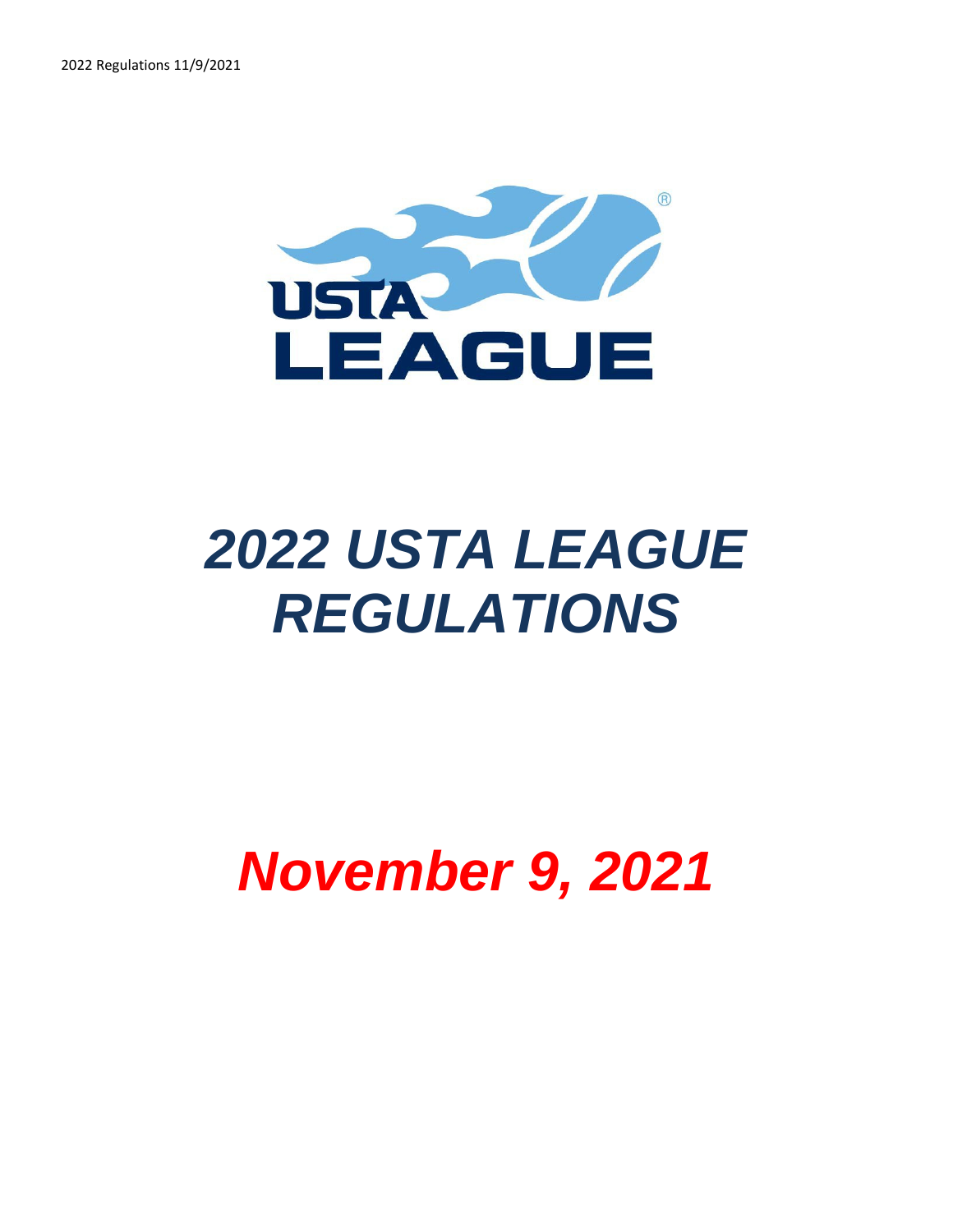## **Table of Contents**

| 1.00 GENERAL.                                             | 13 |
|-----------------------------------------------------------|----|
| (NorCal LLAR) Captain in Good Standing                    | 16 |
| (NorCal LLAR) USTA NorCal Website                         | 16 |
| (NorCal LLAR) Registration                                | 16 |
| (NorCal LLAR) Reporting Scores                            | 16 |
| (NorCal LLAR) At-Level Player Requirement                 | 19 |
| (NorCal LLAR) Exception for Move-up Teams                 | 20 |
| (NorCal LLAR) Membership                                  | 20 |
| (NorCal LLAR) Captain Agreement                           | 20 |
| (NorCal LLAR) Rating on USTA NorCal Player Profile        | 21 |
| (NorCal LLAR) Playing Multiple Levels                     | 24 |
| (NorCal LLAR) One Team in Post Season                     | 24 |
| (NorCal LLAR) Match Minimum for Playoffs                  | 24 |
| (NorCal LLAR) Identification                              | 25 |
| (NorCal LLAR) Registration Credit                         | 25 |
| 2.00 USTA LEAGUES REGULATIONS.                            | 26 |
| (NorCal LLAR) Team Organization                           | 26 |
| (NorCal LLAR) Team Registration                           | 26 |
| (NorCal LLAR) Limiting Captains to One Team               | 26 |
| (NorCal LLAR) Waiver for Captaining More Than One Team    | 26 |
| (NorCal LLAR) Team Withdrawal                             | 26 |
| (NorCal LLAR) Scheduling Local League Matches             | 26 |
| (NorCal LLAR) Initial Scheduling                          | 26 |
| (NorCal LLAR) Missed Deadline for Initial Scheduling      | 26 |
| (NorCal LLAR) Scheduling on Holidays                      | 26 |
| (NorCal LLAR) Split Start Times                           | 26 |
| (NorCal LLAR) Reserving Home Courts                       | 26 |
| (NorCal LLAR) Reserving Home Courts at Another Facility   | 27 |
| (NorCal LLAR) Rules Related to Use of Home Courts         | 27 |
| (NorCal LLAR) Hosting Responsibilities                    | 27 |
| (NorCal LLAR) New Balls                                   | 27 |
| (NorCal LLAR) Water                                       | 27 |
| (NorCal LLAR) Bathrooms                                   | 27 |
| (NorCal LLAR) Rescheduling                                | 27 |
| (NorCal LLAR) Claiming Home Court Advantage               | 27 |
| (NorCal LLAR) Rescheduling an Interrupted Match           | 27 |
| (NorCal LLAR) Line-up for Rescheduled Match               | 27 |
| (NorCal LLAR) Daytime Specific Rules                      | 27 |
| (NorCal LLAR) Daytime Match Tiebreak                      | 28 |
| (NorCal LLAR) Daytime Order of Play                       | 28 |
| (NorCal LLAR) At-Level Player Requirement                 | 28 |
| (NorCal LLAR) Adult 18 & Over Daytime NTRP Level of Play. | 28 |
| (NorCal LLAR) Adult 40 & Over Daytime NTRP Level of Play. | 28 |
| (NorCal LLAR) Total Team Default Procedures               | 31 |
|                                                           |    |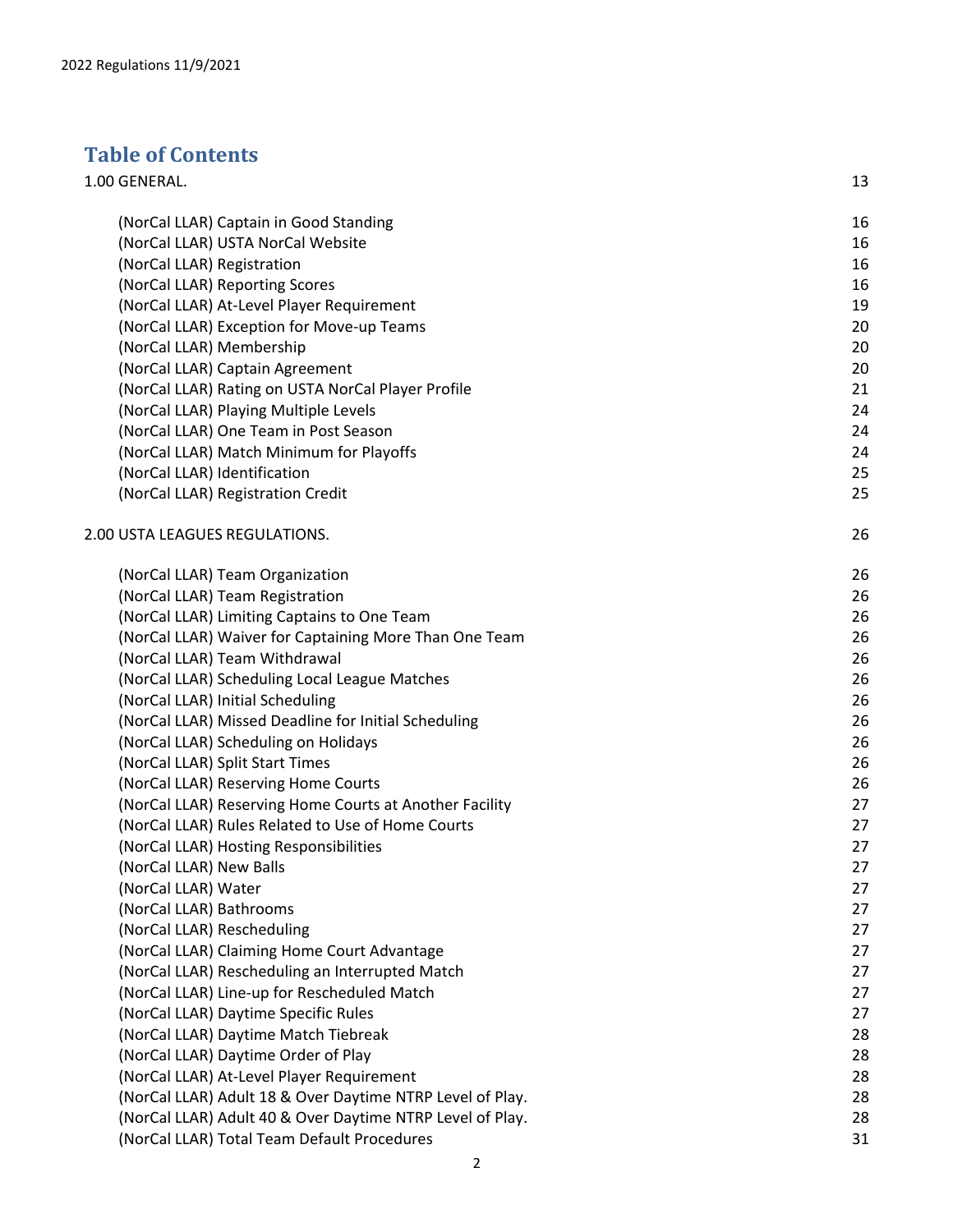| (NorCal LLAR) Match Tiebreak In Lieu of a Third Set                                                     | 32 |
|---------------------------------------------------------------------------------------------------------|----|
| (NorCal LLAR) Line-Up Exchange                                                                          | 32 |
| (NorCal LLAR) Substitution for No-show                                                                  | 32 |
| (NorCal LLAR) Order of Play                                                                             | 32 |
| (NorCal LLAR) Warm-up                                                                                   | 33 |
| (NorCal LLAR) Defaults                                                                                  | 33 |
| (NorCal LLAR) Individual Ineligibility                                                                  | 33 |
| (NorCal LLAR) Individual Match Default                                                                  | 33 |
| (NorCal LLAR) Double Defaults                                                                           | 33 |
| (NorCal LLAR) Total Team Defaults                                                                       | 33 |
| (NorCal LLAR) Court Monitor                                                                             | 33 |
| (NorCal LLAR) Medical Time Out                                                                          | 33 |
| (NorCal LLAR) Wheelchair Play                                                                           | 33 |
| 2.02 PROGRESSION.                                                                                       | 34 |
| (NorCal LLAR) Procedure in the Event of a Tie                                                           | 34 |
| (NorCal LLAR) Adult 40 & Over Tie-Break Procedure for a 4-line Format                                   | 34 |
| (NorCal LLAR) Unfinished/Incomplete Matches that Affect Playoff Standings                               | 34 |
| (NorCal LLAR) Unplayed Matches                                                                          | 34 |
| (NorCal LLAR) Playoffs                                                                                  | 34 |
| (NorCal LLAR) Scheduling Playoff Matches                                                                | 34 |
| (NorCal LLAR) Initial Notification                                                                      | 34 |
| (NorCal LLAR) Prescheduling Rain Make-up Dates for Playoffs                                             | 35 |
| (NorCal LLAR) Missed Notification Deadline                                                              | 35 |
| (NorCal LLAR) Playoff Match not Required for Advancement                                                | 35 |
| (NorCal LLAR) Withdrawal from Playoffs                                                                  | 35 |
| (NorCal LLAR) Unplayed Playoff Matches                                                                  | 35 |
| (NorCal LLAR) Unfinished/Incomplete Playoff Matches                                                     | 35 |
| (NorCal LLAR) Total Team Defaults at Playoffs                                                           | 35 |
| 2.03 DISTRICT/AREA, SECTIONAL AND NATIONAL LEAGUE CHAMPIONSHIPS.                                        | 37 |
| (NorCal LLAR) Wildcards                                                                                 | 37 |
| (NorCal LLAR) Valid Year End Rating Eligibility for Post-Season Play                                    | 37 |
| (NorCal LLAR) Self-Rate, Appealed, & Dynamically Disqualified/Promoted Eligibility for Post-Season Play | 37 |
| (NorCal LLAR) Withdrawal from Championships                                                             | 39 |
| (NorCal LLAR) Team Participation Fee at Championships                                                   | 39 |
| (NorCal LLAR) Coman Tiebreak at Championships                                                           | 40 |
| (NorCal LLAR) Championship Match Format                                                                 | 41 |
| (NorCal LLAR) Rest Time between Matches                                                                 | 41 |
| (NorCal LLAR) No-show Substitution                                                                      | 41 |
| (NorCal LLAR) No Coaching                                                                               | 41 |
| (NorCal LLAR) Dynamic Ratings at Championships                                                          | 44 |
| (NorCal LLAR) Matches Overturned                                                                        | 45 |
| (NorCal LLAR) Early Start Leagues                                                                       | 47 |
| 2.06B Section Options for Move-Up/Split-Up.                                                             | 48 |
| (NorCal LLAR) USTA NorCal Options                                                                       | 48 |
| (NorCal LLAR) USTA NorCal Options, Exempt Teams                                                         | 48 |
|                                                                                                         |    |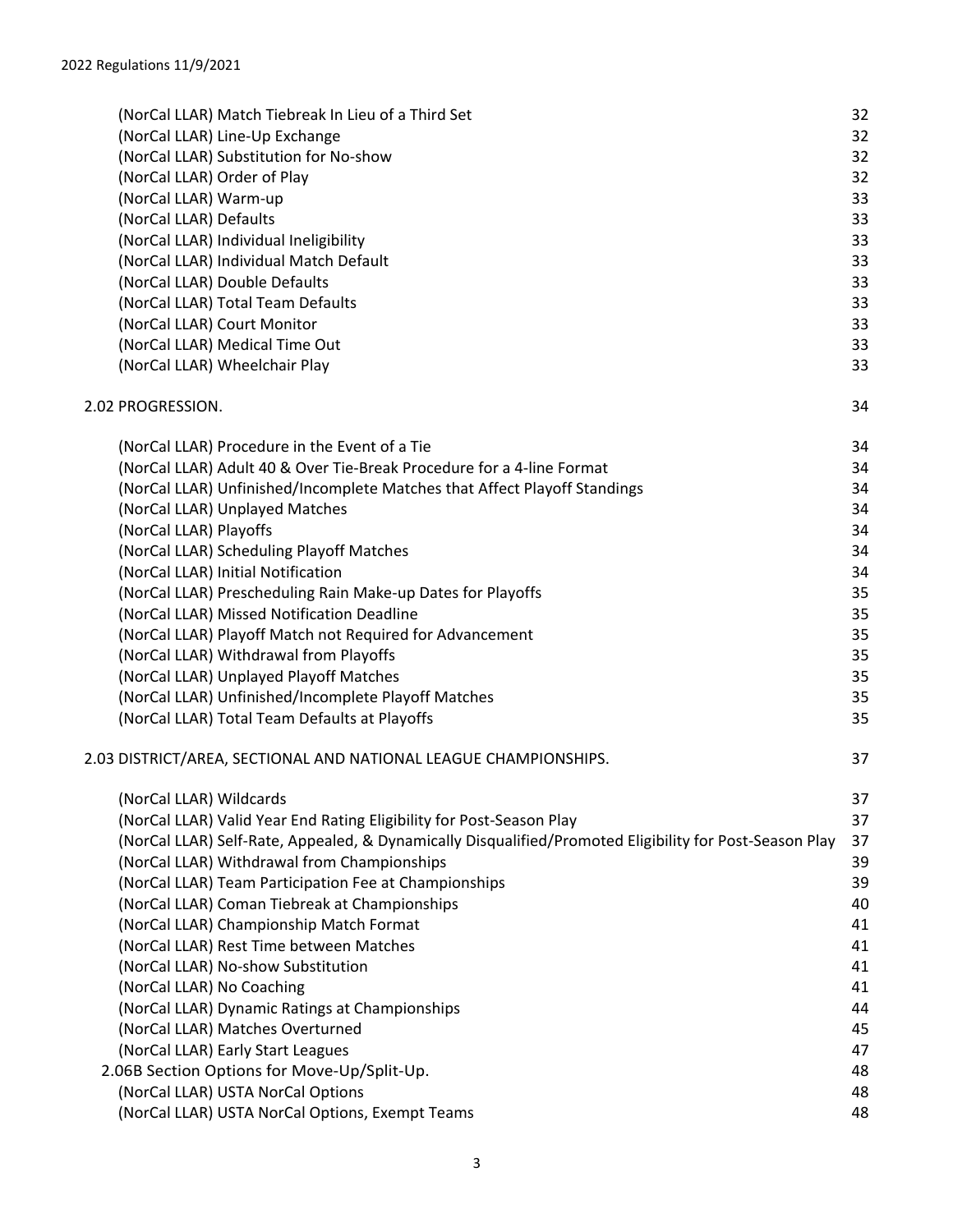| 3.00 GRIEVANCE PROCEDURES.                                                    | 50 |
|-------------------------------------------------------------------------------|----|
| (NorCal LLAR) Multiple Upheld NTRP Grievances.                                | 52 |
| (NorCal LLAR) Sanctions for Multiple Upheld NTRP Grievances                   | 52 |
| (NorCal LLAR) Grievance Filing Deadline                                       | 52 |
| (NorCal LLAR) Parties to Grievance                                            | 52 |
| (NorCal LLAR) Completed Matches Stand                                         | 54 |
| (NorCal LLAR) Scoring of matches played by NTRP grievance disqualified player | 54 |
| (NorCal LLAR) NTRP Grievance Timeline                                         | 55 |
| (NorCal LLAR) Section Option for Adjudication                                 | 55 |
| GLOSSARY.                                                                     | 58 |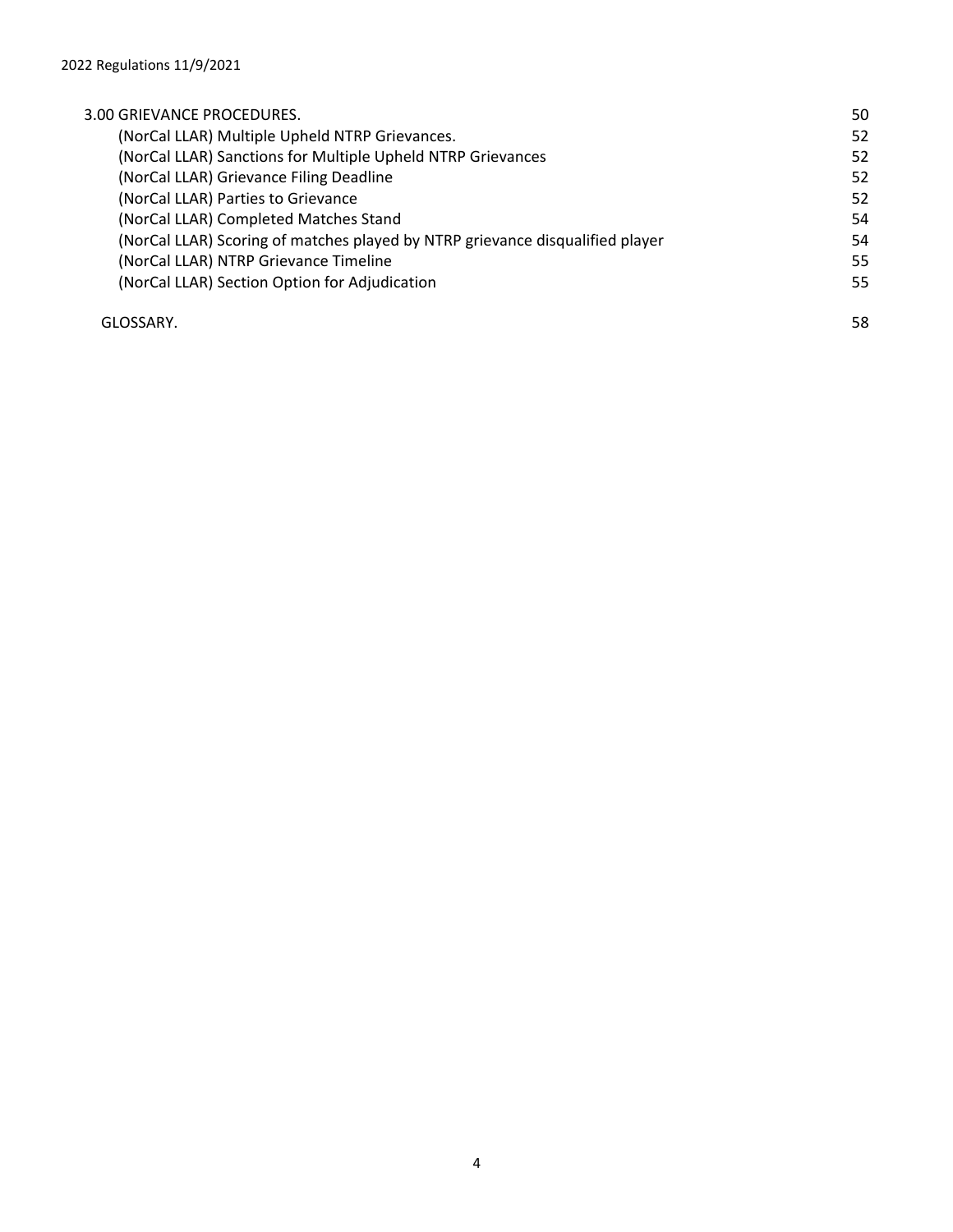| <b>VALID NTRP COMPUTER RATINGS FOR</b><br><b>PARTICIPATION IN USTA LEAGUE IN 2022</b>                                                                                                                                                                                                                                                                 |                                                                                |      |  |  |  |
|-------------------------------------------------------------------------------------------------------------------------------------------------------------------------------------------------------------------------------------------------------------------------------------------------------------------------------------------------------|--------------------------------------------------------------------------------|------|--|--|--|
| Players who are 59 years or under during the 2022 League Year will have their most<br>current computer rating displayed in TennisLink. They must self-rate if their NTRP rating<br>is older than 3 years.                                                                                                                                             |                                                                                |      |  |  |  |
| * Exception: A player who receives a published (M) or (T) rating and chooses to<br>participate in the Adult Division will be required to self-rate even if the (M) or (T) rating is<br>less than 3 years old.                                                                                                                                         |                                                                                |      |  |  |  |
| X indicates the years of valid computer rating in TennisLink for play in 2022                                                                                                                                                                                                                                                                         |                                                                                |      |  |  |  |
| Players who will be 60 years or older during the 2022 League Year will have their most<br>current computer rating displayed in TennisLink. They must self-rate if their NTRP rating<br>is older than 2 years.                                                                                                                                         |                                                                                |      |  |  |  |
| * Exception: A player who receives a published (M) or (T) rating and chooses to<br>participate in the Adult Division will be required to self-rate even if the (M) or (T) rating is<br>less than 2 years old.                                                                                                                                         |                                                                                |      |  |  |  |
|                                                                                                                                                                                                                                                                                                                                                       | X indicates the years of valid computer rating in TennisLink for play in 2022. |      |  |  |  |
| Last Year Computer Rating Received                                                                                                                                                                                                                                                                                                                    | 2019                                                                           | 2021 |  |  |  |
| Age 59 or Under during 2022 League Year<br>X<br>X                                                                                                                                                                                                                                                                                                     |                                                                                |      |  |  |  |
| Age 60 or Over during 2022 League Year<br>X<br>X                                                                                                                                                                                                                                                                                                      |                                                                                |      |  |  |  |
| TennisLink will automatically remove expired computer and self-ratings thereby<br>allowing individuals to self-rate. Players with expired ratings will not be allowed<br>to self-rate at a lower level than their last valid NTRP rating. However, they will<br>have<br>the opportunity to file a self-rate appeal of the NTRP rating level assigned. |                                                                                |      |  |  |  |
| * No year-end ratings were published for League Year 2020                                                                                                                                                                                                                                                                                             |                                                                                |      |  |  |  |
| Computer ratings are valid based on this table.                                                                                                                                                                                                                                                                                                       |                                                                                |      |  |  |  |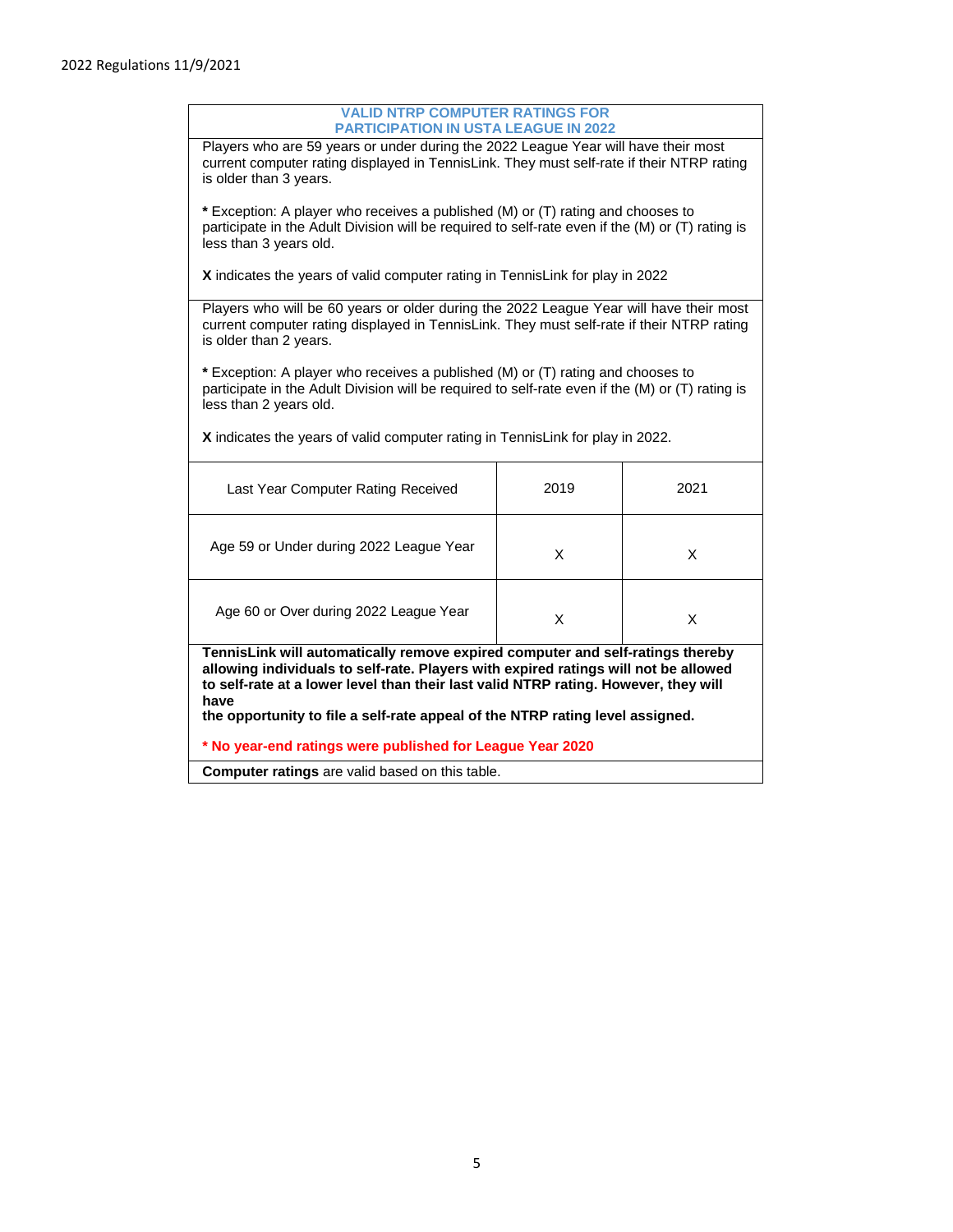|                                                                                                                                                                                                                                    | <b>NTRP DYNAMIC DISQUALIFICATION</b>                                                                                                                     |  |  |  |  |
|------------------------------------------------------------------------------------------------------------------------------------------------------------------------------------------------------------------------------------|----------------------------------------------------------------------------------------------------------------------------------------------------------|--|--|--|--|
|                                                                                                                                                                                                                                    | Each NTRP Level is followed by a letter<br>indicating the type of rating.                                                                                |  |  |  |  |
|                                                                                                                                                                                                                                    | Who cannot be NTRP dynamically disqualified?                                                                                                             |  |  |  |  |
|                                                                                                                                                                                                                                    | NTRP Level followed by the letter:<br><b>Computer Rated Players *</b><br>C .<br>Mixed Exclusive Players **<br>M<br>Tournament Players **<br>$\mathsf{T}$ |  |  |  |  |
|                                                                                                                                                                                                                                    | Who can be NTRP dynamically disqualified?<br><b>Participants in the Adult Division:</b>                                                                  |  |  |  |  |
|                                                                                                                                                                                                                                    | NTRP Level followed by the letter:                                                                                                                       |  |  |  |  |
| A                                                                                                                                                                                                                                  | Appealed - all granted appeals including<br>Medical and Promoted Players 60 or Over                                                                      |  |  |  |  |
| S                                                                                                                                                                                                                                  | <b>Self-rated Players</b>                                                                                                                                |  |  |  |  |
| D                                                                                                                                                                                                                                  | Dynamic or NTRP Grievance Disqualified<br>Players                                                                                                        |  |  |  |  |
| C                                                                                                                                                                                                                                  | Exceptions to C year-end ratings as noted *                                                                                                              |  |  |  |  |
| Players participating in the Adult Division who are promoted<br>as a result of NTRP dynamic disqualification will be<br>immediately required to participate at their new NTRP level in<br>all USTA League Programs.<br>Exceptions: |                                                                                                                                                          |  |  |  |  |
| * Players who entered an Early Start League at an NTRP<br>Level lower than their current year-end rating are subject to<br>NTRP dynamic disqualification.                                                                          |                                                                                                                                                          |  |  |  |  |
| ** Year-end (M) and (T) rated players are required to self-rate<br>to enter the Adult Division, automatically become (S) rated<br>players and therefore become subject to NTRP dynamic<br>disqualification.                        |                                                                                                                                                          |  |  |  |  |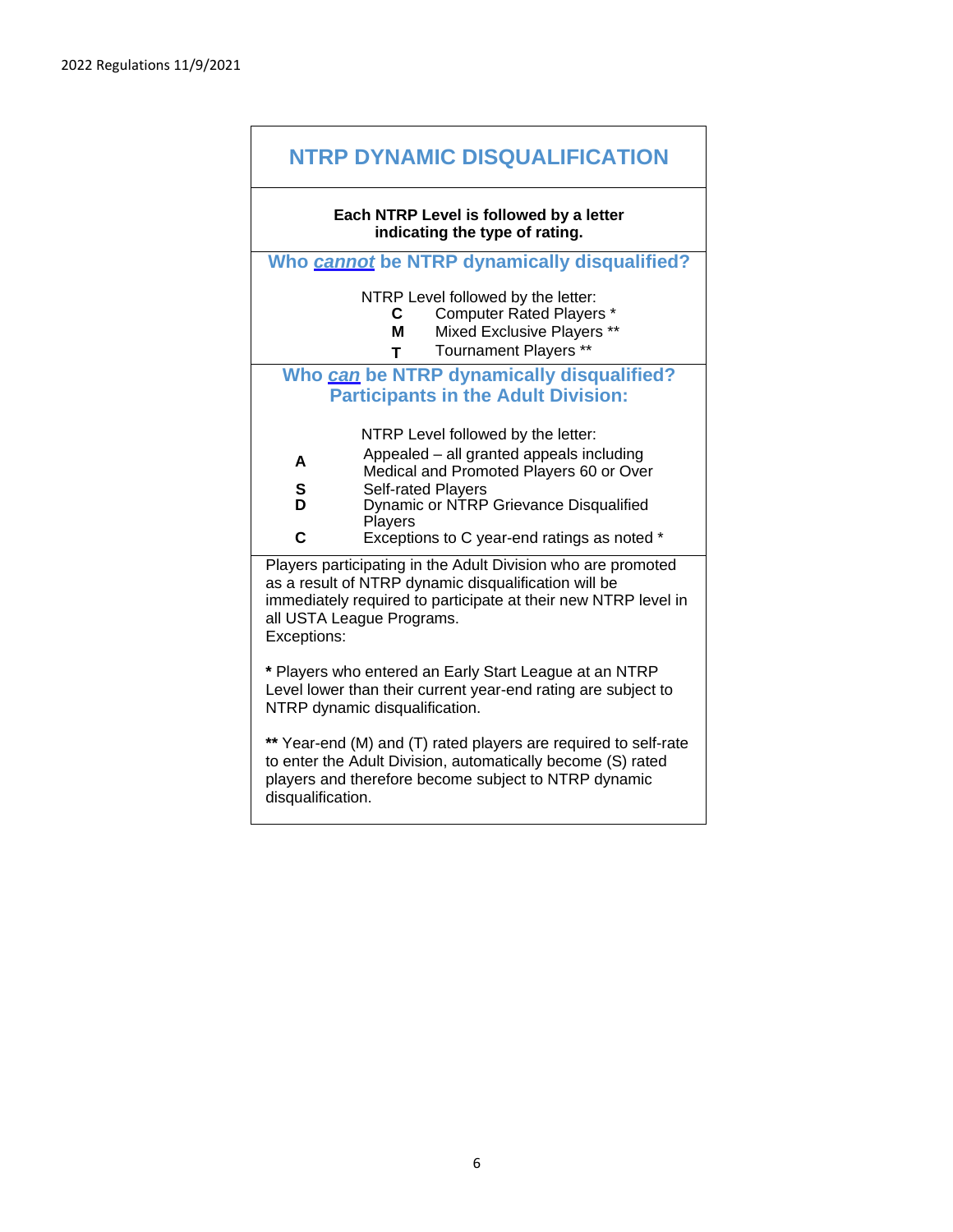| <b>MATCHES REQUIRED TO ADVANCE TO CHAMPIONSHIPS FOR ADULT</b><br><b>AND MIXED DIVISIONS</b>                                    |                                                                                   |  |                                                                                                            |                                        |
|--------------------------------------------------------------------------------------------------------------------------------|-----------------------------------------------------------------------------------|--|------------------------------------------------------------------------------------------------------------|----------------------------------------|
| <b>SECTIONAL CHAMPIONSHIPS</b><br><b>AND BELOW</b>                                                                             |                                                                                   |  | <b>NATIONAL CHAMPIONSHIPS</b>                                                                              |                                        |
| <b>LOCAL</b><br><b>MATCHES</b><br><b>REQUIRED</b>                                                                              | <b>DEFAULTS</b><br><b>THAT COUNT</b>                                              |  | <b>TOTAL MATCHES REQUIRED</b><br><b>THROUGH SECTIONAL</b><br><b>CHAMPIONSHIP</b>                           | <b>DEFAULTS THAT</b><br><b>COUNT</b>   |
| To advance to any<br>championship<br>level through<br>Sectional<br>Championship                                                | To advance to<br>any championship<br>level through<br>Sectional<br>Championship   |  | To advance to National<br>Championship                                                                     | To advance to National<br>Championship |
| 2 matches<br>on the same team                                                                                                  | 1 default received<br>shall count                                                 |  | All players other than self-rated<br>and computer-rated appealed<br>players:<br>3 matches on the same team | 1 default received<br>shall count      |
| Section Option to<br>require Self-rated<br>and computer-<br>rated appealed<br>players to play 4<br>matches on the<br>same team | Section Option to<br>declare if 1 default<br>received shall or<br>shall not count |  | Self-rated and computer-rated<br>appealed players<br>4 matches on the same team                            | No default received shall<br>count     |
| <b>RETIRED matches shall count for all players.</b>                                                                            |                                                                                   |  |                                                                                                            |                                        |

**(NorCal LLAR) Post Season Advancement**. Refer to 2.03A(3)a and 2.03A(3)b for match requirements to advance to post-season.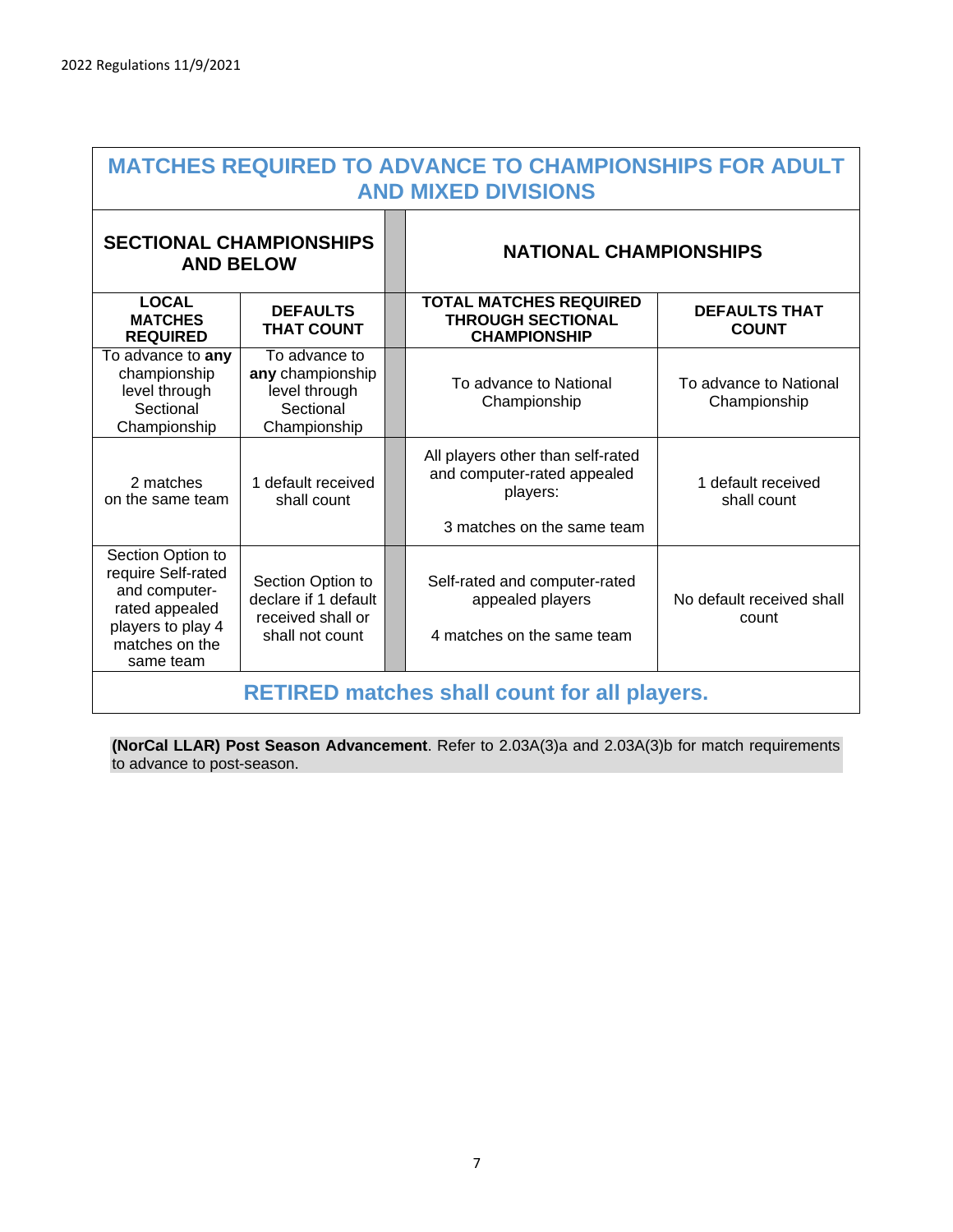## **USTA LEAGUE MAJOR REGULATION CHANGES FOR 2022**

- **1. (NorCal LLAR) Reporting Scores.** Both captains have a duty to report scores to the USTA NorCal website **by 11:59 PM on the day after the end of the local league season or by 11:59 PM the day after the completion of a team match for matches played prior to the last day of the local league season. Either captain shall enter the scores.** The opposing captain must verify online scores by 11:59 PM the day after scores are entered; if not verified by then, the scores will be auto-verified. **Failure by either captain to report scores by the above stated deadline may result in a warning for both captains on the first offense and a grievance for further offenses.**
- **2. (NorCal LLAR) At-Level Player Requirement.** For the Adult 18 & Over division, all teams must have a minimum of 6 players for five-line leagues and 4 players for three-line leagues rostered at the team's NTRP level prior to the first match and throughout the league season. For the Adult 40 & Over divisions, all teams must have a minimum of 5 players for four-line leagues and 4 players for three-line leagues rostered at the team's NTRP level prior to the first match and throughout the league season. **For the Combo Doubles division, all teams must have a minimum of 4 players for three-line leagues rostered at the team's NTRP level prior to the first match and throughout the league season.** In 18 & Over, 40 & Over, **and/or Combo Doubles,** if a team does not have the required number of "at-level" players rostered on the team at the time of any match, that team match will count as a loss with all individual team matches being scored as 6-0, 6-0 losses for the purpose of team standings.

**Combo Doubles At-Level Rating: 5.5 is 3.0 6.5 is 3.5 7.5 is 4.0 8.5 is 4.5 9.5 is 5.0 10.0+ is 5.5**

Exceptions: "Move-Up" teams per ULR 2.06A(3) are exempt from this rule

- **3. (NorCal LLAR) One Team in Post Season**. **Once a player plays or receives a default on a particular team in a local league playoff or championship match, whichever comes first, at a particular NTRP level and age group, that player may not play on another team within that NTRP level and age group from the end of the local league season through Sectionals regardless of winning/losing or Sectional eligibility.**
- **4. (NorCal LLAR) Match Minimum for Playoffs**. A player with a valid year-end Computer (C) or Mixed Exclusive (M) NTRP rating must have played in two matches for the same team to be eligible for postseason play with that team; one default will count for eligibility. **A Self-rating (S), Appealed (A), Dynamically Disqualified or Promoted (D) rated player must have played in three matches for a 3-line league or four matches for a 4-line or more league for the same team to be eligible for postseason play with that team; a default will not count for eligibility.**
- **5. (NorCal LLAR) Reschedule.** A home or away team may change an initially scheduled or posted match only with the agreement of the other team. If a reschedule is necessary for both teams, unless the two captains agree otherwise, the home team shall offer the visiting team at least two different dates with times. These dates with times shall be offered at the same time and within seven days of the original match date. The dates offered cannot conflict with another league match in the same league on the same day. The visiting team shall choose one of the options within three days of receiving them; otherwise the home team may choose one of the dates with times by so notifying the visiting team.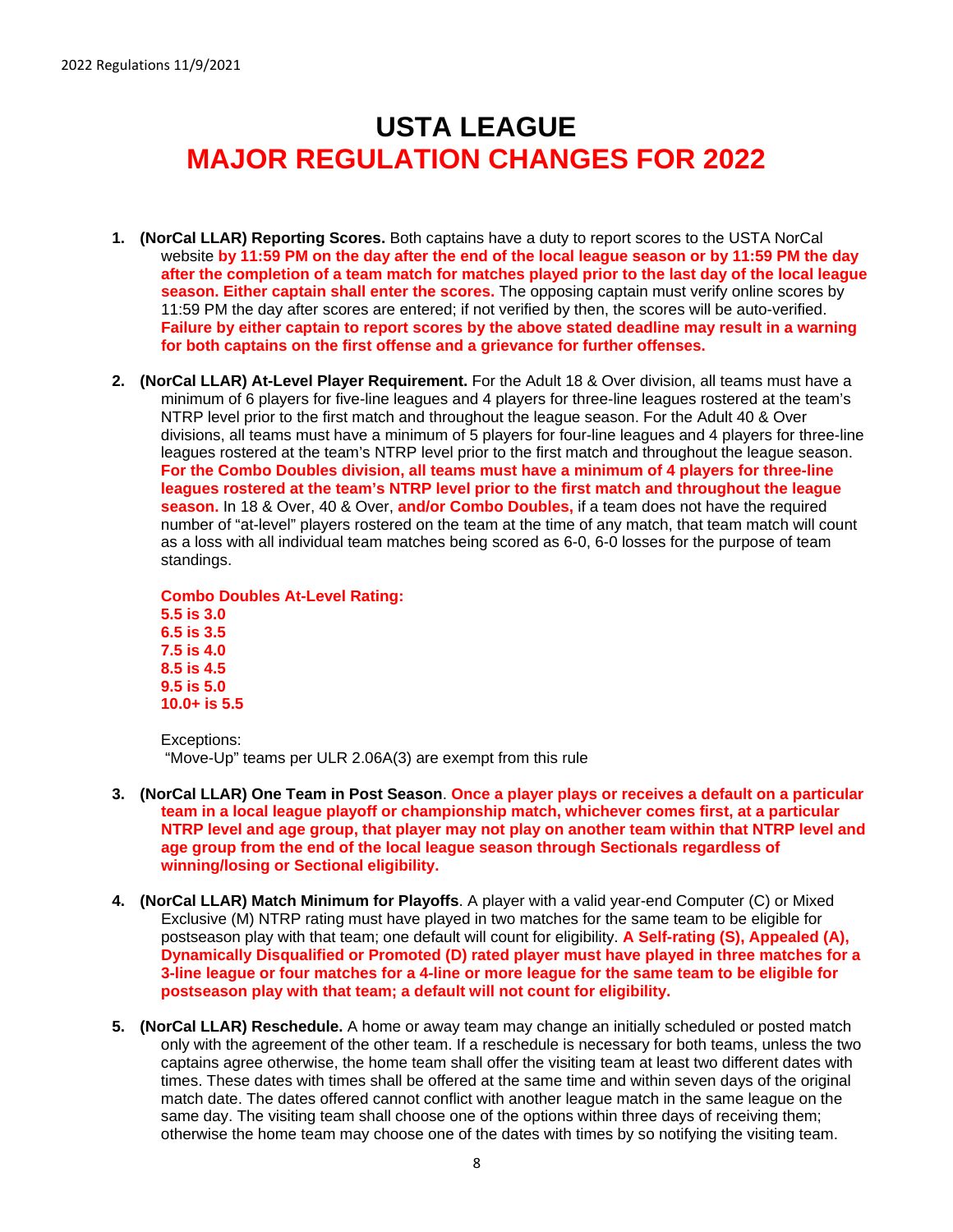**The opposing captain is under no obligation to comply; not complying with the request is not grounds for a sportsmanship grievance.**

- **6. (NorCal LLAR) At-Level Requirement**. **For the Adult 18 & Over Daytime and the Adult 40 & Over Daytime divisions, all teams must have a minimum of 4 players for three-line matches rostered at the team's NTRP level prior to the first match and throughout the league season. In 18 & Over and/or 40 & Over Daytime, if a team does not have the required number of "at-level" players rostered on the team at the time of any match, that team match will count as a loss with all individual team matches being scored as 6-0. 6-0 losses for the purpose of team standings.**
- **7. An additional Local League Competition Format option has been approved. 2.01C(2) Partial Round Robin. Each NTRP level within a local league may play a partial round robin competition wherein every team plays the same number of matches against randomly selected opponents. A minimum of the top two teams shall progress to a single elimination playoff to establish a local league champion for that NTRP level.**
- **8. Two changes related to 2.01C(2) have been approved for Championship Competition Formats. 2.03D(1)a To establish the champion of a local league that utilized a full round robin competition under 2.01C(1), the Sectional Association shall determine the competition format for the championship competition.**

**2.03D(1)b To establish the champion of a local league that utilized a partial round robin competition under 2.01C(2), the competition format shall be a minimum of a single elimination playoff between the top two teams at the conclusion of the partial round robin to establish a local league champion for that NTRP level.**

- **9. (NorCal LLAR) Total Team Default Procedures**. If **the minimum number of individual matches required to win the match** are not played, the team match will be entered as a total team default. A total team default will not count as a win for either team in the standings. **Depending on the circumstances a grievance may be filed against the defaulting team**. Grievance sanctions may include the team being pulled from team standings, suspensions and other penalties.
- **10. (NorCal LLAR) Individual Match Default.** When substitutes are not available, a default may be taken if the scheduled player is not ready to play at the court site within 15 minutes after the scheduled match time. Defaults must be taken in accordance with the table in Reg 2.03K Allowable Defaults at All Championships. In a match with staggered start times, an unforeseen default in the first round of matches may be taken if no second round players or substitutes are available. **If a captain is aware that a line will be defaulted prior to exchanging lineups prior to a team match, the captain shall inform the other captain of the line(s) to be defaulted prior to exchanging lineups and allow the other captain the opportunity to change the lineup**.
- **11. (NorCal LLAR) Adult 40 & Over Tie-Break Procedure for a 4-line Format**. Points per Position will be used to determine a match winner and league standings. A win in the #1 doubles position will be worth 2 points. Match wins in the other positions - #1 singles, #2 doubles, and #3 doubles - will be worth 1 point each. The team with the most cumulative points in local league play will be in first place in the flight. In the event of a tie in total number of points won at the end of the local league season, the tie shall be broken by the first of the following procedures that does so:
	- **1. Fewest number of sets lost**
	- **2. Fewest number of games lost**
	- **3. Winner of head-to-head matches**
	- 4. Coin toss
	- **12. (NorCal LLAR) Playoffs. Unless otherwise specified, playoffs will be scheduled for three weekends as follows:**
	- **Flight of five or fewer teams. A two-team playoff will be held during the designated first playoff weekend. Team #1 will host Team #2.**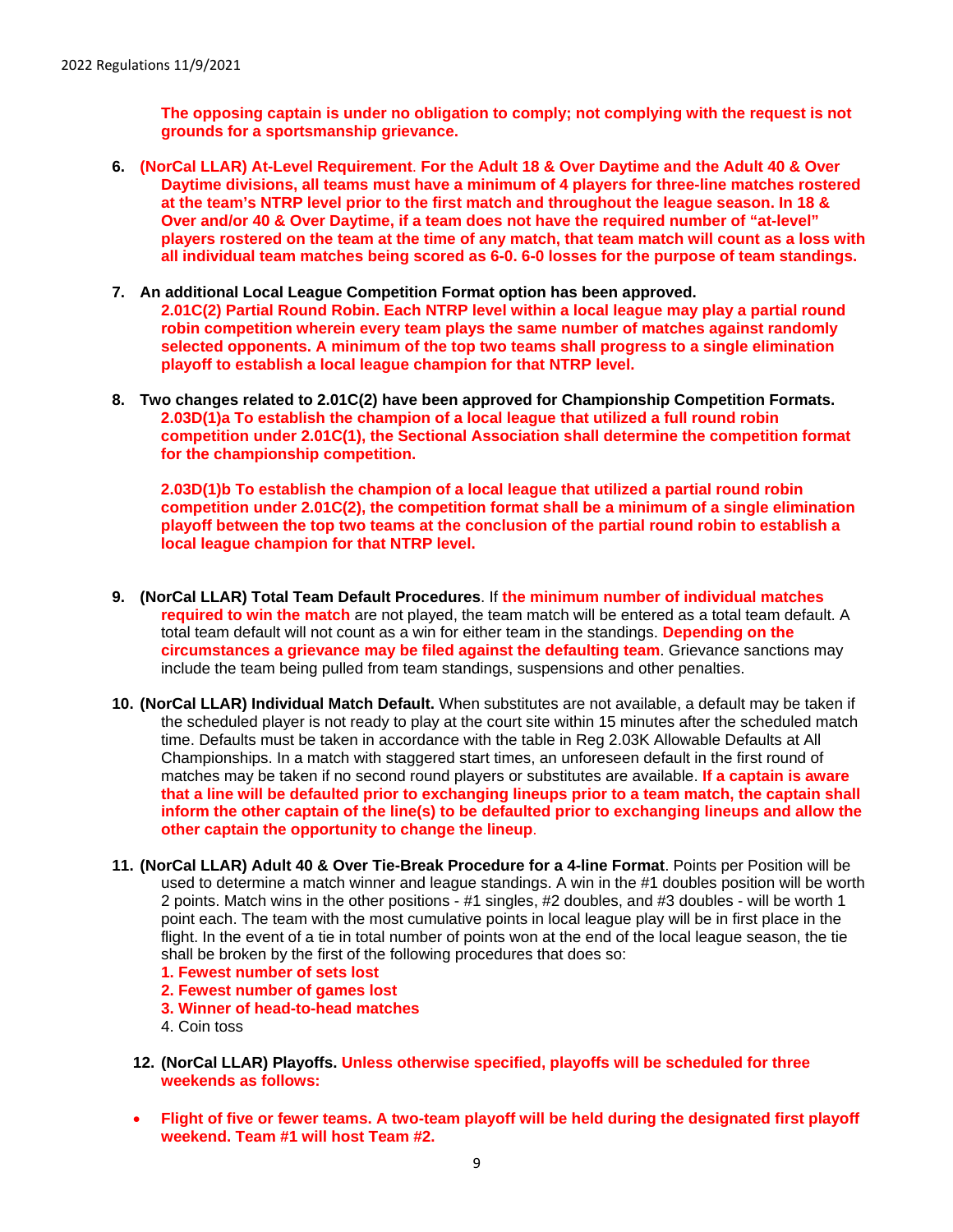- **Flights of six or more teams. A four-team playoff will be held. On the designated first playoff weekend, Team #1 will host Team #4, and Team #2 will host Team #3. The winners from the first weekend will play during the designated second playoff weekend. The team higher in local league standings will host the lower team.**
- **Areas with more than 1 flight. A two-team playoff will be held during the designated third playoff weekend after in-flight playoffs are concluded. The team higher in local league standings will host the lower team.**
- **13. (NorCal LLAR) Unplayed Matches**. A match in which **the minimum number of individual matches required to win the match** are not started by the local league deadline will count as a loss for both teams in determining final standings. This rule does not apply to a total team default [see 2.01C(2)] by one team.
- **14. (NorCal LLAR) Initial Notification.** Unless otherwise specified, the home team shall notify the visiting team of the date and time of the first playoff round by the deadline the office posts at the beginning of the season. If a second round is required, the home team shall notify the visiting team of the date and time of the second playoff round by Monday at 9:00pm following the end of the first playoff segment. If **a third round is required, the home team shall notify the visiting team of the date and time of the third playoff round by Monday at 9:00pm following the end of the second playoff segment**. Email **or texting** notification or posting on the USTA NorCal website is sufficient notification.
- **15. (NorCal LLAR) Missed Notification Deadline.** If the home team fails to notify the opposing team of the date and time of the playoff match by the deadline set forth in (NorCal LLAR) initial notification the visiting team may claim home court advantage by so notifying the original home team and the USTA NorCal office by the deadline the office posts at the beginning of the season. The visiting team then has until 9pm on the same day as the deadline for claiming home court to notify the original home team of the date and time of the playoff match. If the original away team fails to meet this deadline, home court goes back to the **original** home team and the **original** home team is required to offer 2 dates and times for the original away team to choose from.
- **16. (NorCal LLAR) Unfinished/Incomplete Matches that Affect Playoff Standings.** If a local league match that affects playoff standings starts play in **the minimum number of individual matches required to win the match** but is not completed, the winner of each unfinished individual match will be determined by a weighted draw done by USTA NorCal League staff. Any individual matches that have not started will be entered as double defaults.
- **17. (NorCal LLAR) Unplayed Playoff Matches**. If a playoff match does not begin play in **the minimum number of individual matches required to win the match** by the scheduled deadline, the winning team will be determined by a draw done by USTA NorCal League staff. The draw will be weighted to reflect the playoff position of the two teams. This rule does not apply in the case of a total team default.
- **18. (NorCal LLAR) Unfinished/Incomplete Playoff Matches**. For a playoff match that has started play in **the minimum number of individual matches required to win the match** but is not completed by the scheduled deadline, the winner of each unfinished individual match will be determined by a weighted draw done by USTA NorCal League staff. Any unplayed individual matches will be entered as double defaults.
- **19. (NorCal LLAR) Self-Rate, Appealed, & Dynamically Disqualified/Promoted Eligibility for Post Season Play.** In the Adult and Mixed Divisions, a player with a Self-rating (S), Appealed (A), Dynamically Disqualified or Promoted (D) rating is eligible to progress to championship level competition below National Championships if that player has played on the same team in at least **three matches for a 3-line league or four matches for a 4-line or more** league at the same NTRP level in the same Age Group during its local league season and is otherwise eligible. Defaults do not count for advancing. Retired matches shall count toward advancing for all players involved in both USTA League Divisions.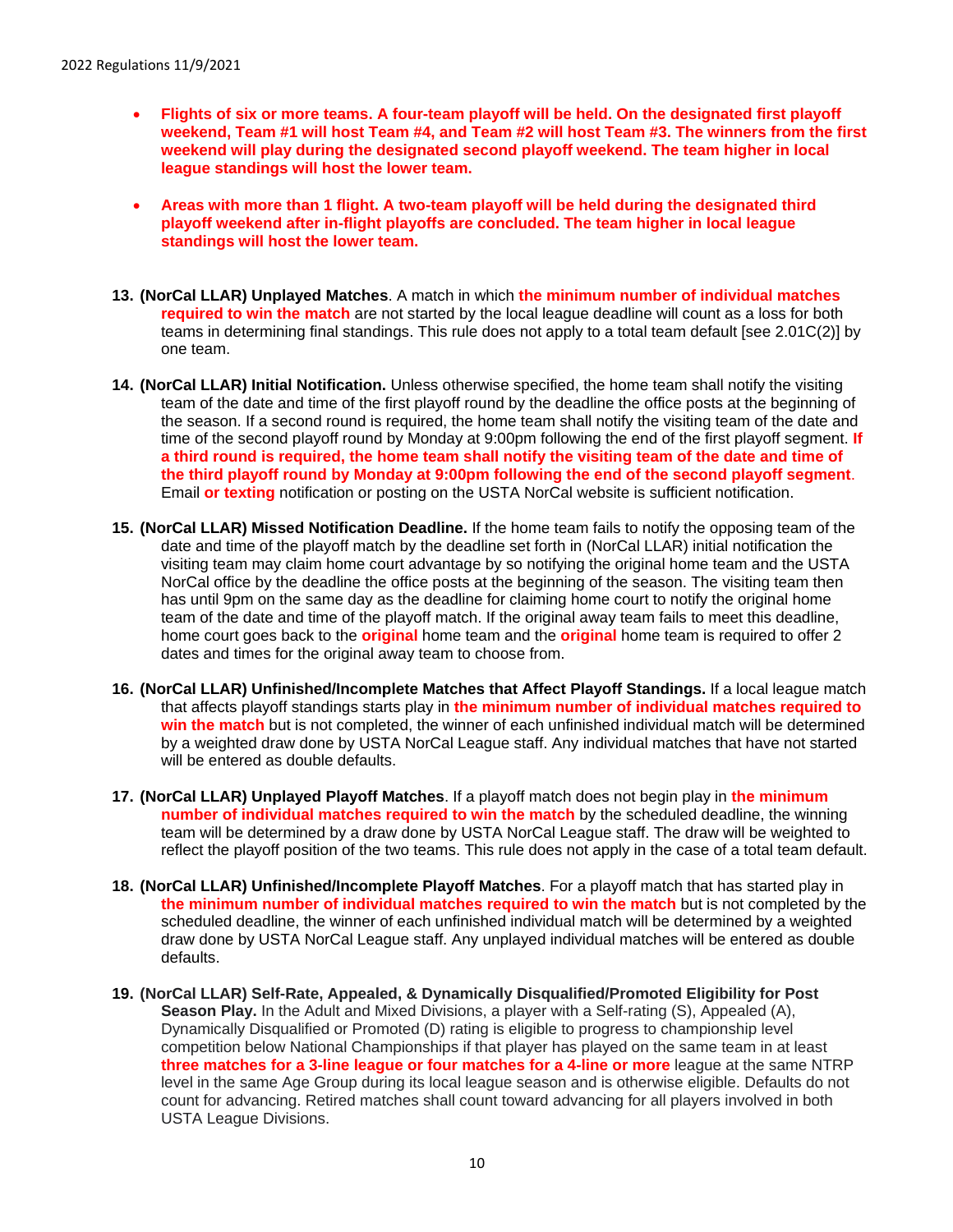**20. A change to the Grievance Procedures has been approved. Previously, each Section had the option to honor the sanction(s) imposed in another Section. Now, the decision of a Grievance Committee in any Section will apply to the USTA League program in all Sections.** 

**3.03D(4) The decision of the USTA League Grievance Committee shall conform to the USTA League Suspension Point System, which shall be established prior to each League Year by the USTA National League Committee.**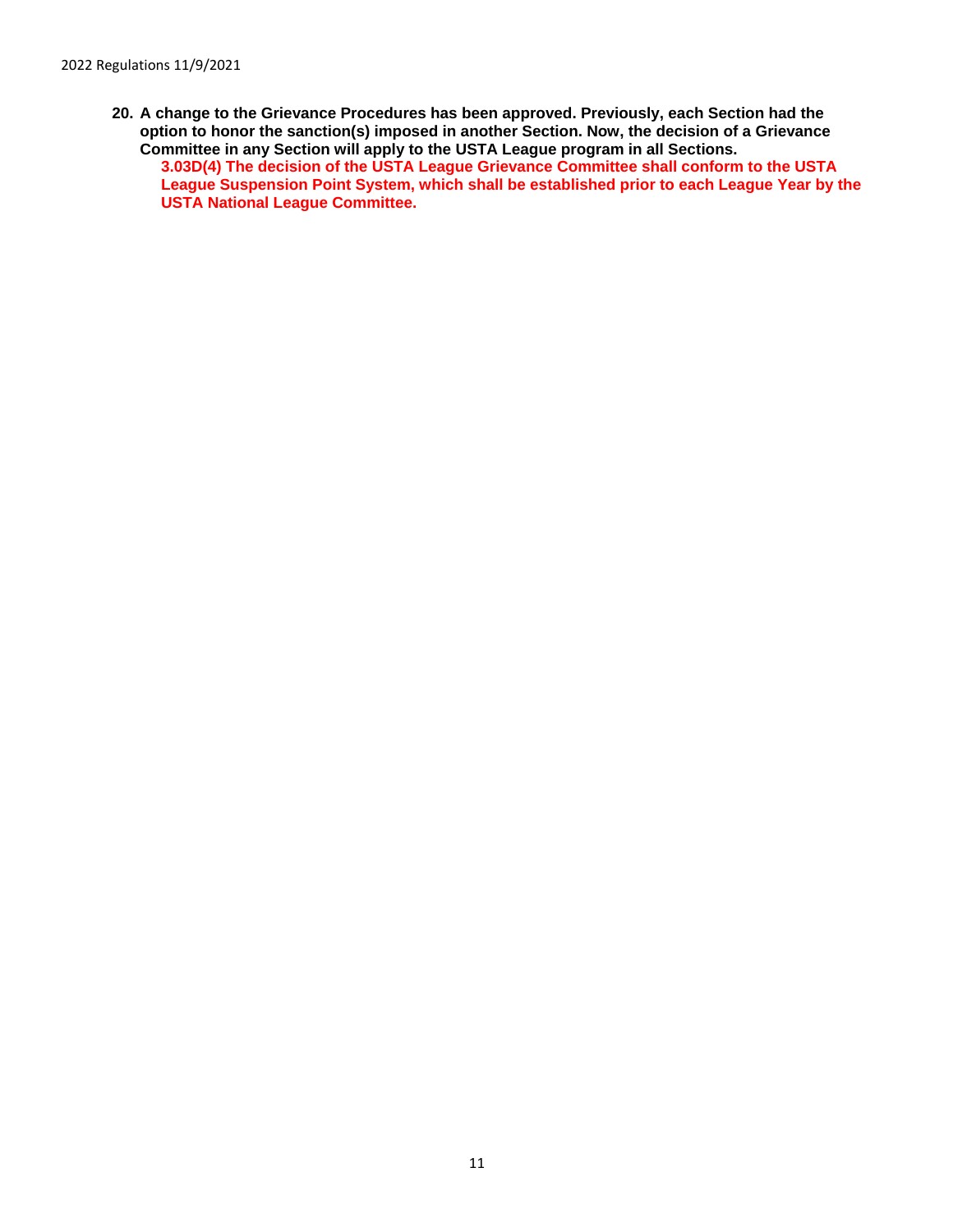#### **THE USE OF THE NATIONAL TENNIS RATING PROGRAM AND NTRP COMPUTER RATINGS IN THE USTA LEAGUE**

The National Tennis Rating Program (NTRP) is the official system for determining the levels of competition for the USTA League. The USTA NTRP Computer Rating System assigns ratings based on play in the local league and at championships and select NTRP tournaments.

1. The National Tennis Rating Program (NTRP) Guidelines define the characteristics of the various NTRP skill levels.

2. The USTA NTRP Computer Rating System is the official system to determine computer ratings for players throughout the country who participate in the USTA League. It is a mathematical system that assigns computer ratings to players by direct and indirect comparison of match results obtained from the USTA League and select NTRP tournaments.

3. A valid NTRP rating level is in effect for two years for individuals 60 years of age or older prior to, or during, the League Year and for three years for individuals 59 years of age or under, or until another valid NTRP rating level is generated. (See *Valid NTRP Computer Ratings Table*)

4. Players with a valid NTRP rating level must enter at that level or higher. (See *Valid NTRP Computer Ratings Table*)

5. Players in the USTA League without a valid computer rating must self-rate in accordance with the *General & Experienced Player Guidelines – Supplement to the NTRP Guidelines*. Factors such as a player's on-court performance, tennis background, and any additional information should be considered in the self-rating decision. When players are rating themselves, if they question at which level they should play, they should place themselves in the higher NTRP level of play.

> **Note:** Players who are good athletes or intend to spend a great deal of time taking lessons and practicing should be aware that their improvement may be significant enough to surpass their original self-rating during the local league season or championship play. To avoid NTRP Dynamic Disqualification, these players should enter at a higher NTRP level of play at the beginning of the local league season.

6. In the USTA League Adult Division, dynamic ratings will be calculated at regular intervals for all participants during local league competition, at the end of the local league season, and either during, or at the end of, District/Area through Sectional Championships.

7. At the USTA League Adult Division National Championships, players will continue to generate dynamic ratings through their last match played, but there will be no NTRP Dynamic Disqualifications at National Championships.

8. After the USTA League Adult Division National Championships, year-end NTRP published levels will be calculated using USTA NTRP Computer Rating System Procedures approved by the USTA League Committee.

9. In the USTA League Mixed Division, an NTRP level will be calculated for participants who play in that Division exclusively. Year-end ratings will be based on the final dynamic rating generated from local league and championship level competition unless the player has a valid Computer (C) rating from a previous year.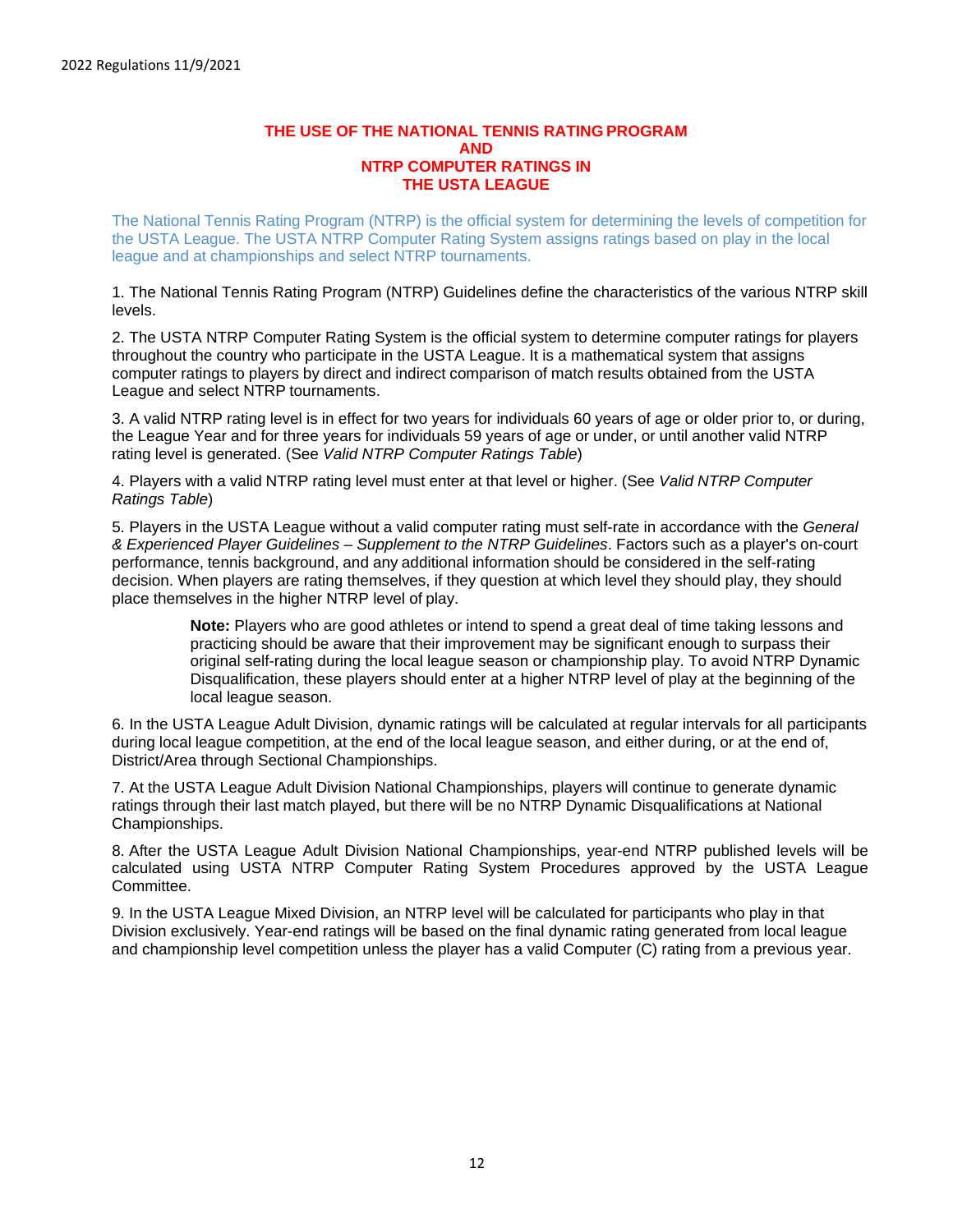## **USTA LEAGUE REGULATIONS**

**2022 Championship Year**

#### ALL USTA NORCAL LOCAL LEAGUE AREA REGULATIONS (LLAR) ARE FORMATTED IN GREY BACKGROUND. USTA LEAGUE REGULATIONS MAY BE REFERRED TO AS ULR.

#### <span id="page-12-0"></span>**1.00 GENERAL**.

**The Regulations in 1.00 GENERAL shall apply to all USTA League Divisions. Any authority delegated by these Regulations to the Section, unless otherwise stated, may be delegated by the Section to a lower authority.**

**If a Section, District/Area or Local League does not have a regulation in place to address an issue and there is a national regulation on that issue, the Section, District/Area or Local League must follow the national regulation.**

**1.01 NAME.** The USTA Board of Directors has approved the adoption of rules and regulations for the USTA League that shall be known as the USTA LEAGUE REGULATIONS.

**1.02 GOVERNANCE.** The USTA LEAGUE REGULATIONS shall apply to the USTA League Program (USTA League). The FRIEND AT COURT *- The USTA Handbook of Tennis Rules and Regulations*, including Wheelchair Rules of Tennis, shall apply to all matches played in the USTA League (unless modified by these USTA LEAGUE REGULATIONS). In all matches played without officials, the USTA official publication, THE CODE*,* shall be observed. The USTA Point Penalty System shall be used at all championship levels.

**1.02A Waiver of Regulations and Procedures Prohibited.** Except where a waiver is specifically permitted by a USTA League Regulation or by a USTA League Procedure, no USTA League Regulation or USTA League Procedure shall be waived by any Sectional, District/Area or Local Association or by any Sectional, District/Area or Local League Coordinator**.** Any violation of this Regulation shall be subject to such penalties as may be imposed by the USTA League Committee. Such penalties are not subject to appeal.

**1.02B Amendments.** These USTA LEAGUE REGULATIONS may be amended by the USTA League Committee with the approval of a committee comprised of the Chair and Vice-Chair of the USTA League Committee and the National League Administrator. All proposed amendments shall be in writing and shall be forwarded to the USTA League Committee at least 10 days before any meeting of the USTA League Committee. Without the approval of the Chair and Vice-Chair of the USTA League Committee and the National League Administrator, no amendments to these USTA LEAGUE REGULATIONS shall become effective prior to January 1st of the next USTA League Year. (See *1.04D(2)*).

**1.02C Written Interpretation.** A committee comprised of the Chair and Vice Chair of the USTA League Committee and the National League Administrator has the authority and the responsibility to provide written interpretations of USTA LEAGUE REGULATIONS in the *USTA League Questions and Answers (Interpretations)*.

**1.02D Glossary of Terms.** For purposes of these Regulations, certain words and phrases are defined in a glossary included herein. This glossary has been prepared as a reference to many terms included in these Regulations. The definitions provided have been drawn from these Regulations and, in some cases, other documents published by the USTA.

**1.02E Committees.** Each committee referenced in the USTA League Regulations shall consist ofa minimum of three members, including a chair. All decisions shall be by majority vote. The members of a committee may be the same as, or different in whole or in part from, the committee first approved.

**1.03 NON-DISCRIMINATION.** Discrimination in the USTA League is prohibited as specified in the Bylaws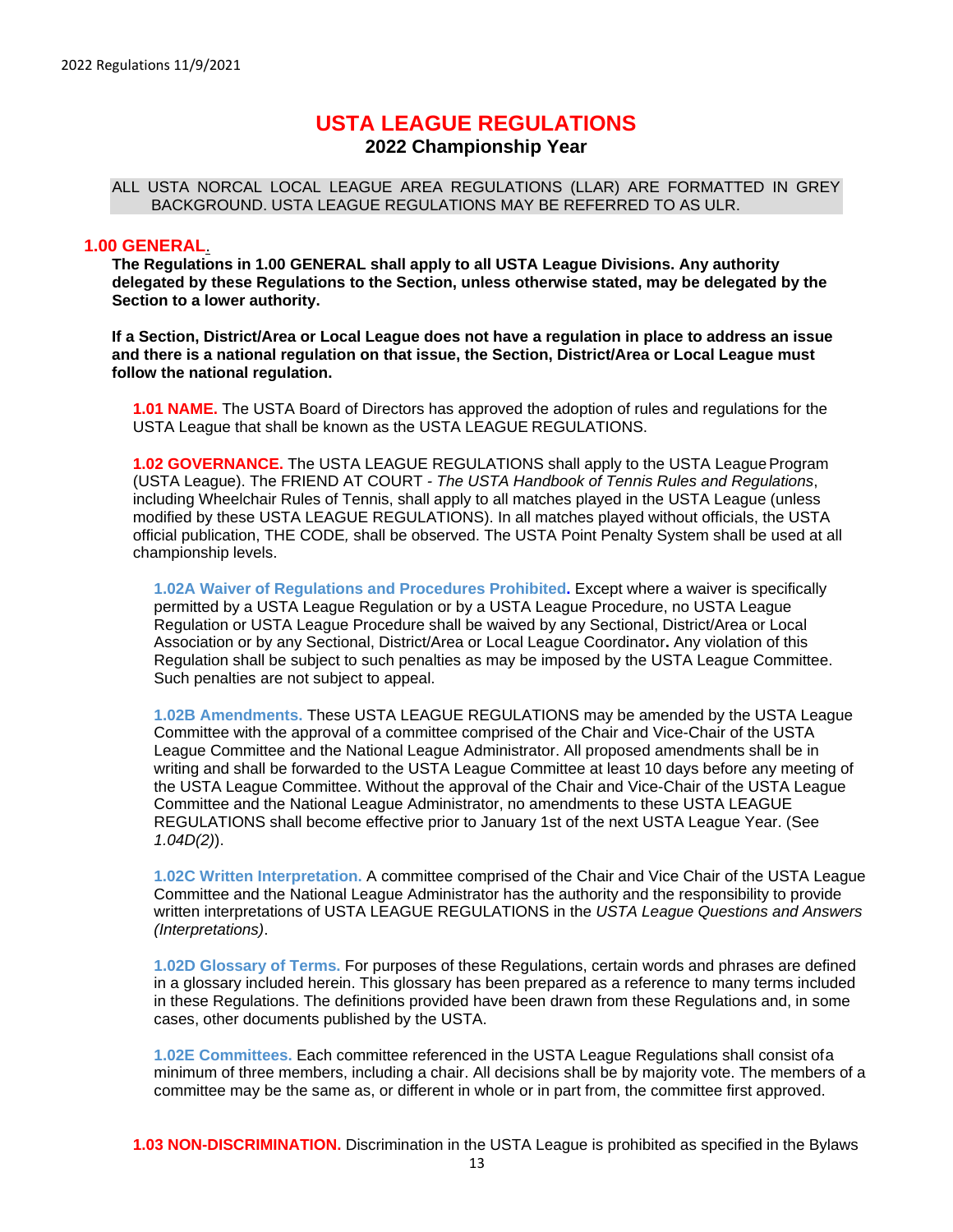2022 Regulations 11/9/2021

of the United States Tennis Association.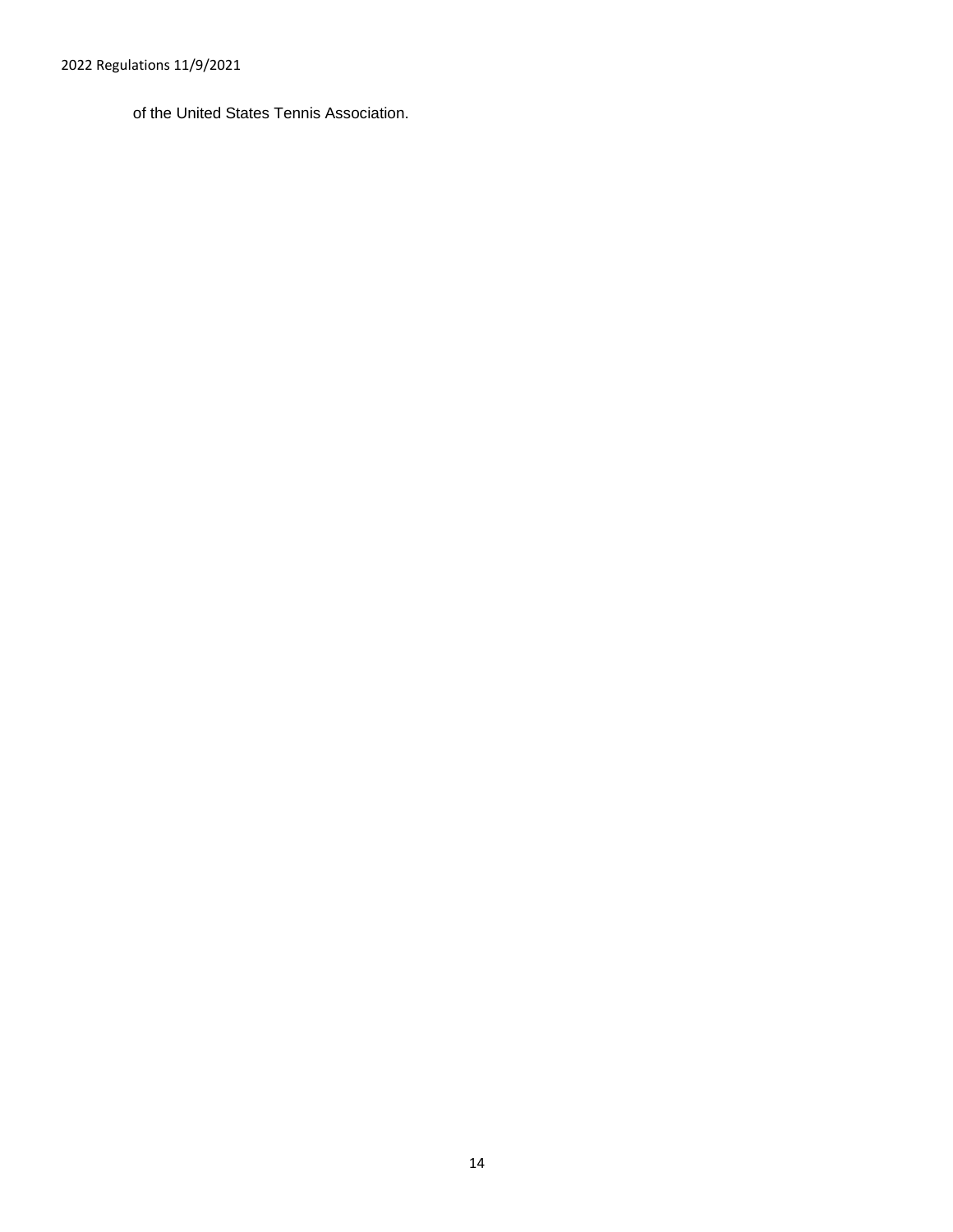#### **1.04 USTA LEAGUE.**

**1.04A USTA League Program.** The USTA League is a team competition for men, women and mixed genders at specified National Tennis Rating Program (NTRP) levels of play. The purpose of the USTA League Program is to provide organized recreational play, emphasizing local competition, with advancement for winning teams from local competition to District/Area, Sectional and National Championships to determine annually USTA League National Championship teams in each approved level of competition. The USTA League is approved by USTA without necessity of a sanction application (See *FRIEND AT COURT* XVII B).

| <b>USTA LEAGUE PROGRAM ORGANIZATION</b> |                      |                                |                          |  |  |
|-----------------------------------------|----------------------|--------------------------------|--------------------------|--|--|
| <b>DIVISION</b>                         | <b>AGE GROUP</b>     | <b>LEAGUE FORMAT</b>           | <b>NTRP LEVELS</b>       |  |  |
|                                         | <b>18 &amp; Over</b> | $1 -$ Singles<br>$2 -$ Doubles | 2.5 women, 5.0           |  |  |
| Adult                                   | <b>18 &amp; Over</b> | $2 -$ Singles<br>$3 -$ Doubles | 3.0, 3.5, 4.0, 4.5       |  |  |
|                                         | 40 & Over            | $1 -$ Singles<br>$3 -$ Doubles | 3.0, 3.5, 4.0, 4.5       |  |  |
|                                         | 55 & Over            | $3 -$ Doubles                  | 6.0, 7.0, 8.0, 9.0       |  |  |
| Mixed                                   | <b>18 &amp; Over</b> | $3 -$ Doubles                  | 6.0, 7.0, 8.0, 9.0, 10.0 |  |  |
|                                         | 40 & Over            | $3 -$ Doubles                  | 6.0, 7.0, 8.0, 9.0       |  |  |

| USTA LEAGUE PROGRAM ORGANIZATION AT THE NORCAL SECTION LEVEL |                                |                        |                                     |  |  |
|--------------------------------------------------------------|--------------------------------|------------------------|-------------------------------------|--|--|
| <b>DIVISION</b>                                              | <b>AGE GROUP</b>               | <b>LEAGUE FORMAT</b>   | <b>NTRP LEVELS</b>                  |  |  |
|                                                              | <b>18 &amp; Over</b>           | 1-Singles<br>2-Doubles | $2.5, 5.5+$                         |  |  |
| Adult                                                        | 40 & Over                      | 1-Singles<br>2-Doubles | 2.5 women                           |  |  |
|                                                              | 40 & Over                      | 3-Doubles              | $5.0+$                              |  |  |
|                                                              | NorCal Combo<br><b>Doubles</b> | 3-Doubles              | 5.5, 6.5, 7.5, 8.5, 9.5,<br>$10.0+$ |  |  |
| Mixed                                                        | NorCal 55 & Over               | 3-Doubles              | 6.0, 7.0, 8.0, 9.0                  |  |  |

#### **1.04B Administration.**

#### **1.04B(1) USTA League Committee.**

The USTA League shall be governed by the USTA League Committee appointed by the President of the USTA and subject to the control and direction of the USTA Board of Directors.

**1.04B(2) USTA National League Administrator.** The USTA National League Administrator shall be responsible for the day-to-day administration of the USTA League.

**1.04B(3) Sectional Associations.** The USTA has 17 Sectional Associations, the names and territories of which are defined in the USTA Bylaws. Each Sectional Association is responsible for the development and implementation of the USTA League within its geographic territory in accordance with the USTA LEAGUE REGULATIONS.

**1.04B(3)a Sectional League Coordinators.** Each Sectional Association shall appoint a Sectional League Coordinator to implement and administer the USTA League.

**1.04B(3)b District/Area League Coordinators.** Each District/Area may have a District/Area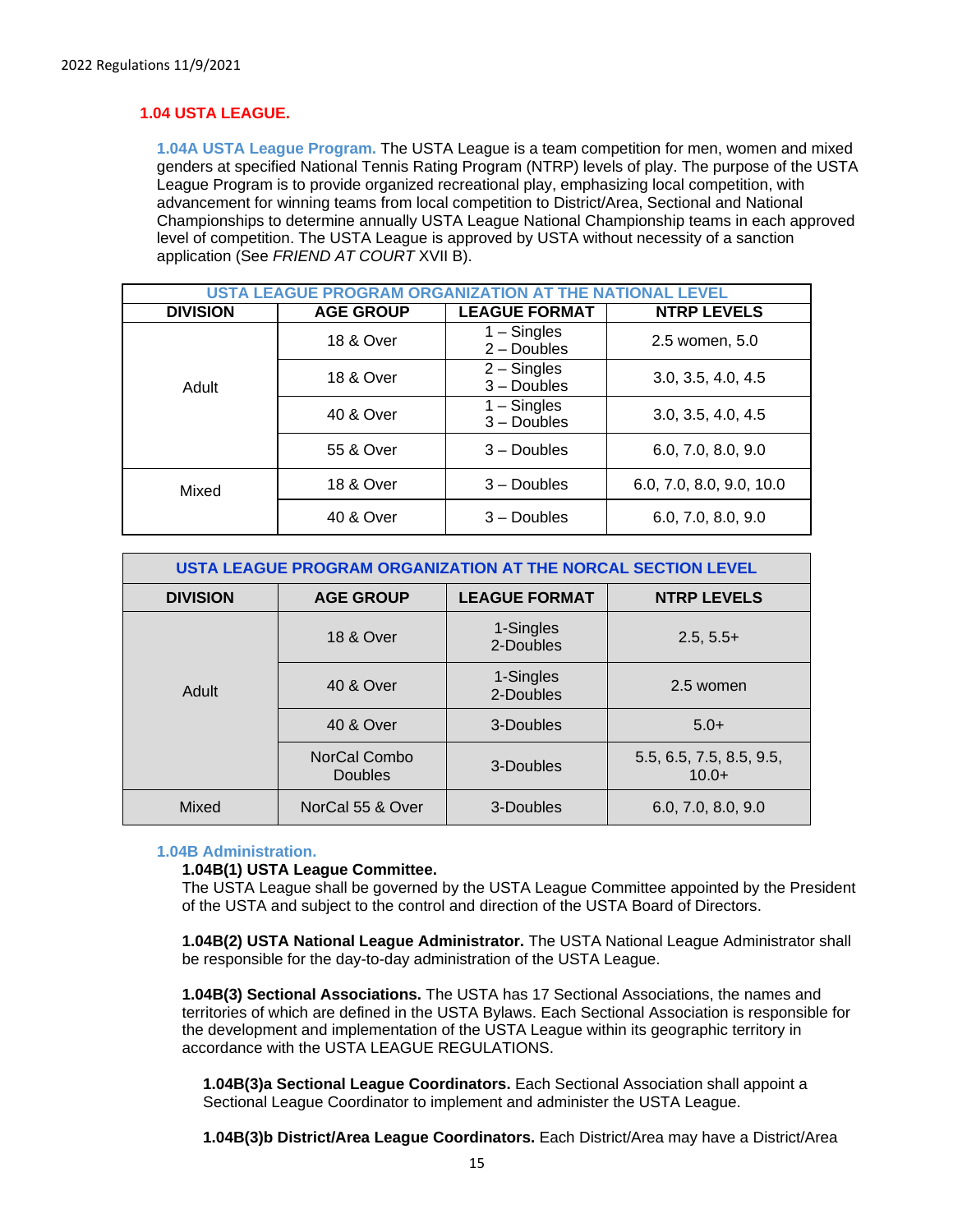League Coordinator to implement and administer the USTA League. The District/Area shall have such geographic boundaries as the Sectional Association may determine.

**1.04B(3)c Local League Coordinators.** Each Local League may have a Local League Coordinator to implement and administer the USTA League.

**1.04B(4) Team Captain.** Each team shall appoint a captain to manage team activities and to represent the team in USTA League matters**.**

<span id="page-15-0"></span>**(NorCal LLAR) Captain in Good Standing**. All captains and co-captains must be current USTA members in good standing throughout the league progression.

**1.04B(5) Championships Committees.** A Championship Committee, one of whom may be a USTA Certified Referee or Umpire, shall govern each championship. At least one member of the Championship Committee shall be in attendance at all times during play. The Championships Committees, except for the National Championships, shall be appointed by the Sectional and District/Area Associations at their respective championships. The Chair of the USTA League Committee shall appoint the Championship Committees for the National Championships.

**1.04C Official Information System.** TennisLink is the official information system of the USTA League.

<span id="page-15-1"></span>**(NorCal LLAR) USTA NorCal Website**. The USTA Northern California section uses the USTA NorCal website as the official registration system for section players and captains. When these regulations refer to TennisLink, players/captains in most cases will utilize the USTA Northern California website.

**1.04C(1) Official League Registration.** TennisLink is the official system for registering teams and players for the USTA League. A player's name must be listed on the team roster, as shown in TennisLink, prior to participation in any match. This includes any player who is added to a team roster after the commencement of local league play. Each Section shall establish deadlines and procedures for registering teams in TennisLink. Players shall not be added to the team roster during local league flight play-offs or at any championship.

<span id="page-15-2"></span>**(NorCal LLAR) Registration**. All players in a match must be rostered onto the team through the USTA NorCal website before they play in a match. If the player is not on the roster, the captains will be unable to enter the match scores until the player is duly rostered. For the purpose of calculating team standings, this individual match will be reversed to a 6-0, 6-0 win for the opponents of the ineligible player. Both the ineligible player and his/her partner will not receive this match as credit for eligibility determinations for postseason play. The actual match scores and results will be kept for the determination of individual ratings.

**1.04C(2) Official Score Reporting and Standings System.** TennisLink is the official system for reporting scores and providing standings for the USTA League. Each Section should establish deadlines and procedures for reporting scores in TennisLink. Unless otherwise established by a Section, the initial entry of match scores into TennisLink must take place within 48 hours of the completion of the match. After match scores have been entered in TennisLink, they must be confirmed by the opposing team within 48 hours of the initial entry or the initial score will automatically be considered valid.

<span id="page-15-3"></span>**(NorCal LLAR) Reporting Scores**. Both captains have a duty to report scores to the USTA NorCal website by 11:59 PM on the day after the end of the local league season or by 11:59 PM the day after the completion of a team match for matches played prior to the last day of the local league season. Either captain shall enter the scores. The opposing captain must verify online scores by 11:59 PM the day after scores are entered; if not verified by then, the scores will be auto-verified. Failure by either captain to report scores by the above stated deadline may result in a warning for both captains on the first offense and a grievance for further offenses.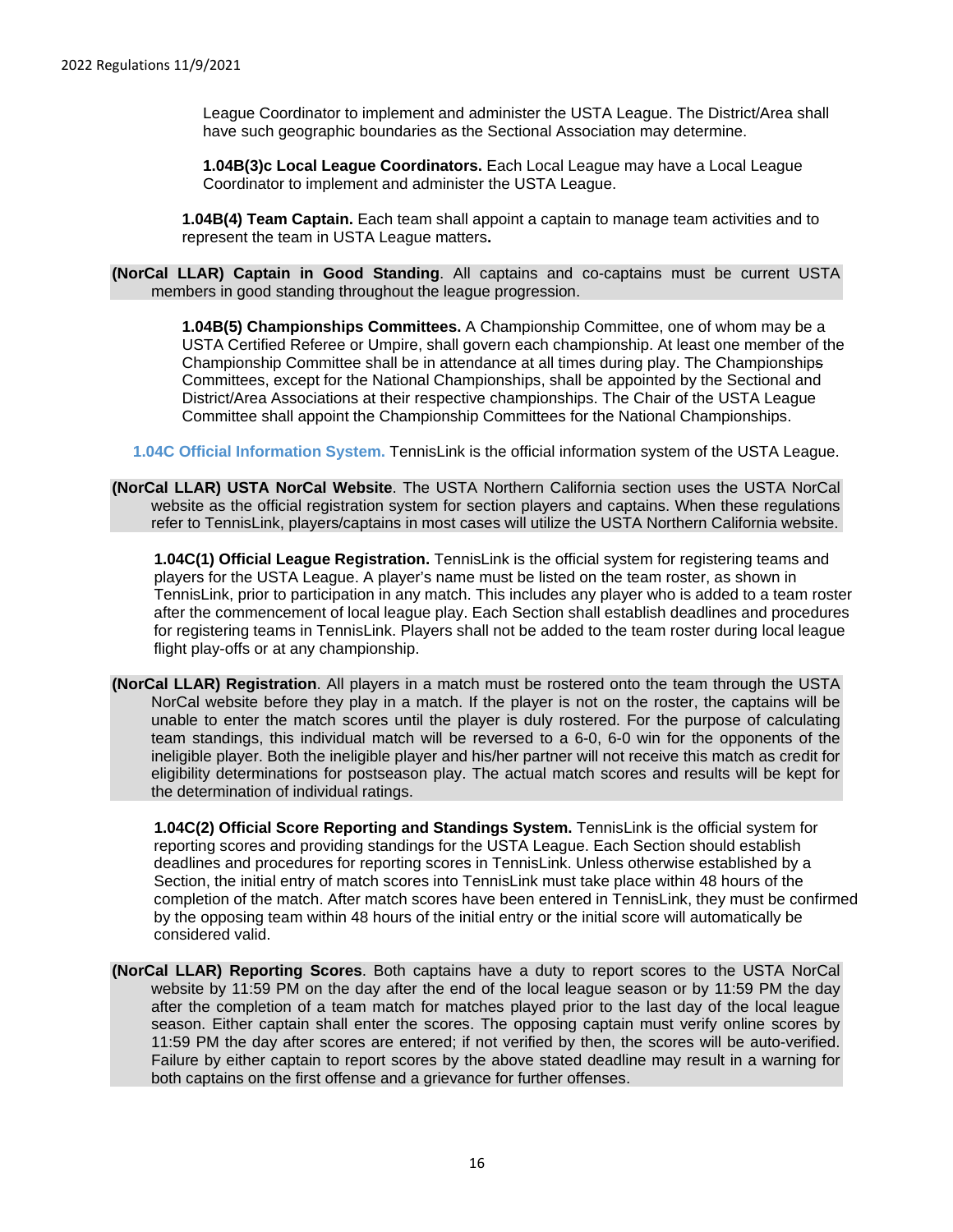#### **1.04D Local League.**

**1.04D(1) Definition**. A local league is a team competition in a specified geographic area that applies specific local league regulations and consists of NTRP level(s) with a minimum of two teams per level. A local league may choose to divide any or all NTRP levels into flights. Where flights are used, a playoff structure may be established to determine a champion for each NTRP level (See *Reg. 2.01C Competition Format*).

**1.04D(2) USTA League Year**. The League Year shall be January 1 through December 31, except that the USTA League Committee may authorize the commencement of a local league season prior to January 1, subject to such conditions as may be prescribed by the Committee.

**1.04D(3) Local League Season**. Each Sectional Association shall determine the dates for the season(s) of the local leagues within its Section. The local league season ends on the date entered in TennisLink as the league season end date.

**1.04D(4) Team.** A team shall consist of players eligible to compete at a specific NTRP level of competition in accordance with the following table. A Section may limit the number of players on a team who have an individual NTRP level lower than the team NTRP level. A Section may also limit the number of players who appear on a team roster, but may not have fewer than the minimum number of players as shown in the following table: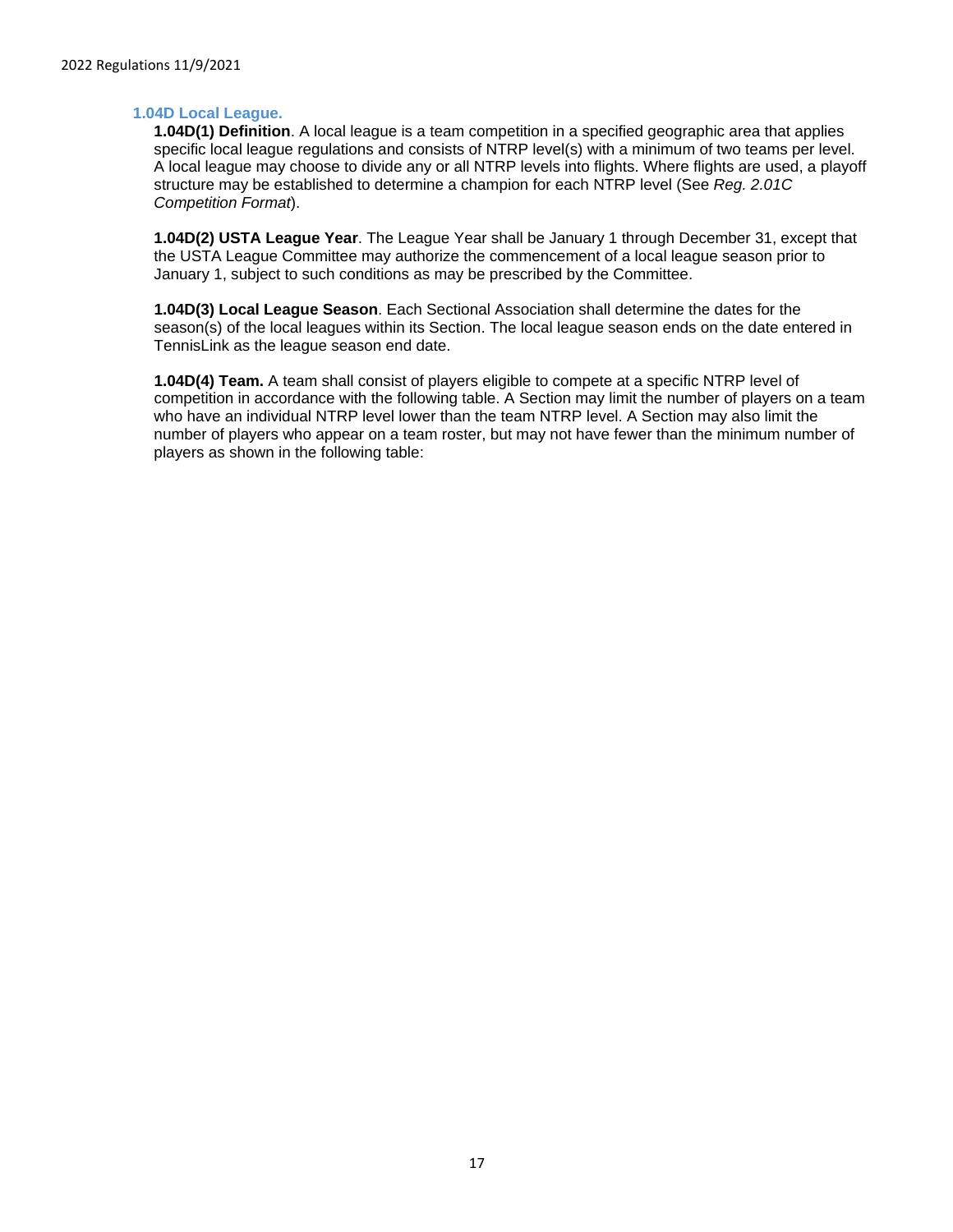|                 | <b>TEAM COMPOSITION</b>                                                                                                                                                                                                                                                |                                                      |                  |                                                                                                                                                                                                                                                                                                                                                                                   |  |  |  |
|-----------------|------------------------------------------------------------------------------------------------------------------------------------------------------------------------------------------------------------------------------------------------------------------------|------------------------------------------------------|------------------|-----------------------------------------------------------------------------------------------------------------------------------------------------------------------------------------------------------------------------------------------------------------------------------------------------------------------------------------------------------------------------------|--|--|--|
| <b>DIVISION</b> | <b>AGE GROUP</b>                                                                                                                                                                                                                                                       | <b>MINIMUM</b><br><b>NUMBER OF</b><br><b>PLAYERS</b> | <b>GENDER</b>    | <b>NTRP LEVEL</b>                                                                                                                                                                                                                                                                                                                                                                 |  |  |  |
|                 | 18 & Over<br>2.5 women &<br>5.0                                                                                                                                                                                                                                        | 5                                                    | Same<br>Gender   | A player's NTRP rating level                                                                                                                                                                                                                                                                                                                                                      |  |  |  |
|                 | <b>18 &amp; Over</b><br>3.0, 3.5, 4.0, 4.5                                                                                                                                                                                                                             | 8                                                    | Same<br>Gender   | shall not exceed the team<br>NTRP level.                                                                                                                                                                                                                                                                                                                                          |  |  |  |
|                 | $\overline{40}$ & Over<br>3.0, 3.5, 4.0, 4.5                                                                                                                                                                                                                           | $\overline{7}$                                       | Same<br>Gender   |                                                                                                                                                                                                                                                                                                                                                                                   |  |  |  |
| Adult           | 55 & Over<br><b>Straight Levels</b><br>3.0, 3.5, 4.0, 4.5<br><b>OR</b><br><b>Combined Levels</b><br>6.0, 7.0, 8.0, 9.0                                                                                                                                                 | 6                                                    | Same<br>Gender   | When using straight NTRP<br>levels, a player's NTRP rating<br>level shall not exceed the team<br>NTRP level.<br>Combined NTRP rating levels of<br>partners shall not exceed the<br>team NTRP level.<br>NTRP rating level difference<br>between partners shall not<br>exceed 1.0.<br>The minimum NTRP Level for:<br>6.0 is 2.5; 7.0 is 3.0; 8.0 is 3.5<br>$9.0$ is $4.0$ .         |  |  |  |
| Mixed           | <b>18 &amp; Over</b><br>Straight Levels,<br>3.0, 3.5,<br>4.0, 4.5, 5.0<br><b>OR</b><br><b>Combined Levels</b><br>6.0, 7.0,<br>8.0, 9.0, 10.0<br>40 & Over<br><b>Straight Levels</b><br>3.0, 3.5, 4.0, 4.5<br><b>OR</b><br><b>Combined Levels</b><br>6.0, 7.0, 8.0, 9.0 | 3 men<br>3 women                                     | Men and<br>Women | When using straight NTRP<br>levels, a player's NTRP rating<br>level shall not exceed the team<br>NTRP level.<br>Combined NTRP rating levels of<br>partners shall not exceed the<br>team NTRP level.<br>NTRP rating level difference<br>between partners shall not<br>exceed 1.0.<br>The minimum NTRP Level for:<br>6.0 is 2.5; 7.0 is 3.0; 8.0 is 3.5<br>9.0 is 4.0; 10.0 is 4.5. |  |  |  |
| Norcal<br>Adult | 18 & Over Men<br>2.5<br>40 & Over Men &<br>Women<br>$2.5, 5.0+$                                                                                                                                                                                                        | 5                                                    | Same<br>gender   | A player's NTRP rating level<br>shall not exceed the team<br>NTRP level.                                                                                                                                                                                                                                                                                                          |  |  |  |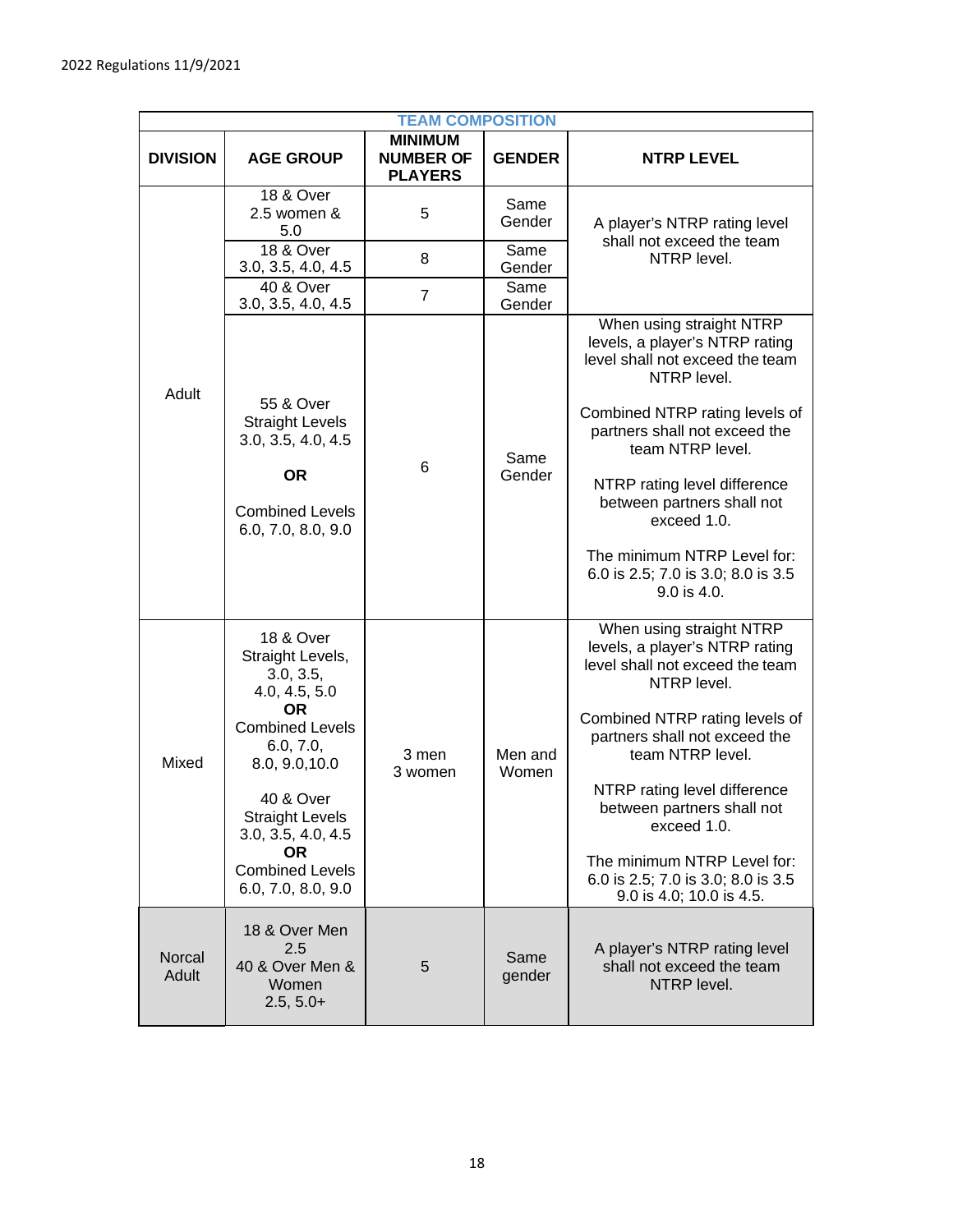|                               | Combo<br><b>Doubles</b><br>Combined<br>Level<br>5.5, 6.5, 7.5, 8.5,<br>9.5, 10.0+ or 10.5 | 6                | Same<br>gender   | Combined NTRP rating levels of<br>partners shall not exceed the team<br>NTRP level.<br>The minimum NTRP Level for:<br>5.5/6.5 is 2.5<br>7.5 is 3.0<br>8.5 is 3.5<br>$9.5$ is 4.0<br>NTRP rating level difference<br>between partners shall not exceed<br>1.0.<br>The minimum NTRP Level for<br>$10.0 +$ is 5.0. |
|-------------------------------|-------------------------------------------------------------------------------------------|------------------|------------------|-----------------------------------------------------------------------------------------------------------------------------------------------------------------------------------------------------------------------------------------------------------------------------------------------------------------|
| <b>NorCal</b><br><b>Mixed</b> | 55 & Over<br>Combined<br>Level<br>6.0, 7.0, 8.0, 9.0                                      | 3 men<br>3 women | Men and<br>Women | Combined NTRP rating levels of<br>partners shall not exceed the team<br>NTRP level.<br>NTRP rating level difference<br>between partners shall not exceed<br>1.0.<br>The minimum NTRP Level for:<br>6.0 is 2.5<br>7.0 is 3.0<br>8.0 is 3.5<br>9.0 is 4.0                                                         |

<span id="page-18-0"></span>**(NorCal LLAR) At-Level Player Requirement**. For the Adult 18 & Over division, all teams must have a minimum of 6 players for five-line leagues and 4 players for three-line leagues rostered at the team's NTRP level prior to the first match and throughout the league season. For the Adult 40 & Over divisions, all teams must have a minimum of 5 players for four-line leagues and 4 players for three-line leagues rostered at the team's NTRP level prior to the first match and throughout the league season. For the Combo Doubles division, all teams must have a minimum of 4 players for three-line leagues rostered at the team's NTRP level prior to the first match and throughout the league season. In 18 & Over, 40 & Over, and/or Combo Doubles, if a team does not have the required number of "at-level" players rostered on the team at the time of any match, that team match will count as a loss with all individual team matches being scored as 6-0, 6-0 losses for the purpose of team standings.

Combo Doubles At-Level Rating: 5.5 is 3.0

6.5 is 3.5 7.5 is 4.0 8.5 is 4.5 9.5 is 5.0 10.0+ is 5.5

Exceptions: "Move-Up" teams per ULR 2.06A(3) are exempt from this rule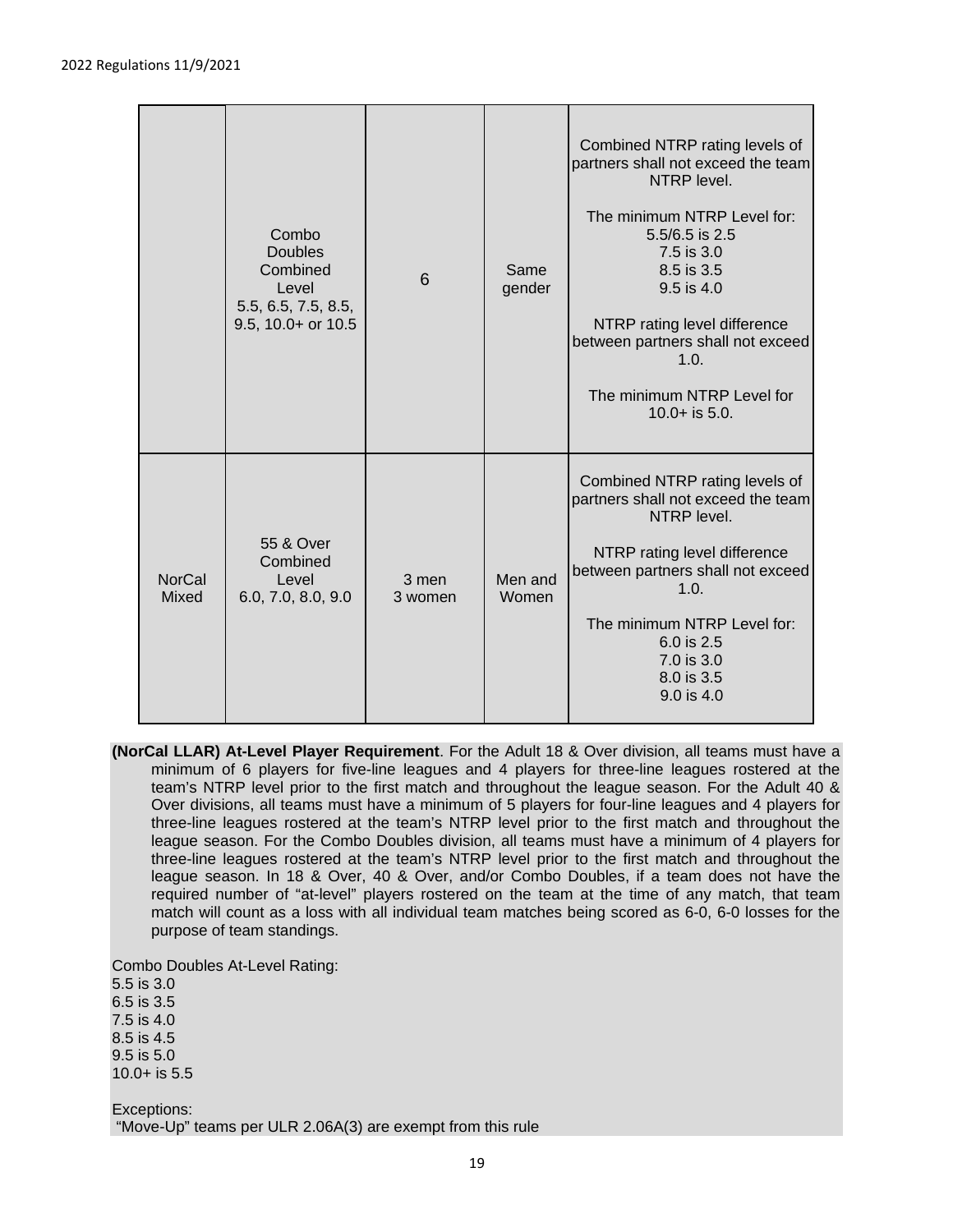**1.04D(5) Two Team Leagues.** If any Adult Division Age Group consists of only two teams in a level of play, each team must maintain its roster with at least 40 percent of its players at the designated NTRP level of play. The exception is the Adult Division 55 & Over Age Group that uses combined NTRP rating levels and will not be required to comply with this Regulation.

<span id="page-19-0"></span>**(NorCal LLAR) Exception for Move-up Teams**. "Move-up" teams per ULR 2.06B(2) are exempt from this rule.

#### **1.04E Player Eligibility.**

**1.04E(1) Domicile and Residency Requirements.** Any individual who competes in the USTA League must be domiciled within the boundaries of a USTA Sectional Association or participate through a USTA Direct Member Club. Residents of foreign countries who meet membership and age requirements may be invited by a USTA Section to participate in the USTA League Program provided that all such matches are played within the Section. Sections may create residency requirement rules to encourage and foster local league play.

**1.04E(2) Membership.** All individuals who compete in the USTA League must be current USTA members in good standing through the local league season. Any individual who progresses to a championship level in the USTA League must be a current USTA member through each championship progression.

<span id="page-19-1"></span>**(NorCal LLAR) Membership**. Current membership information must be posted on the player's USTA Northern California player profile.

**1.04E(3) Age.** Players must be 18 years of age prior to participating in the USTA League program. Each player over the age of 18 shall have reached the required minimum age prior to or during the calendar year in which such player participates in his or her first local league.

**1.04E(4) Player Agreement.** All players participating in the USTA League, as a condition of said participation, agree to abide and be bound by the USTA Constitution and Bylaws; the USTA LEAGUE REGULATIONS; the FRIEND AT COURT - *The USTA Handbook of Tennis Rules and Regulations*  including THE CODE and Wheelchair Rules of Tennis (unless modified by these USTA LEAGUE REGULATIONS); and the standards of good conduct, fair play and good sportsmanship.

<span id="page-19-2"></span>**(NorCal LLAR) Captain Agreement**. Team captains are responsible for knowing the ULR/LLAR and for informing all team members and spectators of their obligation to be bound by the rules. Team captains and/or their representatives at matches are responsible for not only their actions but the actions of their players and spectators. Copies of the rules may be found on the NorCal League Resources page of the USTA.com website. Failure to comply with the ULR/LLAR will not be excused on the grounds of misinformation given by a USTA staff member or volunteer.

**1.04E(5) Waiver of Claims.** Players participating in the USTA League acknowledge the risks associated with playing competitive tennis, accept those risks voluntarily, and in consideration of their acceptance in the USTA League Program, assume all risks for bodily injury, waive all claims for injury and property damage and release and hold harmless the USTA and the host facility, their officials, employees and agents with respect to any injury or loss caused by negligence or otherwise to the fullest extent permitted by law.

**1.04F Official League Rating Program.** The National Tennis Rating Program (NTRP) is the official system for rating levels of competition for the USTA League.

**1.04F(1) Entry.** A player without a valid NTRP rating level in TennisLink, a returning player with an expired NTRP rating level, a Tournament Exclusive (T) rated player or a Mixed Exclusive (M) rated player who does not have a valid computer (C) rating from a previous year and chooses to participate in the Adult Division, must self-rate to be assigned a new rating, reassigned to their last expired rating or a higher rating based on their playing history to enter the USTA League Program as shown in the following table: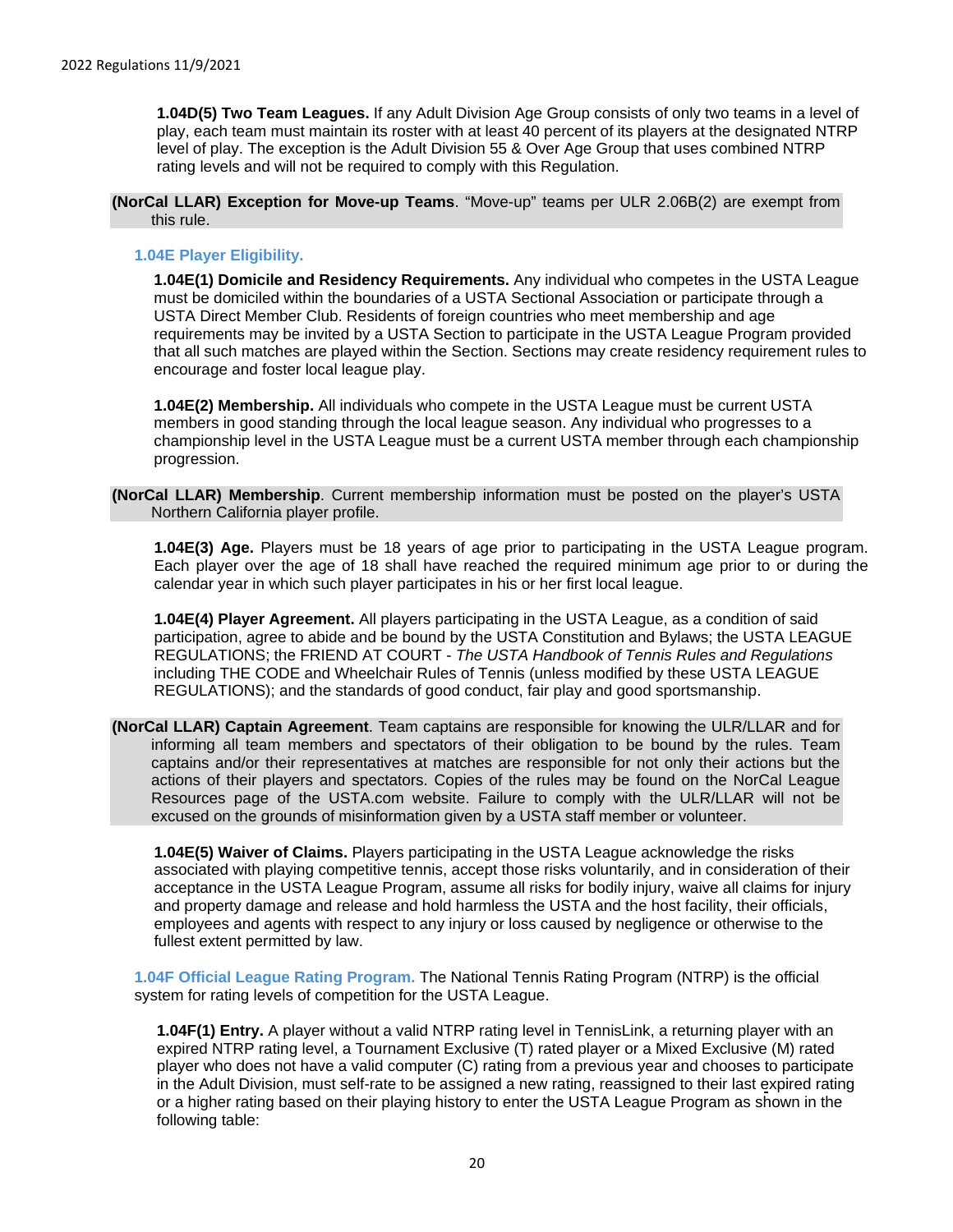<span id="page-20-0"></span>**(NorCal LLAR) Rating on USTA NorCal Player Profile**. A player must have a valid rating posted onto his/her USTA NorCal player profile before he/she registers on a team. It may take up to two business days for a rating to be transferred to the USTA NorCal player profile. Players from another USTA section must call the USTA Northern California section to transfer their rating to their USTA NorCal player profile.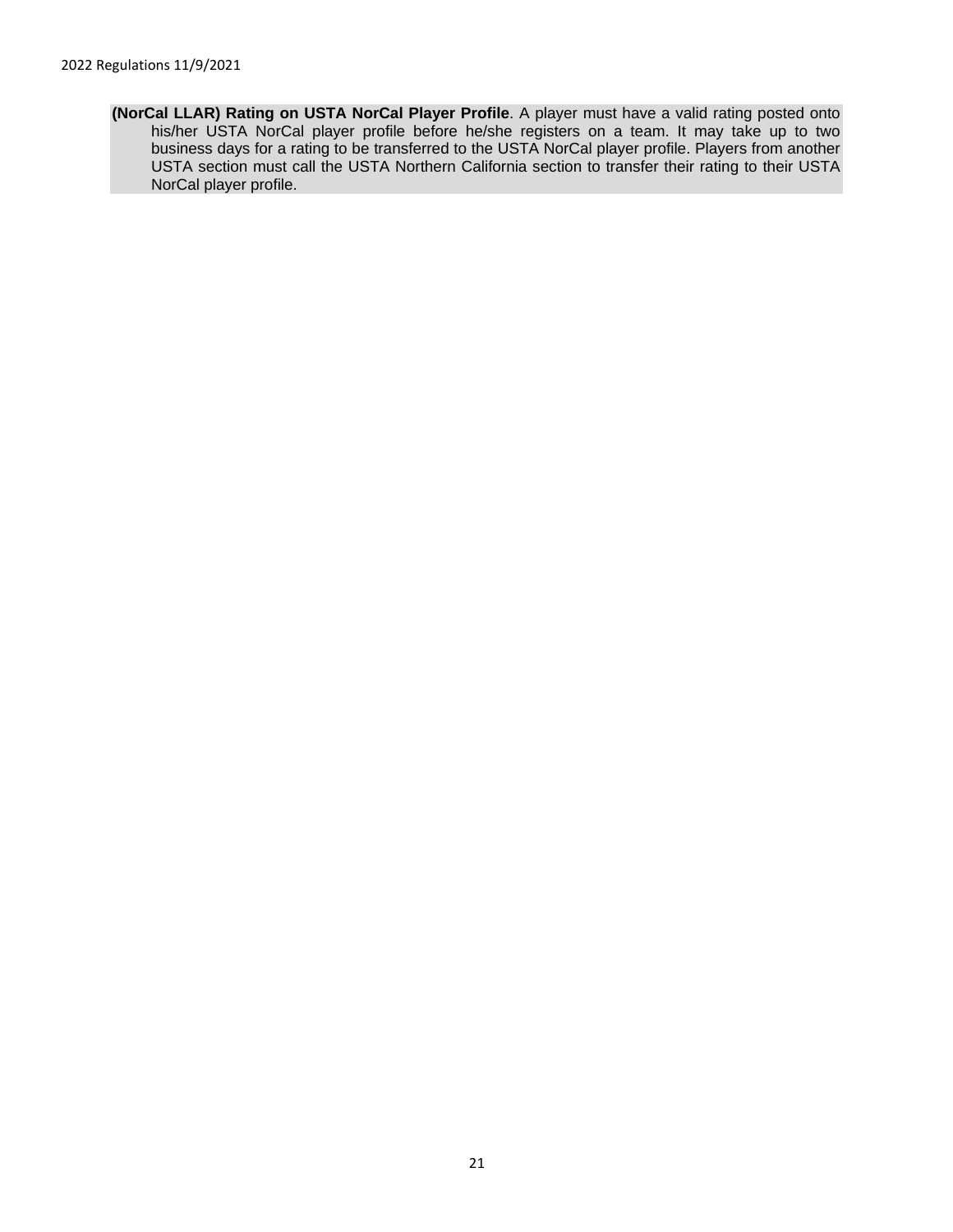| NTRP RATING LEVEL FOR ENTRY INTO LEAGUE PLAY |                                                                                    |                                                                                                                                                                                                                                           |  |  |  |
|----------------------------------------------|------------------------------------------------------------------------------------|-------------------------------------------------------------------------------------------------------------------------------------------------------------------------------------------------------------------------------------------|--|--|--|
| <b>DIVISION</b>                              | <b>AGE GROUP</b>                                                                   | <b>PLAYER'S NTRP RATING LEVEL</b>                                                                                                                                                                                                         |  |  |  |
|                                              | <b>18 &amp; Over</b><br>40 & Over<br>55 & Over<br><b>Straight NTRP</b><br>Levels   | Current NTRP level and/or up to one level higher than the player's<br>current NTRP level.                                                                                                                                                 |  |  |  |
| Adult                                        | 55 & Over<br><b>Combined NTRP</b><br>Levels                                        | Combined NTRP rating levels of partners shall not exceed the team<br>NTRP level.<br>NTRP rating level difference between partners shall not exceed 1.0.<br>The minimum NTRP Level for:<br>6.0 is 2.5; 7.0 is 3.0; 8.0 is 3.5; 9.0 is 4.0. |  |  |  |
|                                              | NorCal 65 & Over<br>NorCal 70 & Over<br><b>Combined NTRP</b><br>Levels             | Combined NTRP rating levels of partners shall not exceed the team<br>NTRP level.<br>NTRP rating level difference between partners shall not exceed 1.0.<br>The minimum NTRP Level for:<br>6.0 is 2.5; 7.0 is 3.0; 8.0 is 3.5; 9.0 is 4.0. |  |  |  |
|                                              | 18 & Over<br>40 & Over<br>3.0, 3.5, 4.0, 4.5,<br>5.0 Straight<br><b>NTRP Level</b> | Current NTRP level and/or up to one level higher than the player's current<br>NTRP level.                                                                                                                                                 |  |  |  |
| Mixed                                        | 18 & Over<br><b>40 &amp; Over</b><br><b>Combined NTRP</b><br>Levels                | Combined NTRP rating levels of partners shall not exceed the team<br>NTRP level.<br>NTRP difference between partners shall not exceed 1.0.<br>The minimum NTRP Level for:<br>6.0 is 2.5; 7.0 is 3.0; 8.0 is 3.5; 9.0 is 4.0; 10.0 is 4.5. |  |  |  |
|                                              | NorCal 55<br>& Over                                                                | Combined NTRP rating levels of partners shall not exceed the team<br>NTRP level.<br>NTRP difference between partners shall not exceed 1.0.<br>The minimum NTRP Level for:<br>6.0 is 3.5; 7.0 is 4.0; 8.0 is 4.5; 9.0 is 5.0               |  |  |  |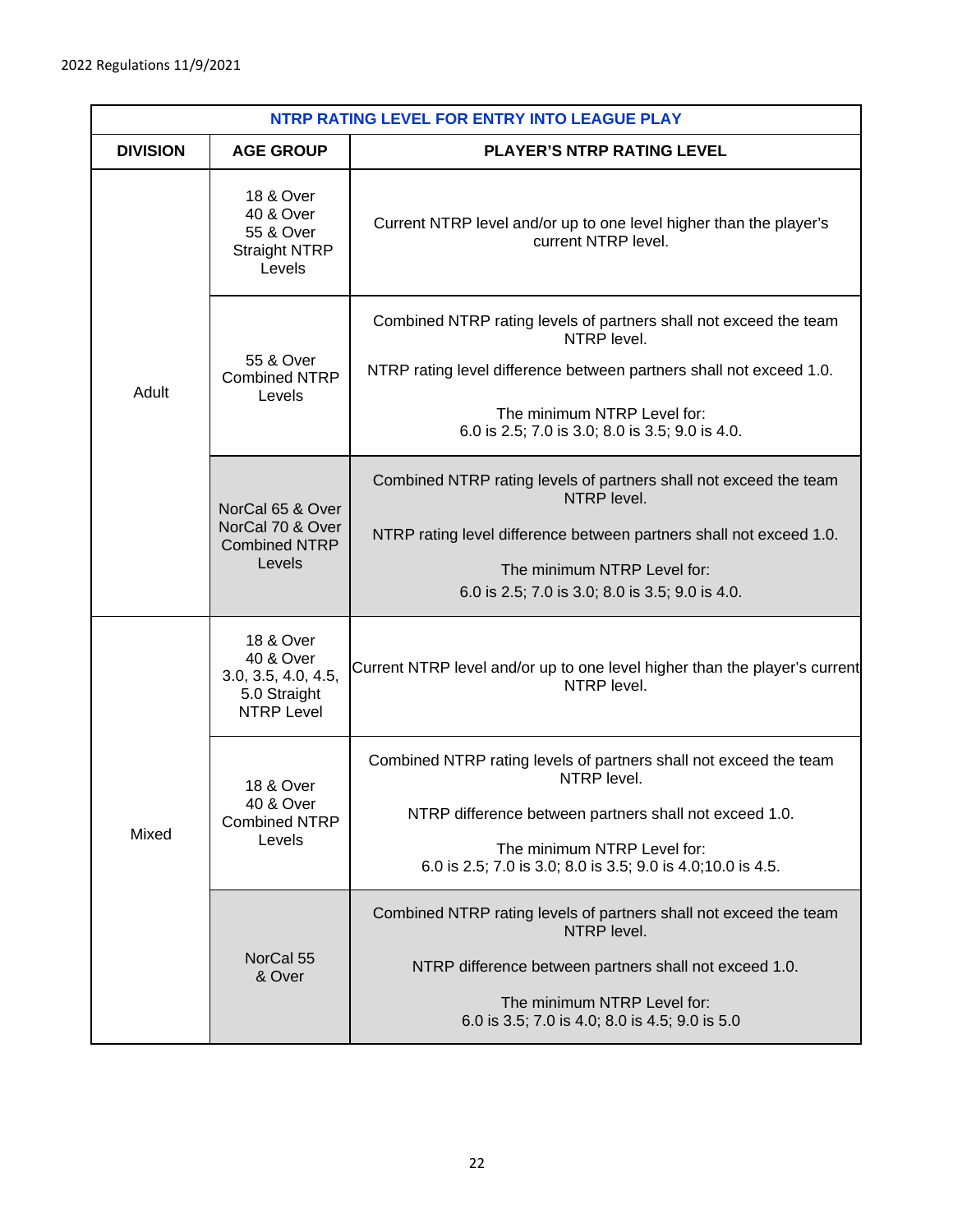| NTRP RATING LEVEL FOR ENTRY INTO NORCAL COMBO LEAGUE PLAY |                  |                                                                                  |  |  |
|-----------------------------------------------------------|------------------|----------------------------------------------------------------------------------|--|--|
| <b>DIVISION</b>                                           | <b>AGE GROUP</b> | <b>PLAYER'S NTRP RATING LEVEL</b>                                                |  |  |
| Adult                                                     |                  | Combined NTRP rating levels of partners shall not exceed the team<br>NTRP level. |  |  |
|                                                           |                  | NTRP difference between partners shall not exceed 1.0.                           |  |  |
|                                                           | NorCal Combo     | The minimum NTRP rating for each play level is as follows:                       |  |  |
|                                                           | <b>Doubles</b>   | $5.5/6.5$ is 2.5<br>7.5 is 3.0<br>8.5 is 3.5<br>$9.5$ is 4.0                     |  |  |
|                                                           |                  | The minimum NTRP Level for 10.0+ is 5.0.                                         |  |  |

**1.04F(1)a** Rating levels are derived in accordance with the USTA NTRP Computer Rating System Procedures. Once a player is assigned a valid Computer (C) NTRP rating level, it is valid for the Adult and Mixed Divisions for all players 59 years of age or under for three consecutive years or until another NTRP published rating level is generated. For players 60 years of age or over, a valid Computer (C) NTRP rating level is valid to play in the Adult and Mixed Divisions for two consecutive years or until another NTRP published rating level is generated. (See *Reg.1.04F(1)b* and *c* and *Valid NTRP Computer Ratings Table*).

**1.04F(1)b** Mixed results will not be part of generating a player's year-end rating, except for those players who participate in the Mixed Division exclusively. A player who plays in the Mixed Division exclusively will receive a published Mixed Exclusive (M) rating level at yearend unless they have a valid Computer (C) rating level from a previous year on file in TennisLink. A published (M) rating level is valid to play in the Mixed Division exclusively and will be in effect for players 59 years of age or under for three consecutive years and for players 60 years or older for two consecutive years or until another published NTRP rating level is generated. A player who plays exclusively in the Mixed Division and subsequently chooses to participate in the Adult Division must enter by using a valid Computer (C) rating from a previous year. If such player does not have a valid (C) rating from a previous year, he or she must self-rate with the minimum NTRP rating level being the higher of the self-rating or valid Mixed Exclusive (M) rating.

**1.04F(1)c** A player who plays exclusively in NTRP tournaments and subsequently chooses to participate in the Adult Division must enter that Division by using a valid Computer (C) rating from a previous year. If such player does not have a valid (C) rating from a previous year, he or she must self-rate with the minimum rating being the higher of the self-rating or valid Tournament Exclusive (T) rating.

**1.04F(1)d** Players who do not have a valid NTRP rating level on file in TennisLink shall selfrate in accordance with the General & Experienced Player Guidelines – Supplement to the NTRP Guidelines and complete the self-rating process on TennisLink when registering for a team. Players who allow someone else to complete the self-rating process for them will be ultimately responsible and held accountable for information submitted or omitted. Failure to self-rate in accordance with the *Guidelines*, or omission of information regarding a player's tennis history, will subject the player as well as the captain and/or others who completed, assisted, condoned and/or approved an inappropriate self-rating to penalties under the League Suspension Point System. Players whose self-ratings are determined to be inaccurate or inappropriate shall be disqualified. (See *Reg. 3.03E(1)a*).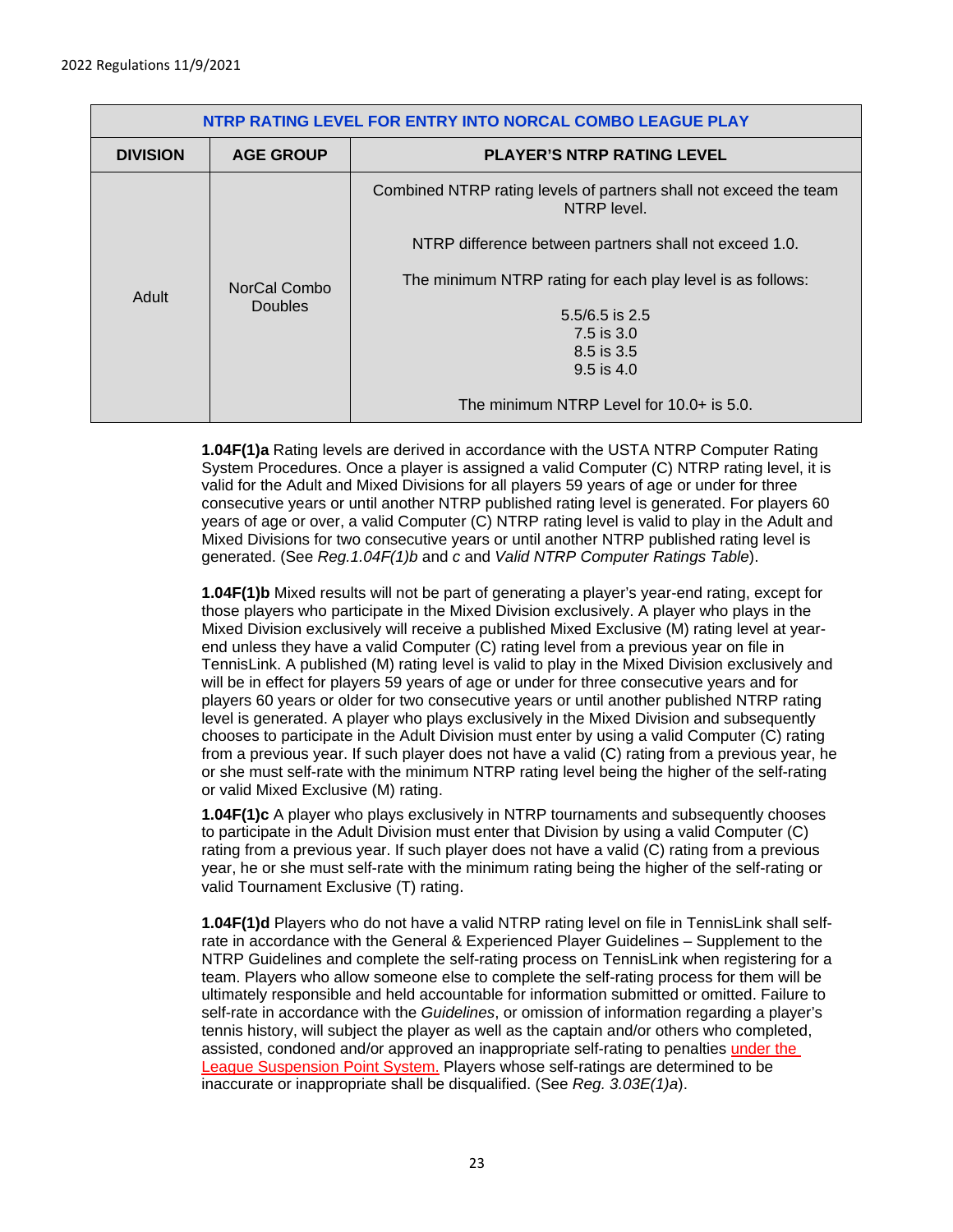**1.04F(1)e** Self-ratings are valid for two years from the date issued or until replaced by a dynamic or computer rating. If there is a change in their playing experience the player may appeal their rating up at that time or they may be promoted by the Sectionalcoordinator.

**1.04F(1)f** TennisLink will automatically remove expired computer and self-ratings thereby allowing individuals to self-rate. Players with expired ratings will not be allowed to self-rate at a lower level than their last valid NTRP rating level. However, when assigned an NTRP rating level by TennisLink, the player will have the opportunity to file a Self-Rate Appeal.

**NorCal Note**. The USTA Northern California website will show expired ratings. Therefor a player may need to complete a new self-rating before joining a team.

> **1.04F(1)g** Each Sectional Association shall designate a committee to handle Self-Rate Appeals for those who appeal their assigned self-rating level. This committee may be the same, in whole or part, as the Sectional League Grievance Committee that handles NTRP Grievances. Players who appeal their rating and anyone acting on their behalf will abide by the Self-Rate Appeals Committee's decision without further right to appeal same, except that the Committee may reconsider its decision in the event there has been a clear factual error made by the Committee. Players granted an appeal of their self-rating may be subject to NTRP Grievance based only on newly discovered or missing information not previously considered. (See *General & Experiences Player Guidelines – Supplement to the NTRP Guidelines*.)

**1.04F(1)h Valid NTRP Computer Ratings:** See *Valid NTRP Computer Ratings Table*.

#### **1.04G Player Participation Eligibility.**

**1.04G(1)** League players may play in the USTA League Adult and Mixed Divisions during the same local league season.

**1.04G(2)** A player may play on only one team in an NTRP level within an Age Group in the same local league during the same season. In local leagues where NTRP levels are divided into flights, a player may not play in more than one flight.

**1.04G(3)** A player may play on more than one team in an NTRP level within an Age Group in the same season provided it is in separate local leagues. The Section has the authority to accept or deny participation.

**1.04G(4)** A Section may authorize participation in more than one NTRP level within an Age Group in the same local league during the same season.

<span id="page-23-0"></span>**(NorCal LLAR) Playing Multiple Levels**. A player may participate in more than one NTRP level within an Age Group in the same local league during the same season.

**1.04G(5)** A player may play up to one NTRP level higher than the player's current NTRP level**.**

**1.04G(6)** A player who qualifies to advance to championships on more than one team may be required by the Section to choose which team he or she will represent.

- <span id="page-23-1"></span>**(NorCal LLAR) One Team in Post Season**. Once a player plays or receives a default on a particular team in a local league playoff or championship match, whichever comes first, at a particular NTRP level and age group, that player may not play on another team within that NTRP level and age group from the end of the local league season through Sectionals regardless of winning/losing or Sectional eligibility.
- <span id="page-23-2"></span>**(NorCal LLAR) Match Minimum for Playoffs**. A player with a valid year-end Computer (C) or Mixed Exclusive (M) NTRP rating must have played in two matches for the same team to be eligible for postseason play with that team; one default will count for eligibility. A Self-rating (S), Appealed (A), Dynamically Disqualified or Promoted (D) rated player must have played in three matches for a 3 line league or four matches for a 4-line or more league for the same team to be eligible for postseason play with that team; a default will not count for eligibility.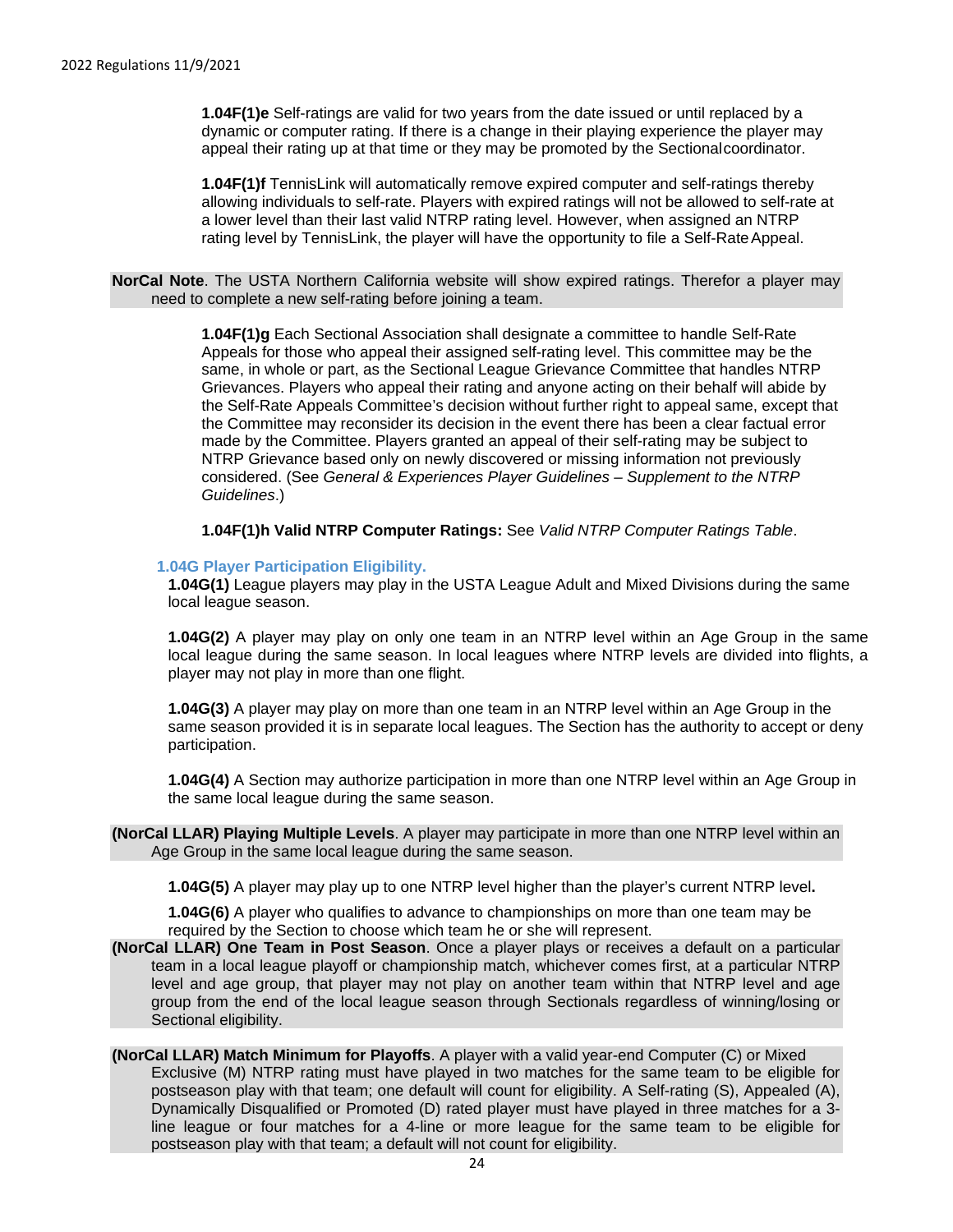**1.04G(7)** At any National Championship, if a player qualifies for two or more teams at the same NTRP level for an event, the individual must declare which team he or she will represent. In the absence of a declaration, the first match played will determine which team he or she will represent.

**1.04G(8)** A player may participate in only one individual match within each team match.

**1.04G(9)** A player who participates in the USTA League in violation of any provision ofSection 1.04G *Player Participation Eligibility*, shall be subject to an Eligibility Grievance as defined in Section 3.02D *Eligibility Grievance*.

- <span id="page-24-0"></span>**(NorCal LLAR) Identification**. A player is required to have government-issued photo ID available for presentation at all league matches.
- <span id="page-24-1"></span>**(NorCal LLAR) Registration Credit**. A player who is rostered on a team and has not played any matches or received any default wins (and is not required for the at-level requirement) will receive a credit after the end of local league. The credit will not expire, is not transferrable, has no cash value and will not include the processing fee charged by TennisLink. No refunds will be given.

**1.05 Official Ball.** In USTA League matches, a standard Type 2 USTA approved ball shall beused. The use of any USTA "transition" ball is prohibited.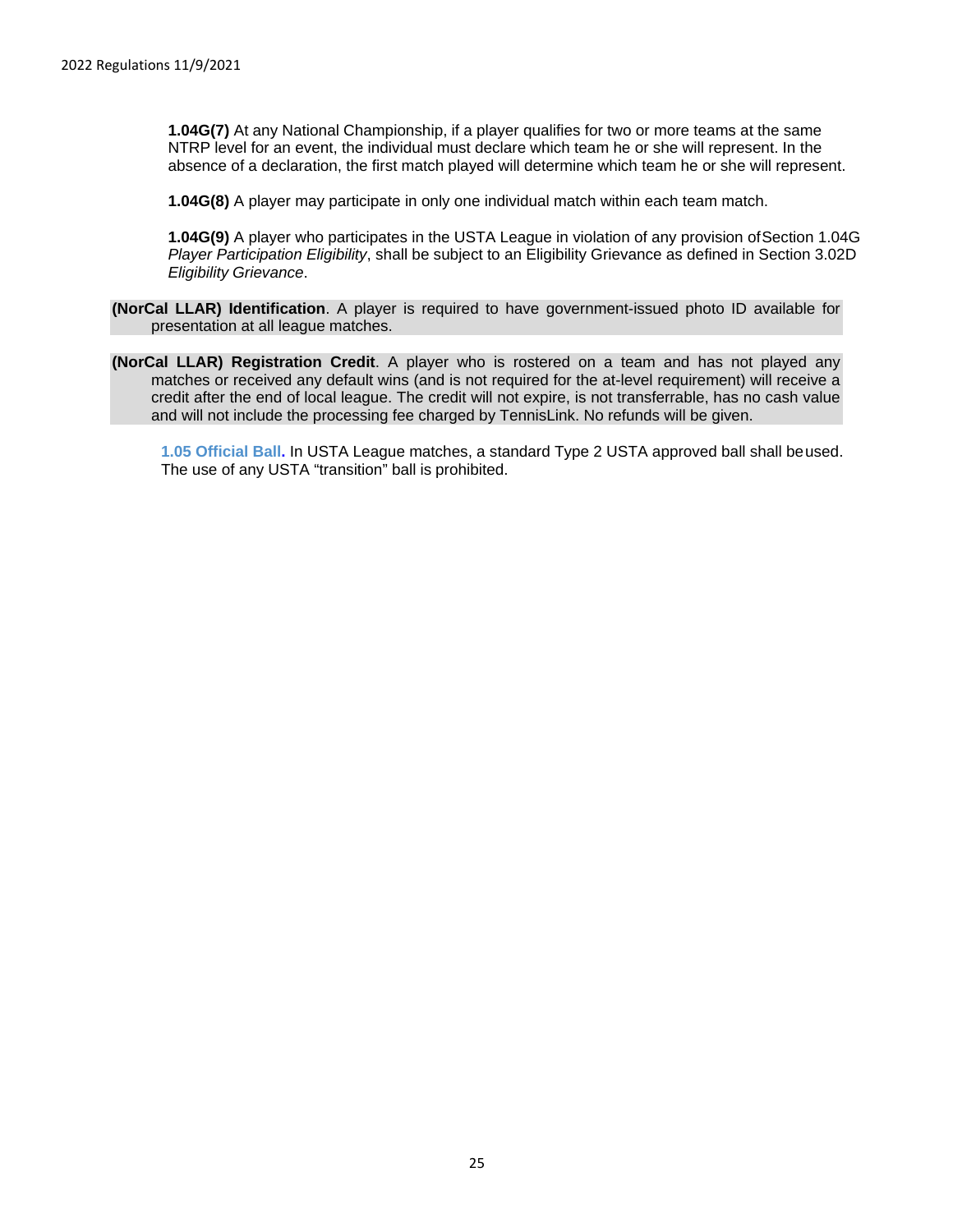#### <span id="page-25-0"></span>**2.00 USTA LEAGUES REGULATIONS.**

**All USTA League Regulations in 1.00 GENERAL, 3.00 GRIEVANCE PROCEDURES and the following Regulations in this section shall apply to USTA League Adult and Mixed Divisions except for Reg. 2.04 NTRP DYNAMIC DISQUALIFICATION AND REVIEW PROCEDURES which shall apply only to the USTA League Adult Division.**

<span id="page-25-1"></span>**(NorCal LLAR) Team Organization**.

<span id="page-25-2"></span>**(NorCal LLAR) Team Registration**. Any current USTA member in good standing may register a team.

- <span id="page-25-3"></span>**(NorCal LLAR) Limiting Captains to One Team**. A captain may not manage or represent more than one team in an NTRP level within an age group during the same season. A captain cannot be named as a co-captain on another team in an NTRP level within an age group during the same season.
- <span id="page-25-4"></span>**(NorCal LLAR) Waiver for Captaining More Than One Team**. The NorCal Section may approve a waiver to authorize an individual to captain, manage, or represent more than one team in one NTRP level within an Age Group during the same season.
- <span id="page-25-5"></span>**(NorCal LLAR) Team Withdrawal**. A captain may withdraw the team at any time prior to the publicized deadline.

<span id="page-25-6"></span>**(NorCal LLAR) Scheduling Local League Matches**. The home team shall post the initial match schedule by the deadline set by USTA NorCal. Captains may agree not to play a match; however this will result in the match being recorded as a loss for both teams.

| <b>LEAGUE</b>                       | <b>DAYS</b>       |             |
|-------------------------------------|-------------------|-------------|
| Adult, Mixed, Combo                 | Monday - Friday   | 6pm - 8pm   |
|                                     | Saturday - Sunday | $9am - 6pm$ |
|                                     | Thursday - Friday | 6pm - 8pm   |
| Adult, Mixed, Combo (Playoffs only) | Saturday - Sunday | 8am - 7pm   |

- <span id="page-25-7"></span>**(NorCal LLAR) Initial Scheduling.** The home team shall set the date and time of the match during the designated week and according to the chart above or for daytime, see page 24. The visiting team must accept that date and time. The home team may not post a variance to the date and/or time without the visiting team's agreement. Once posted, the schedule may not be changed without both teams' agreement.
- <span id="page-25-8"></span>**(NorCal LLAR) Missed Deadline for Initial Scheduling**. If the home team fails to post the initial matches by the deadline, the visiting team may claim home court advantage by notifying the original home team and the USTA NorCal office by 12:00noon on the day following the deadline. The visiting team then has three days from the initial deadline to notify the original home team of the date, time and location of the match during the designated week. If the original visiting team fails to meet either deadline, both teams shall work together to set the match date, time and location.
- <span id="page-25-9"></span>**(NorCal LLAR) Scheduling on Holidays**. The home team may schedule a match during a holiday, playoff, championship and/or any other special event as long as it is within the parameters of (NorCal LLAR) Scheduling Local League Matches**.**
- <span id="page-25-10"></span>**(NorCal LLAR) Split Start Times**. When using split start times, a minimum of three courts must be reserved for NTRP divisions utilizing five individual matches and a minimum of two courts for NTRP divisions utilizing four or less individual matches. The home team must provide the minimum number of courts at either the first or second shift start time of the match. The start time of the second shift shall be scheduled no later than 75 minutes after the scheduled start time of the first shift. For order of play, see Reg 2.01C(5).

<span id="page-25-11"></span>**(NorCal LLAR) Reserving Home Courts**. The home team is required to reserve courts for all home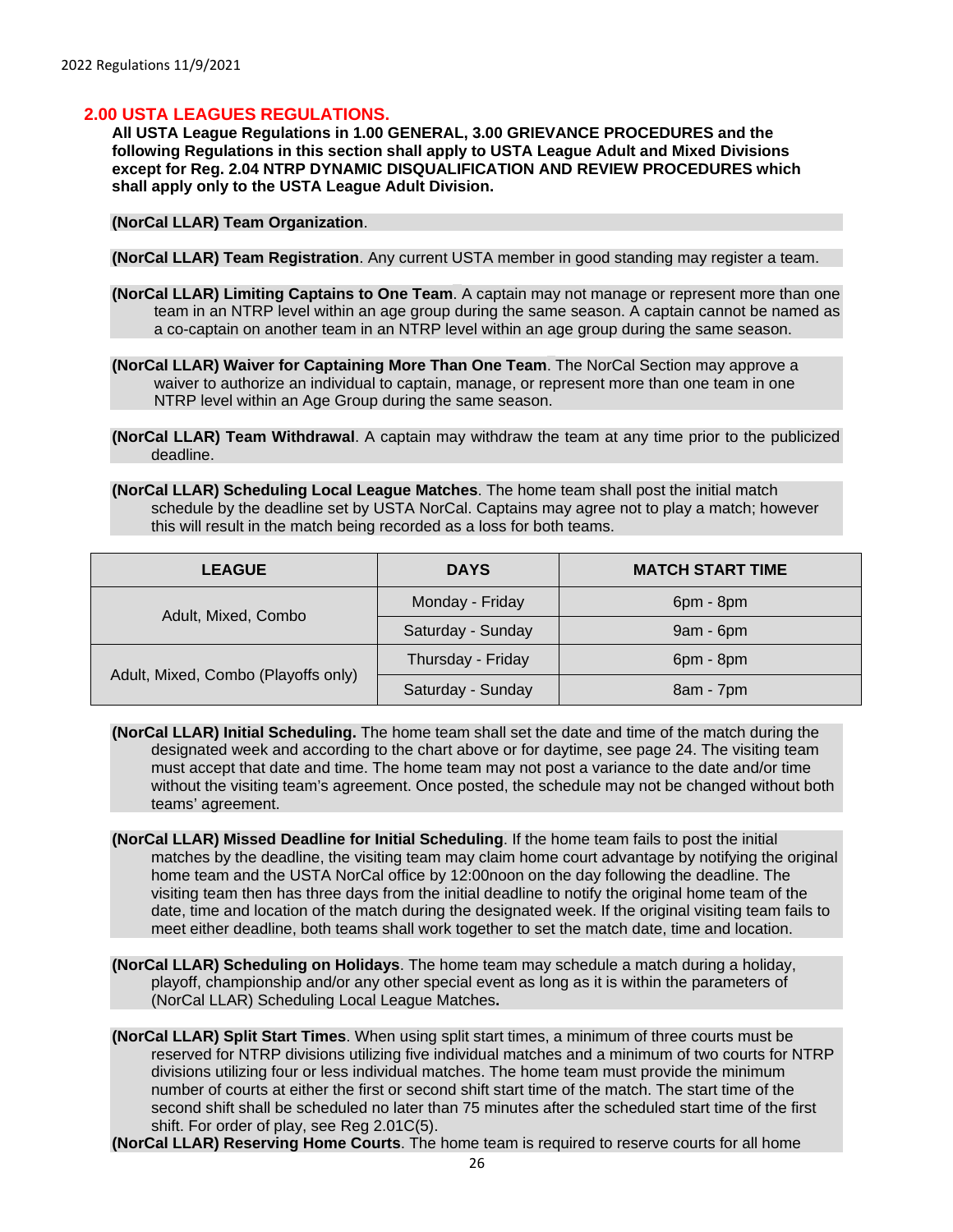#### matches.

- <span id="page-26-0"></span>**(NorCal LLAR) Reserving Home Courts at Another Facility**. If home courts are unavailable or unplayable, matches may be moved to another site within the same area as long as the date and time(s) remain the same. Inclement weather is a valid reason to change the home court location to a different facility with indoor courts. The visiting team cannot be required to pay fees for indoor court usage.
- <span id="page-26-1"></span>**(NorCal LLAR) Rules Related to Use of Home Courts**. The home team should post any important rules and regulations regarding their home courts on their USTA NorCal team page. Visiting teams are expected to abide by the posted information.

#### <span id="page-26-2"></span>**(NorCal LLAR) Hosting Responsibilities**

- <span id="page-26-3"></span>**(NorCal LLAR) New Balls**. Due to COVID-19 restrictions which vary by county, USTA NorCal is requiring every team on the same side of the net is to provide a brand new can of balls for every match they participate in. Both cans of balls should be marked with alternate numbers. If all players in the individual match agree to use just one can of balls, the can will be provided by the home team.
- <span id="page-26-4"></span>**(NorCal LLAR) Water**. Due to COVID-19 restrictions which vary by county, players should bring their own drinking water as access to drinking fountains at facilities may be limited or unavailable.
- <span id="page-26-5"></span>**(NorCal LLAR) Bathrooms**. Bathrooms must be accessible and on site for players to use during the entire match. Due to COVID-19 restrictions which vary by county, the use of restrooms at facilities may have restrictions.
- <span id="page-26-6"></span>**(NorCal LLAR) Rescheduling**. A home or away team may change an initially scheduled or posted match only with the agreement of the other team. If a reschedule is necessary for both teams, unless the two captains agree otherwise, the home team shall offer the visiting team at least two different dates with times. These dates with times shall be offered at the same time and within seven days of the original match date. The dates offered cannot conflict with another league match in the same league on the same day. The visiting team shall choose one of the options within three days of receiving them; otherwise the home team may choose one of the dates with times by so notifying the visiting team. The opposing captain is under no obligation to comply, not complying with the request is not grounds for a sportsmanship grievance.
- <span id="page-26-7"></span>**(NorCal LLAR) Claiming Home Court Advantage**. If the home team fails to offer dates with times by the seventh day at 9:00pm, the visiting team may claim home court advantage by so notifying the original home team and the USTA NorCal office by 12:00noon on the eighth day. If this claim is based on a missed deadline for initial scheduling, then the new home team must then follow the procedure set forth in (NorCal LLAR) Missed Deadline for Initial Scheduling. If this claim is based on a missed deadline for a rescheduled match, then the new home team must follow the procedure set forth in (NorCal LLAR) Rescheduling**.**
- <span id="page-26-8"></span>**(NorCal LLAR) Rescheduling an Interrupted Match**. If a match is started but not completed, the captains shall set a new date and time by which to complete the match. Captains may allow the individual players to finish their individual matches prior to that new match date. Any match not completed by the new match date is considered a retirement win for the player or doubles team that is ready to play.
- <span id="page-26-10"></span><span id="page-26-9"></span>**(NorCal LLAR) Line-up for Rescheduled Match**. If an individual match has not started, any rostered player who was not playing in any other line of the match may play. Any default in the original lineup stands if any one match has started.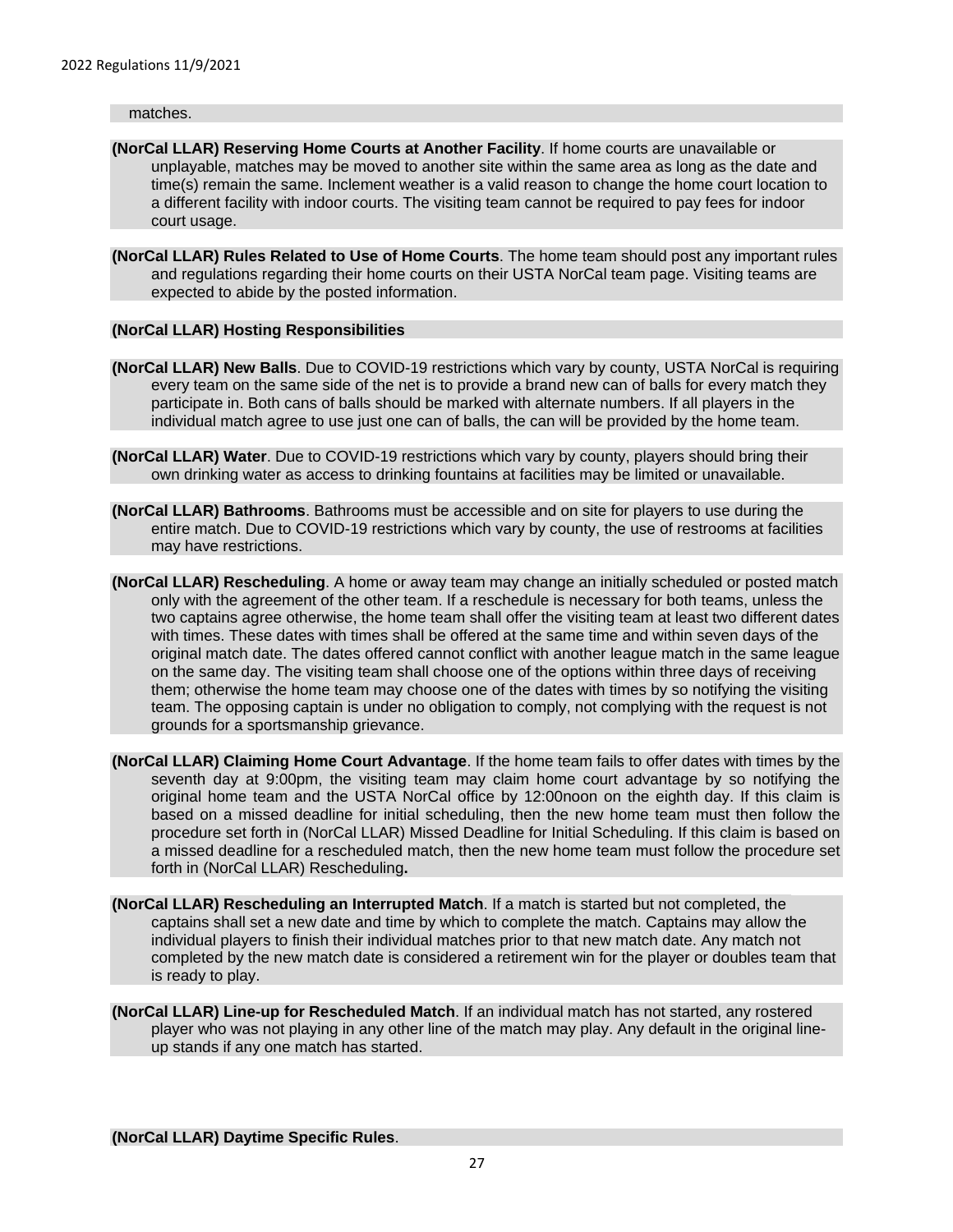\*Unless otherwise specified here, daytime league rules will follow all LLAR's in this document.

| <b>LEAGUE</b>                                         | <b>DAYS</b>     | <b>MATCH START TIME</b> |
|-------------------------------------------------------|-----------------|-------------------------|
| Adult 18 Daytime<br>Adult 40 Daytime<br>Combo Daytime | Monday - Friday | 9am - 11am              |
| NorCal 65 & Over<br>NorCal 70 & Over                  | Monday - Friday | $10am - 1pm$            |

<span id="page-27-0"></span>**(NorCal LLAR) Daytime Match Tiebreak**. A third set match tiebreak is mandatory for all DAYTIME LEAGUE matches (Adult 18 Daytime, Adult 40 Daytime, Combo Daytime, Adult 65, and Adult 70)

<span id="page-27-1"></span>**(NorCal LLAR) Daytime Order of Play**. Unless agreed otherwise, the order of play during local league shall be in the following sequence:

<span id="page-27-2"></span>**(NorCal LLAR) At-Level Player Requirement**. For the Adult 18 & Over Daytime and the Adult 40 & Over Daytime divisions, all teams must have a minimum of 4 players for three-line matches rostered at the team's NTRP level prior to the first match and throughout the league season. For the Combo Doubles division, all teams must have a minimum of 4 players for three-line leagues rostered at the team's NTRP level prior to the first match and throughout the league season. In 18 & Over, 40 & Over, and/or Combo Doubles, if a team does not have the required number of "at-level" players rostered on the team at the time of any match, that team match will count as a loss with all individual team matches being scored as 6-0, 6-0 losses for the purpose of team standings.

Combo Doubles At-Level Rating: 5.5 is 3.0 6.5 is 3.5 7.5 is 4.0

| Adult 18 & Over Daytime<br>Adult 40 & Over Daytime | #1 singles, #1 doubles, #2 doubles |
|----------------------------------------------------|------------------------------------|
| All other Daytime Leagues                          | #1 doubles, #2 doubles, #3 doubles |

| USTA LEAGUE PROGRAM ORGANIZATION AT THE NORCAL SECTION LEVEL |                                          |                        |                     |  |  |
|--------------------------------------------------------------|------------------------------------------|------------------------|---------------------|--|--|
| <b>DIVISION</b>                                              | <b>AGE GROUP</b>                         | <b>NTRP LEVELS</b>     |                     |  |  |
|                                                              | NorCal 65 & Over*                        | 3-Doubles              | 6.0, 7.0, 8.0, 9.0  |  |  |
| Adult                                                        | NorCal 70 & Over*                        | 3-Doubles              | 7.0, 8.0            |  |  |
|                                                              | Daytime 18 & Over*<br>Daytime 40 & Over* | 1-Singles<br>2-Doubles | All Daytime Leagues |  |  |
|                                                              | Daytime Combo Doubles*                   | 3-Doubles              | 5.5, 6.5, 7.5       |  |  |

\*Daytime league = daytime scheduling and league rules apply

<span id="page-27-3"></span>**(NorCal LLAR) Adult 18 & Over Daytime NTRP Level of Play.** 2.5's must play in the #2 doubles position for the 2.5 plus (+) level leagues.

<span id="page-27-4"></span>**(NorCal LLAR) Adult 40 & Over Daytime NTRP Level of Play.** 2.5's must play in the #2 doubles position for the 2.5 plus (+) level leagues.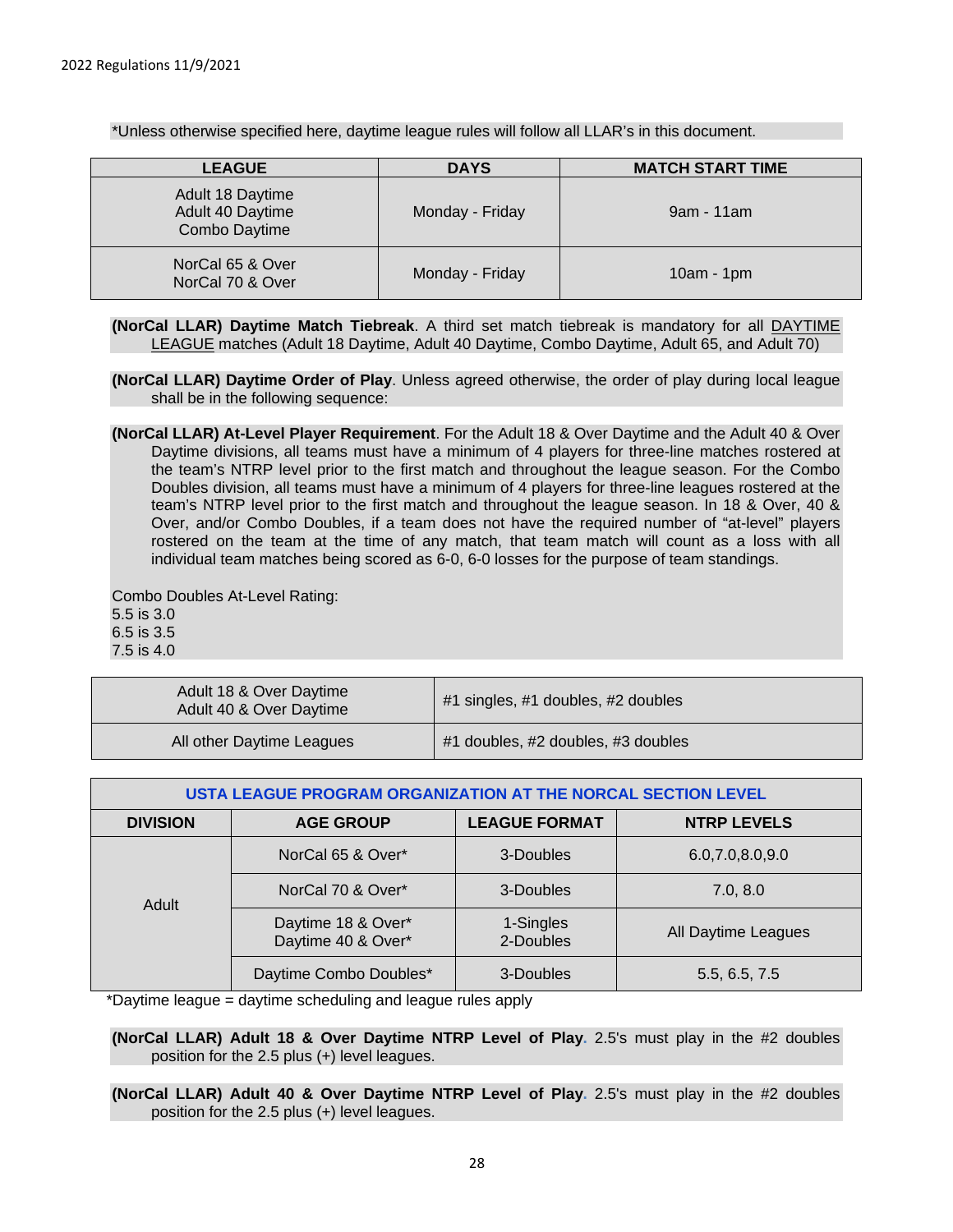| <b>TEAM COMPOSITION</b>  |                                                                                         |                                                                |                |                                                                                                                                                                                                                                                   |
|--------------------------|-----------------------------------------------------------------------------------------|----------------------------------------------------------------|----------------|---------------------------------------------------------------------------------------------------------------------------------------------------------------------------------------------------------------------------------------------------|
| <b>DIVISION</b>          | <b>AGE GROUP</b>                                                                        | <b>MINIMUM</b><br><b>NUMBER</b><br><b>OF</b><br><b>PLAYERS</b> | <b>GENDER</b>  | <b>NTRP LEVEL</b>                                                                                                                                                                                                                                 |
| <b>NorCal</b><br>Daytime | <b>18 &amp; Over</b><br>and<br><b>40 &amp; Over</b><br>2.5+, 3.5, 4.0, 4.5 or<br>$4.5+$ | 5                                                              | Same<br>gender | A player's NTRP rating level shall not<br>exceed the team NTRP level.                                                                                                                                                                             |
| <b>NorCal</b>            | Combo<br><b>Doubles</b><br>Combined<br>Level<br>5.5, 6.5, 7.5                           | 6                                                              | Same<br>gender | Combined NTRP rating levels of partners<br>shall not exceed the team NTRP level.<br>The minimum NTRP Level for:<br>5.5/6.5 is 2.5<br>7.5 is 3.0<br>NTRP rating level difference between<br>partners shall not exceed 1.0.                         |
| Daytime                  | 65 & Over<br>and<br>70 & Over<br>Combined<br>Level<br>6.0, 7.0, 8.0, 9.0                | $6\phantom{1}$                                                 | Same<br>gender | Combined NTRP rating levels of partners<br>shall not exceed the team NTRP level.<br>NTRP rating level difference between<br>partners shall not exceed 1.0.<br>The minimum NTRP Level for:<br>6.0 is 2.5<br>7.0 is 3.0<br>8.0 is 3.5<br>9.0 is 4.0 |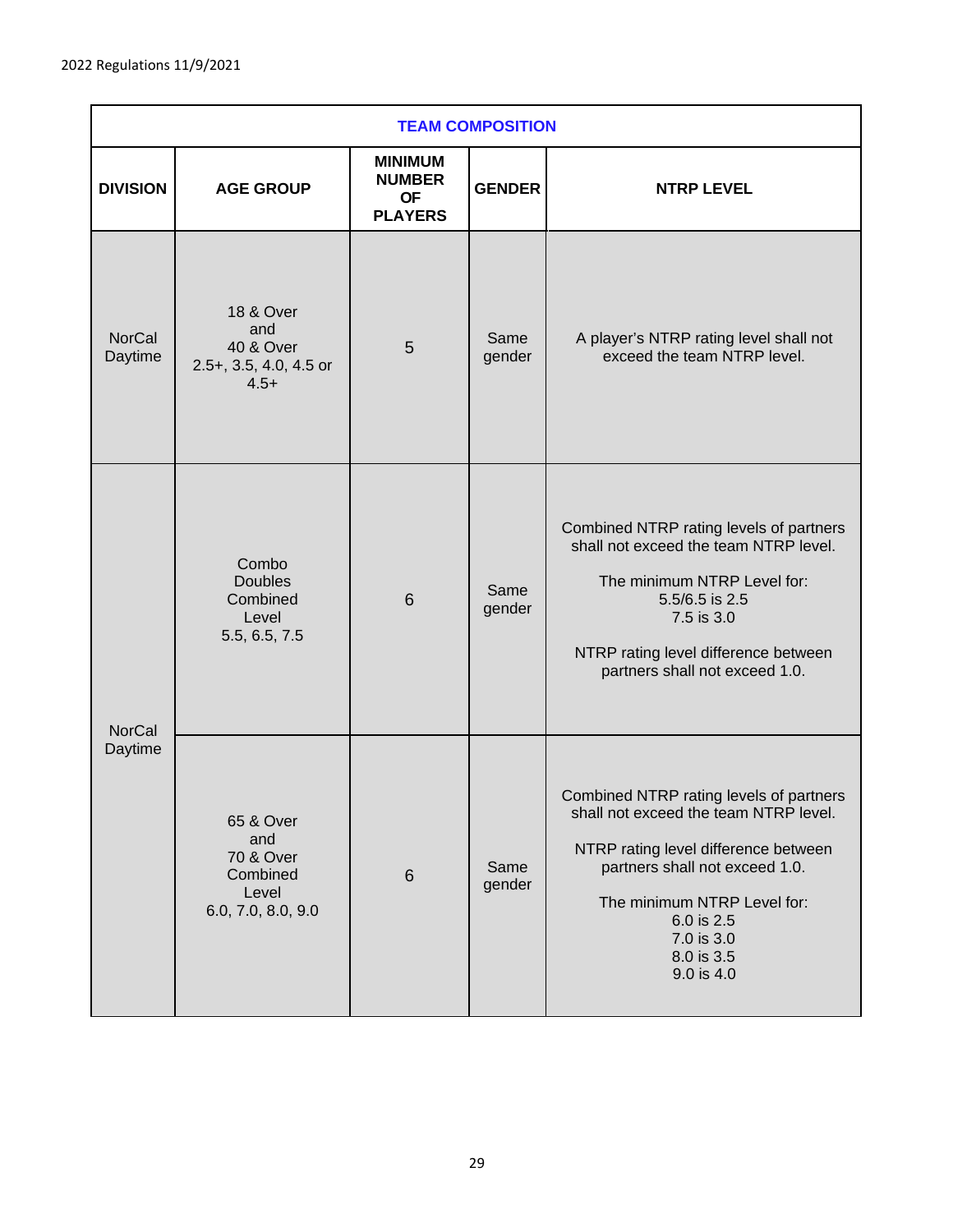#### **2.01 LOCAL COMPETITION.**

#### **2.01A NTRP Levels of Play.**

**2.01A(1)** When using straight NTRP levels, a player cannot have an NTRP rating higher than the NTRP level in which the player is competing.

**2.01A(2)** When using combined NTRP levels, the combined NTRP rating levels of the doubles team cannot exceed the combined NTRP level in which the players are competing.

**2.01A(3)** The NTRP difference between members of an individual doubles team may not exceed 1.0.

**2.01A(4)** USTA League NTRP levels in the local league and at championships are approved in accordance with the following table:

| <b>NTRP LEVELS OF PLAY</b> |                                |                                                                                                                      |                                                                                       |                                                       |
|----------------------------|--------------------------------|----------------------------------------------------------------------------------------------------------------------|---------------------------------------------------------------------------------------|-------------------------------------------------------|
| <b>DIVISION</b>            | <b>AGE</b><br><b>GROU</b><br>P | <b>LOCAL LEAGUES</b>                                                                                                 | <b>ALL</b><br><b>CHAMPIONSHIPS</b><br><b>BELOW NATIONAL</b><br><b>CHAMPIONSHIPS</b>   | <b>NATIONAL</b><br><b>CHAMPIONSHIPS</b>               |
|                            | 18 & Over                      | 2.5, 3.0, 3.5, 4.0,<br>4.5, 5.0 & Above                                                                              | 2.5, 3.0, 3.5, 4.0,<br>4.5, 5.0 & Above                                               | 2.5 women, 3.0, 3.5,<br>4.0, 4.5, 5.0                 |
| Adult                      | 40 & Over                      | 3.0, 3.5, 4.0,<br>4.5, 5.0                                                                                           | 3.0, 3.5, 4.0,<br>4.5, 5.0                                                            | 3.0, 3.5, 4.0, 4.5                                    |
|                            | 55 & Over                      | Straight Levels 3.0, 3.5, 4.0,<br>4.5 OR<br>Combined Levels 6.0, 7.0,<br>8.0.9.0                                     | Straight Levels 3.0, 3.5, 4.0, 4.5<br><b>OR</b><br>Combined Levels 6.0, 7.0, 8.0, 9.0 | <b>Combined Levels</b><br>6.0, 7.0, 8.0, 9.0          |
|                            | 18 & Over                      | Straight Levels 3.0, 3.5,<br>4.0, 4.5, 5.0<br><b>OR</b><br>Combined Levels 6.0, 7.0,<br>8.0, 9.0, 10.0               | Combined Levels 6.0, 7.0,<br>8.0, 9.0, 10.0                                           | <b>Combined Levels</b><br>6.0, 7.0,<br>8.0, 9.0, 10.0 |
| Mixed                      | 40 & Over                      | <b>Straight Levels</b><br>3.0, 3.5, 4.0, 4.5, 5.0<br><b>OR</b><br><b>Combined Levels</b><br>6.0, 7.0, 8.0, 9.0, 10.0 | <b>Combined Levels</b><br>6.0, 7.0, 8.0, 9.0                                          | <b>Combined Levels</b><br>6.0, 7.0, 8.0, 9.0          |

| NTRP LEVELS OF PLAY FOR NORCAL SECTION LEAGUES |                              |                                                            |                                                                           |                                         |
|------------------------------------------------|------------------------------|------------------------------------------------------------|---------------------------------------------------------------------------|-----------------------------------------|
| <b>DIVISION</b>                                | <b>AGE</b><br><b>GROUP</b>   | <b>LOCAL LEAGUES</b>                                       | <b>ALL CHAMPIONSHIPS</b><br><b>BELOW NATIONAL</b><br><b>CHAMPIONSHIPS</b> | <b>NATIONAL</b><br><b>CHAMPIONSHIPS</b> |
|                                                | 18 & Over                    | $2.5$ men, $5.5+$                                          | $2.5$ men, $5.5+$                                                         | N/A                                     |
| NorCal Adult                                   | 40 & Over                    | $2.5$ women. $5.0+$                                        | $2.5$ women, $5.0+$                                                       | N/A                                     |
|                                                | NorCal 65<br>& Over          | <b>Combined Levels</b><br>6.0, 7.0, 8.0, 9.0               | <b>Combined Levels</b><br>6.0, 7.0, 8.0, 9.0                              | N/A                                     |
| Combo                                          | <b>NorCal</b><br>Combo       | <b>Combined Levels</b><br>$5.5, 6.5, 7.5, 8.5, 9.5, 10.0+$ | <b>Combined Levels</b><br>$5.5, 6.5, 7.5, 8.5, 9.5, 10.0+$                | N/A                                     |
| Mixed                                          | NorCal<br>Mixed 55<br>& Over | <b>Combined Levels</b><br>6.0, 7.0, 8.0, 9.0               | <b>Combined Levels</b><br>6.0, 7.0, 8.0, 9.0                              | N/A                                     |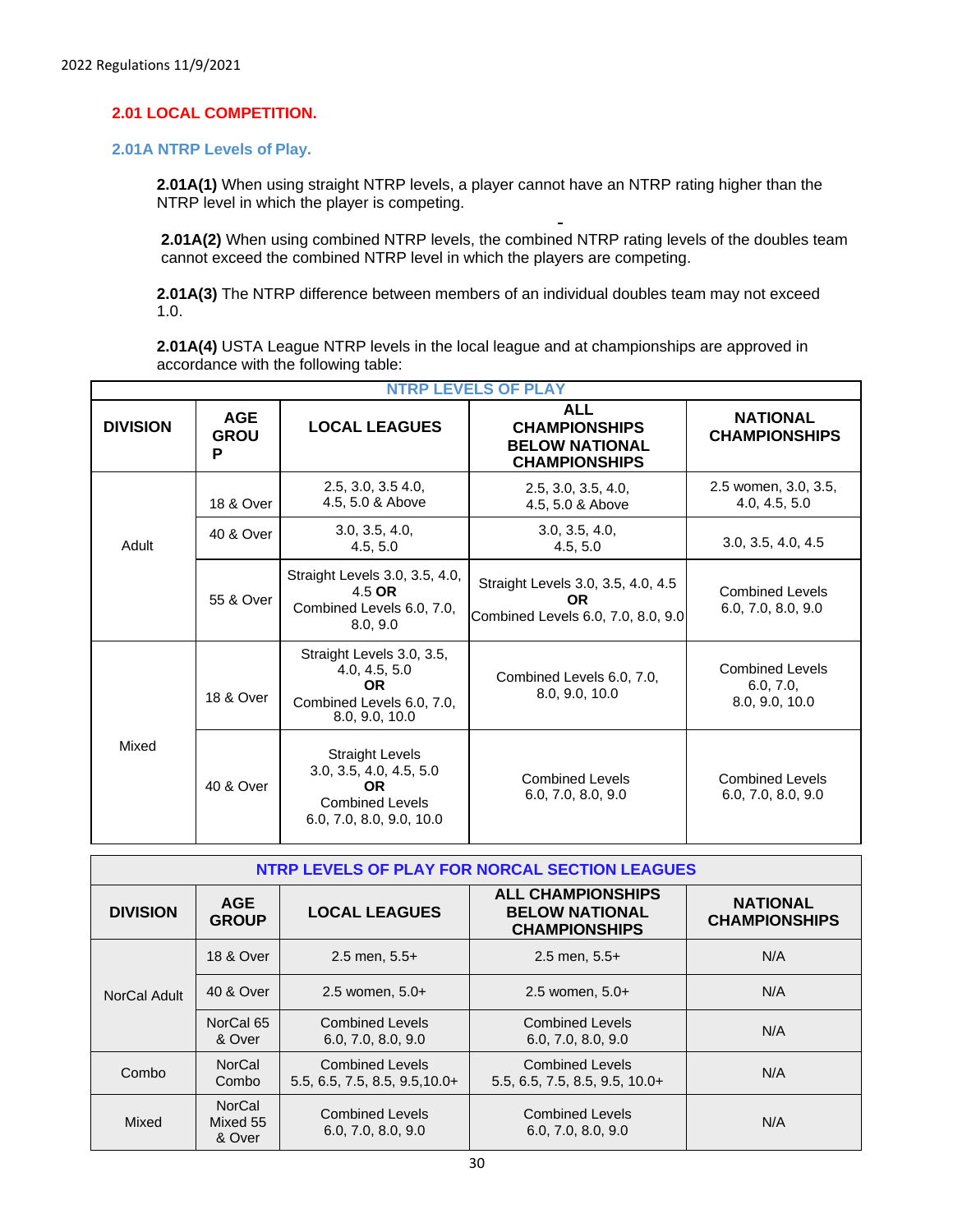**2.01B Men, Women and Mixed Doubles.** Men's and women's leagues shall be separate at each approved NTRP level in the Adult Division. Leagues in the Mixed Division are comprised of a man and a woman who combine to play in each individual match. The local league shall determine which of these approved NTRP levels in Reg. 2.01A(4) shall be available for men, women and mixed genders in local league competition.

#### **2.01C Competition Format.**

**2.01C(1) Full Round Robin.** Each NTRP level within a local league may play at least one full round robin competition wherein every team plays every other team. When any NTRP level consists of only two teams, each team is required to play a minimum of three team matches, which is a triple round robin. When any NTRP level consists of only three teams, each team is required to play a minimum of four team matches, which is a double full round robin. Any NTRP level may be divided into flights and each team shall play every other team in its flight. The flight winners may enter a playoff structure to establish a local league champion for that NTRP level.

**2.01C(1)a** Each Sectional Association may permit additional matches, selected randomly, within a flight.

**2.01C(1)b** Each Sectional Association may permit additional cross-flight matches in which each team in one flight plays an equal number of matches in the other flight, selected randomly if not a full round robin.

**2.01C(1)c** Each Sectional Association may permit the top teams in a flight to play an additional round robin to determine advancement, and the teams without a mathematical chance to advance may play an additional round robin.

**2.01C(2) Partial Round Robin.** Each NTRP level within a local league may play a partial round robin competition wherein every team plays the same number of matches against randomly selected opponents. A minimum of the top two teams shall progress to a single elimination playoff to establish a local league champion for that NTRP level.

**2.01C(3) Team Match.** Each team match in a local league shall consist of such number of individual matches of singles, doubles, or any combination thereof as determined by the local league. Each team must have the minimum number of players available to play the majority of individual matches. If one team does not have the minimum number of players, the opposing team will be credited with a total team default, and will win each individual match 6-0 6-0. If neither team has the required minimum number of players, the match shall be scored as a double team default, and neither team will receive credit for a win. In the case of a team default or double team default any individual matches actually played will count only for NTRP ratings and eligibility for advancement and cannot count for determining standings.

If both teams have the minimum number of players available to play, but the combination of individual defaults by the two teams would result in the majority of matches not being played, the teams must follow the procedure(s) established by the Sectional Association, to ensure that a majority of individual matches are played.

Each Sectional Association shall establish procedures to determine the 1) flightstandings in the event of a team default or double team default and 2) actions to take when the combination of individual defaults given by the two teams in the team match results, or would result, in a situation where the majority of the individual matches are not played. If no such procedures have been established, the match will result in a double team default.

<span id="page-30-0"></span>**(NorCal LLAR) Total Team Default Procedures**. If the minimum number of individual matches required to win the match are not played, the team match will be entered as a total team default. A total team default will not count as a win for either team in the standings. Depending on the circumstances a grievance may be filed against the defaulting team. Grievance sanctions may include the team being pulled from team standings, suspensions and other penalties.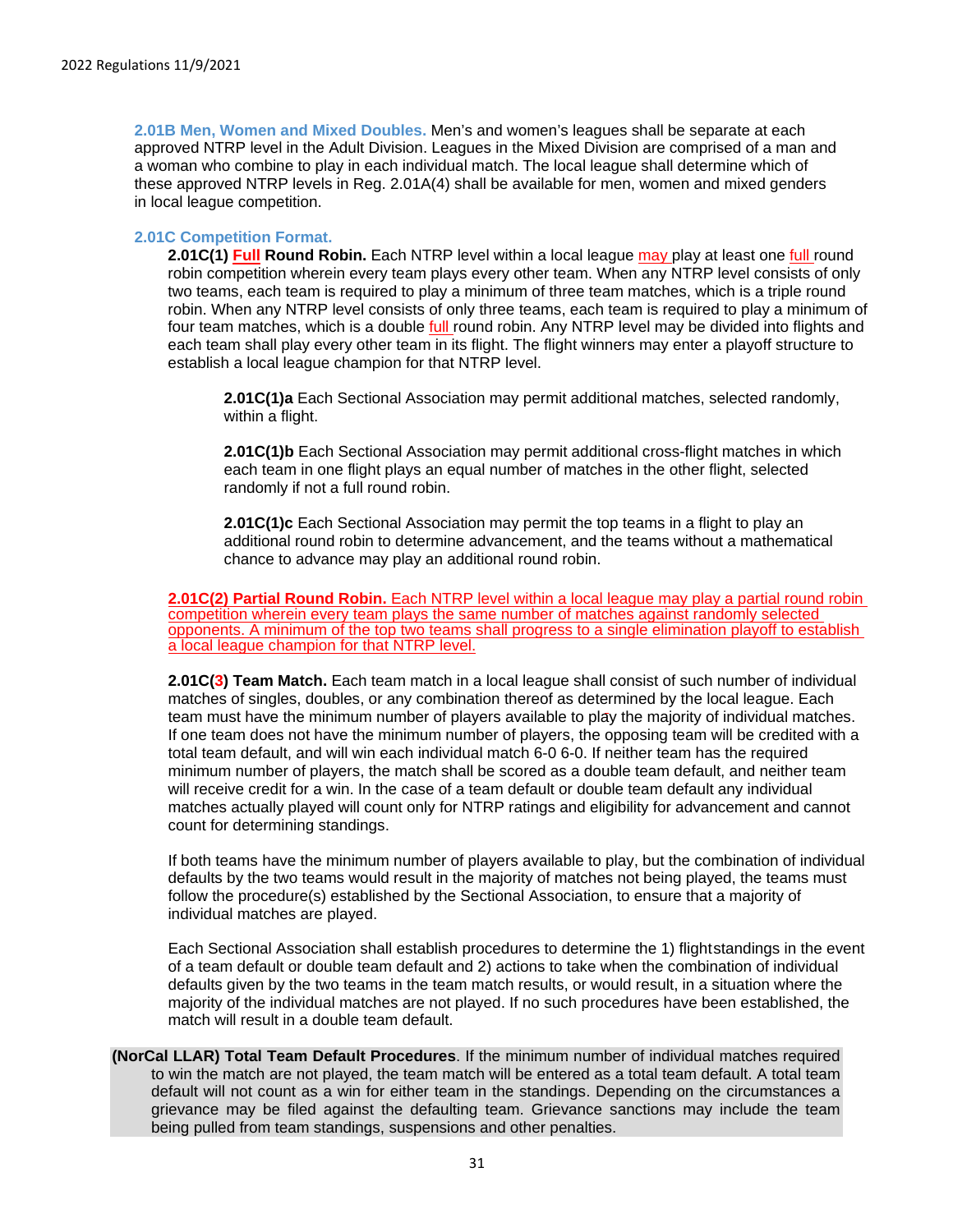**2.01C(4) Match Scoring and Formats.** It is recommended that all matches be the best of three tiebreak sets with a match tiebreak in lieu of a third set. The match tiebreak shall be scored as one set and one game for tiebreak purposes. For play at or below the Sectional level, the Sectional Association may authorize the use of other USTA approved scoring methods and other scoring methods that are compatible with the USTA NTRP Computer Rating System. Other match formats include: best of three tiebreak sets with a set tiebreak at 6-all, pro-set matches, a single set with a set or match tiebreak at 6-all and timed matches. No-Ad scoring can be used with any of the scoring methods. The method of awarding points in order to determine the winning team of a local league team match and the winner of the local league competition may be the same as that used in championship competition or may be another method compatible with the USTA NTRP Computer Rating System selected by the local league. (See *Reg. 2.03D Competition Format* and *Reg. 2.03E Team Match and Scoring* for championship competition.) The scoring in the event of a default or disqualification shall be 6-0, 6-0. Retirements shall be scored as described in *Reg. 2.03N Scoring of Retirements*.

#### <span id="page-31-0"></span>**(NorCal LLAR) Match Tiebreak In Lieu of a Third Set**.

1. A third set match tiebreak is mandatory under the following conditions:

a) when mandated by the host facility

b) when an individual match starts play with 2 hours or less of available court time (e.g. facility closing, another match scheduled on the courts, daylight, etc.)

2. When a match tiebreak is not mandatory, the home team decides whether to play a full third set or a match tiebreak and must notify the opponent at the beginning of the match.

3. The home team shall decide which tiebreak format will be used and must notify the opponent at the beginning of the match (note: the Coman tiebreak is the recommended format).

**2.01C(5) Individual Match.** An individual match is defined as any singles match or any doubles match played as part of a team match.

**2.01C(6) Team Line-Ups.** The team captain for each team shall exchange their team line-up simultaneously prior to the beginning of the team match. No substitution may be made in an individual match after the line-up has been presented, except for injury to, illness of, or disqualification of a player prior to the start of such match and except under such further circumstances as a Sectional Association may authorize. If the substitution is made during the warm-up, the substitute player is entitled to a five minute warm-up. The default principles in *Reg. 2.03K Team Defaults* and *2.03L Scoring of Team Defaults* shall be applicable.

- <span id="page-31-1"></span>**(NorCal LLAR) Line-Up Exchange**. Line-ups must be exchanged no later than the scheduled match time. Line-ups must be completely filled out when exchanged.
- <span id="page-31-2"></span>**(NorCal LLAR) Substitution for No-show**. A substitution is allowed if a player fails to show up for his/her match.
- <span id="page-31-3"></span>**(NorCal LLAR) Order of Play**. Unless agreed otherwise, the order of play during local league shall be in the following sequence:

| Adult 18 & Over 3.0, 3.5, 4.0, 4.5 | #1 singles, #1 doubles, #2 doubles, #2 singles, #3 doubles |
|------------------------------------|------------------------------------------------------------|
| Adult 40 & Over 3.0, 3.5, 4.0, 4.5 | #1 singles, #1 doubles, #2 doubles, #3 doubles             |
| Adult 18 & Over 2.5, 5.5+          | #1 singles, #1 doubles, #2 doubles                         |
| All other Leagues                  | #1 doubles, #2 doubles, #3 doubles                         |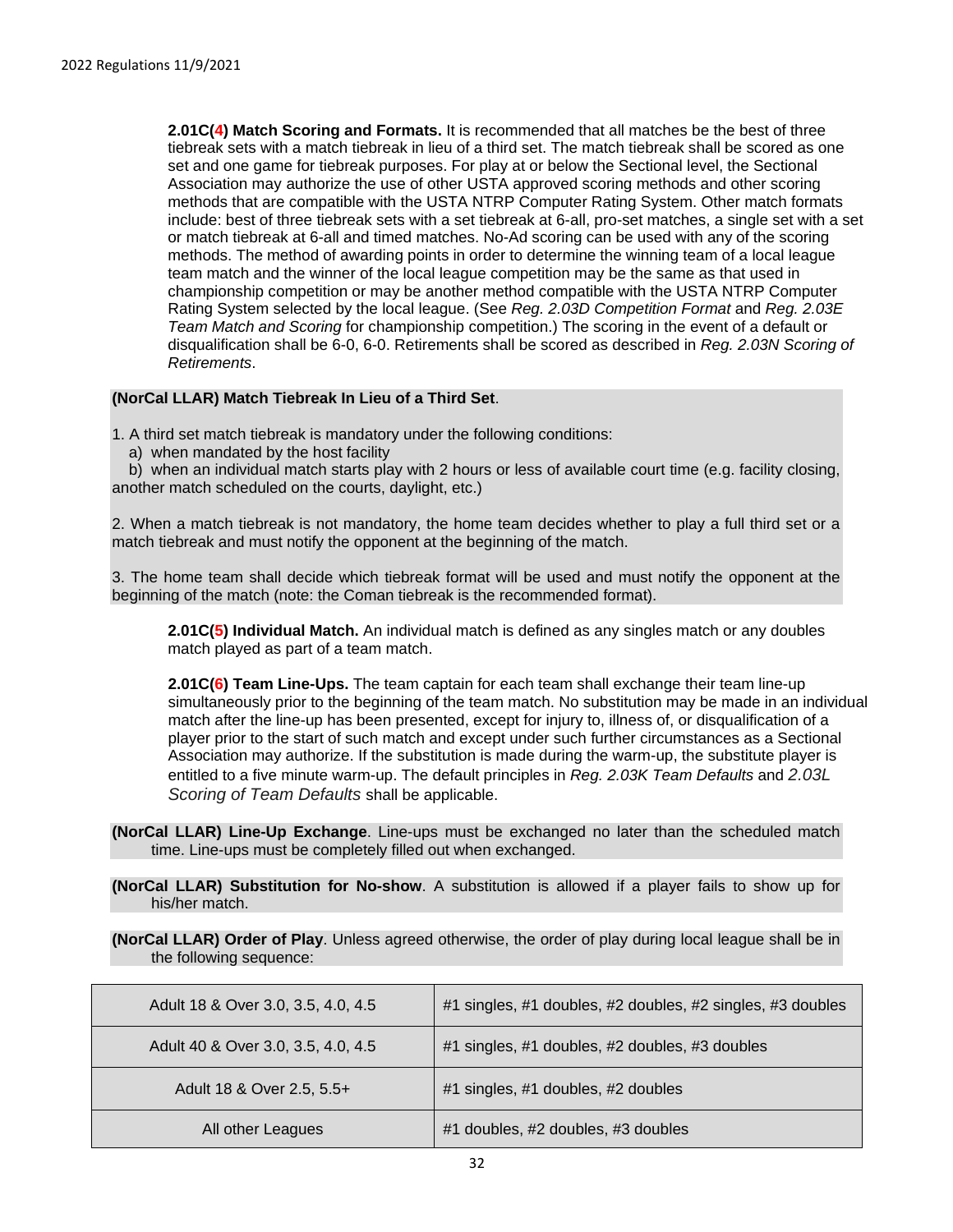#### <span id="page-32-0"></span>**(NorCal LLAR) Warm-up**. Warm-up for all matches is five minutes.

**2.01D Coaching.** When the scoring method is the best of three tiebreak sets and a 10 minute rest period is taken between the second and third sets, coaching is permitted only during this rest period.

#### <span id="page-32-1"></span>**(NorCal LLAR) Defaults**.

- <span id="page-32-2"></span>**(NorCal LLAR) Individual Ineligibility**. See Reg. 3.03B(4)4 *Scoring of Eligibility Disqualification in Local League.* Neither the ineligible player nor his partner will receive credit for eligibility determinations for postseason play. Actual match scores and results will be kept for the determination of individual ratings.
- <span id="page-32-3"></span>**(NorCal LLAR) Individual Match Default**. When substitutes are not available, a default may be taken if the scheduled player is not ready to play at the court site within 15 minutes after the scheduled match time. Defaults must be taken in accordance with the table in Reg 2.03K Allowable Defaults at All Championships. In a match with staggered start times, an unforeseen default in the first round of matches may be taken if no second round players or substitutes are available. If a captain is aware that a line will be defaulted prior to exchanging lineups prior to a team match, the captain shall inform the other captain of the line(s) to be defaulted prior to exchanging lineups and allow the other captain the opportunity to change the lineup.

<span id="page-32-4"></span>**(NorCal LLAR) Double Defaults**. See 2.03J *Scoring of Individual Defaults.* 

<span id="page-32-5"></span>**(NorCal LLAR) Total Team Defaults**. See 2.01C(2) Total Team Defaults.

- <span id="page-32-6"></span>**(NorCal LLAR) Court Monitor**. USTA NorCal authorizes the use of court monitors in order to ensure fair and sportsmanlike play. Refer to the [USTA FAQ for Captains and Players](https://www.usta.com/content/dam/usta/sections/northern-california/norcal/pdfs/leagues/USTA-NorCal_Rules-FAQ.pdf) for detailed information and instructions.
- <span id="page-32-7"></span>**(NorCal LLAR) Medical Time Out**. A medical time out shall not exceed 3 minutes which includes all evaluation and treatment time. In unofficated matches, a medical time out shall start immediately after play is stopped or after any changeover or set break is taken. Only one medical time out is allowed per injury or illness. Fatigue is not a valid reason for a medical time out.
- <span id="page-32-8"></span>**(NorCal LLAR) Wheelchair Play**. When a wheelchair tennis player is playing with or against an ablebodied person, the Rules of Wheelchair Tennis apply for the wheelchair player and the Rules of Tennis for able-bodied players apply for the able-bodied players. See FAC Rules of Wheelchair Tennis.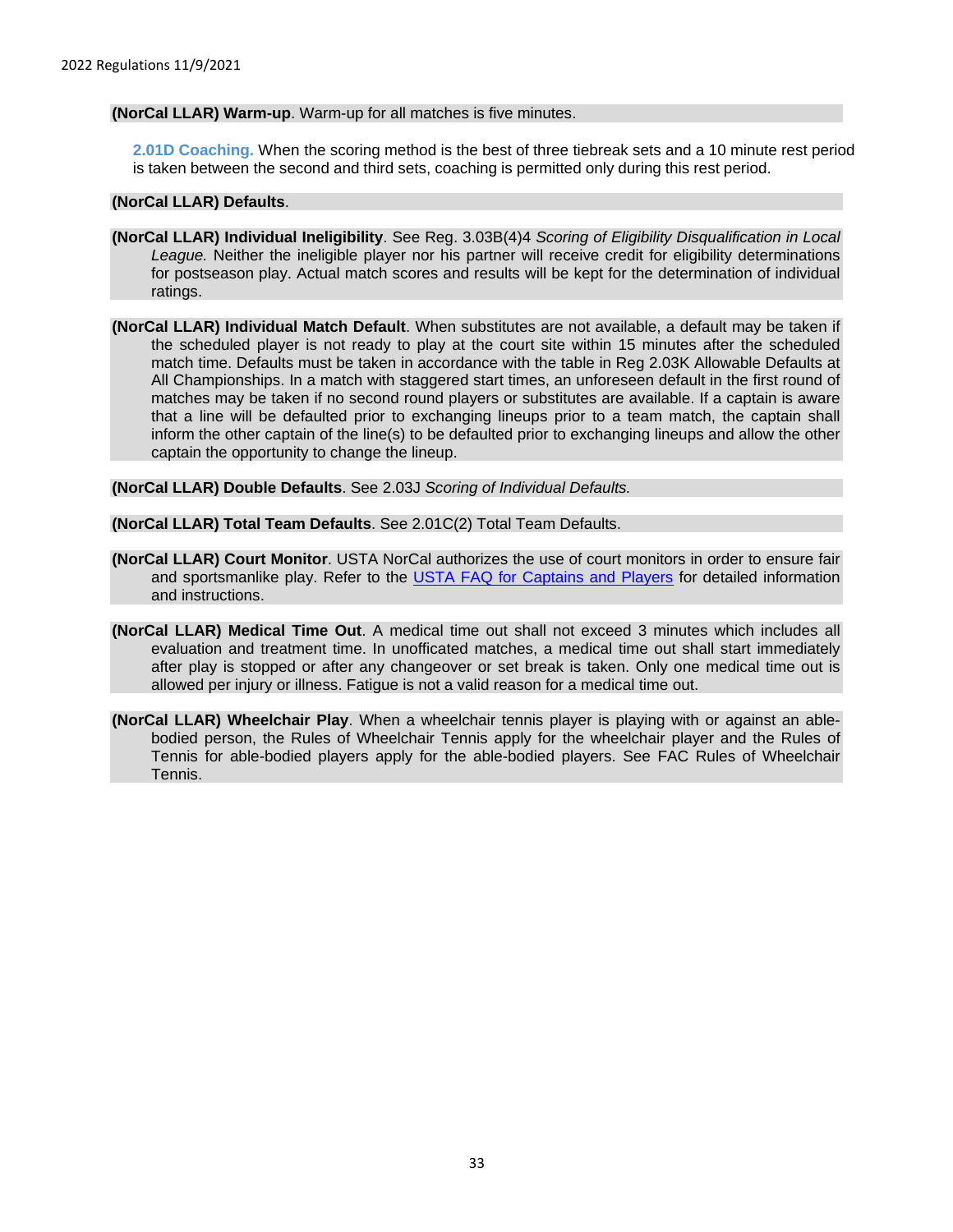#### <span id="page-33-0"></span>**2.02 PROGRESSION.**

#### **2.02A Local League.**

**2.02A(1) Local League Competition.** Each team that wins a specific level of local league competition shall be entitled to advance to the next level of competition if otherwise eligible.

- <span id="page-33-1"></span>**(NorCal LLAR) Procedure in the Event of a Tie**. In the event of a tie in the total number of team matches won at the end of the local league season, the tie shall be broken by the first of the following procedures that does so:
- 1. Most total individual match wins
- 2. Fewest number of sets lost
- 3. Fewest number of games lost
- 4. Winner of head-to-head matches
- 5. Coin toss
- <span id="page-33-2"></span>**(NorCal LLAR) Adult 40 & Over Tie-Break Procedure for a 4-line Format**. Points per Position will be used to determine a match winner and league standings. A win in the #1 doubles position will be worth 2 points. Match wins in the other positions - #1 singles, #2 doubles, and #3 doubles – will be worth 1 point each. The team with the most cumulative points in local league play will be in first place in the flight. In the event of a tie in total number of points won at the end of the local league season, the tie shall be broken by the first of the following procedures that does so:
- 1. Fewest number of sets lost
- 2. Fewest number of games lost
- 3. Winner of head-to-head matches
- 4. Coin toss
- <span id="page-33-3"></span>**(NorCal LLAR) Unfinished/Incomplete Matches that Affect Playoff Standings**. If a local league match that affects playoff standings starts play in the minimum number of individual matches required to win the match but is not completed, the winner of each unfinished individual match will be determined by a weighted draw done by USTA NorCal League staff. Any individual matches that have not started will be entered as double defaults.
- <span id="page-33-4"></span>**(NorCal LLAR) Unplayed Matches**. A match in which the minimum number of individual matches required to win the match are not started by the local league deadline will count as a loss for both teams in determining final standings. This rule does not apply to a total team default [see 2.01C(2)] by one team.

**2.02A(2) Local League Champions.** At the conclusion of local league competition, the Local League Coordinator shall certify to the Sectional League Coordinator the results of the local league competition and the name(s) and address(es) of the team captain(s). Local league competition must be concluded prior to the deadline set by the Sectional Association.

<span id="page-33-5"></span>**(NorCal LLAR) Playoffs**. Unless otherwise specified, playoffs will be scheduled for three weekends as follows: Flight of five or fewer teams.

• A two-team playoff will be held during the designated first playoff weekend. Team #1 will host Team #2. Flights of six or more teams.

• A four-team playoff will be held. On the designated first playoff weekend, Team #1 will host Team #4, and Team #2 will host Team #3. The winners from the first weekend will play during the designated second playoff weekend. The team higher in local league standings will host the lower team. Areas with more than 1 flight.

• A two-team playoff will be held during the designated third playoff weekend after in-flight playoffs are concluded. The team higher in local league standings will host the lower team.

<span id="page-33-6"></span>**(NorCal LLAR) Scheduling Playoff Matches**. Playoffs are played during the designated playoff weekends as set forth in (NorCal LLAR) Playoffs. Captains may agree to play a playoff match earlier (but not later) than the designated weekend.

<span id="page-33-7"></span>**(NorCal LLAR) Initial Notification**. Unless otherwise specified, the home team shall notify the visiting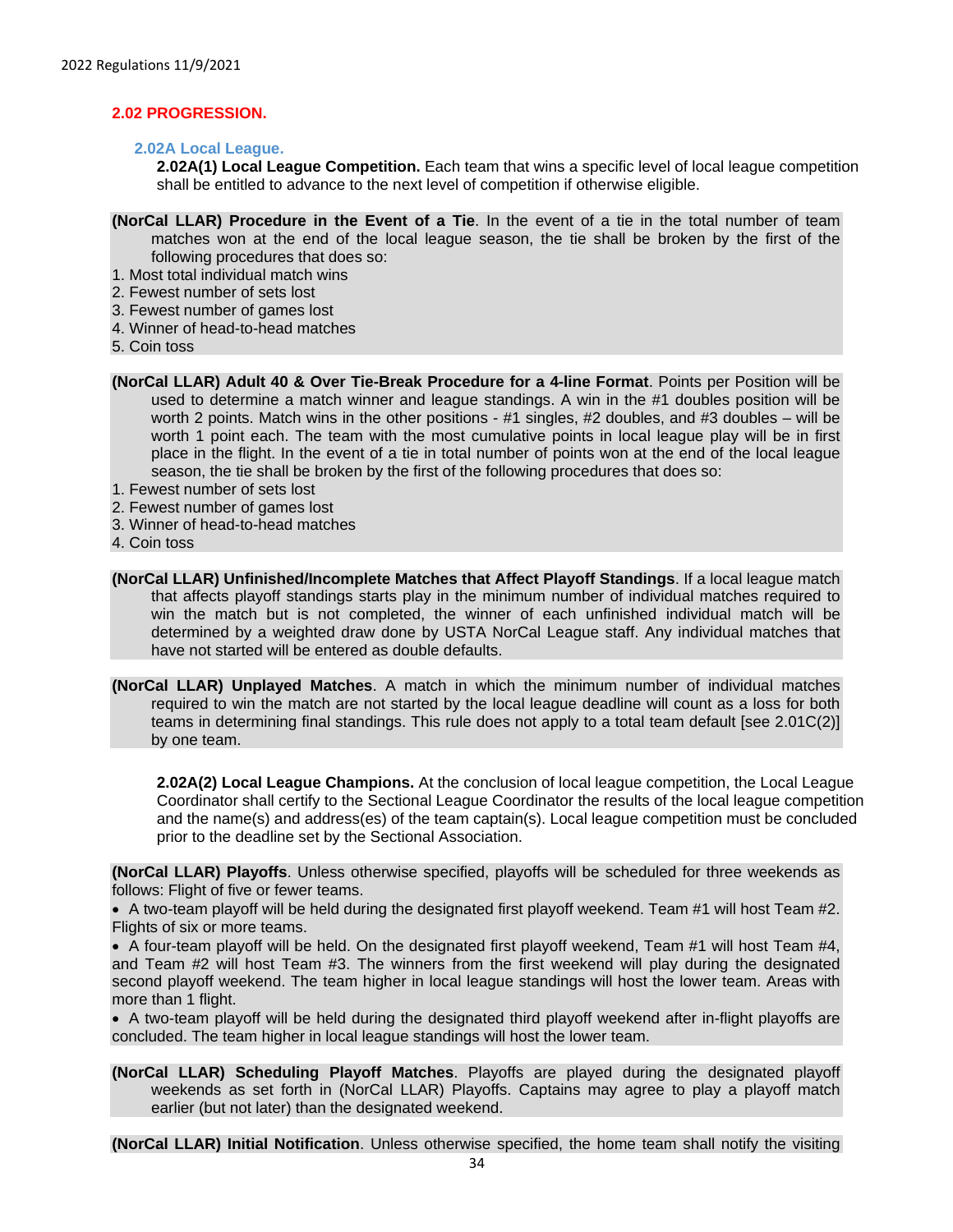team of the date and time of the first playoff round by the deadline the office posts at the beginning of the season. If a second round is required, the home team shall notify the visiting team of the date and time of the second playoff round by Monday at 9:00pm following the end of the first playoff segment. If a third round is required, the home team shall notify the visiting team of the date and time of the third playoff round by Monday at 9:00pm following the end of the second playoff segment. Email or texting notification or posting on the USTA NorCal website is sufficient notification.

- <span id="page-34-0"></span>**(NorCal LLAR) Prescheduling Rain Make-up Dates for Playoffs**. In addition to notifying the visiting team [per (NorCal LLAR) Initial Notification], the home team may preschedule up to two rain makeup dates and times within the designated weekend. These additional dates and times must be given at the same time as the original match date and time. If the original match date and time is rained out entirely or was in progress and suspended due to rain, the prescheduled make-up dates must be used in chronological order unless otherwise agreed upon by both captains.
- <span id="page-34-1"></span>**(NorCal LLAR) Missed Notification Deadline**. If the home team fails to notify the opposing team of the date and time of the playoff match by the deadline set forth in (NorCal LLAR) Initial Notification, the visiting team may claim home court advantage by so notifying the original home team and the USTA NorCal office by the deadline the office posts at the beginning of the season. The visiting team then has until 9pm on the same day as the deadline for claiming home court to notify the original home team of the date and time of the playoff match. If the original away team fails to meet this deadline, home court goes back to the original home team and the original home team is required to offer 2 dates and times for the original away team to choose from.
- <span id="page-34-2"></span>**(NorCal LLAR) Playoff Match not Required for Advancement**. If a league has a wild card, and the playoff match is not required for advancement, the captains may agree not to play the playoff match. The teams will be placed in order of local league standings for placement as area representative and wildcard. The USTA NorCal office must be notified in writing of this decision by both teams prior to the beginning of the playoff weekend.
- <span id="page-34-3"></span>**(NorCal LLAR) Withdrawal from Playoffs**. A team withdrawing from participation in playoffs must notify the USTA NorCal office no later than 24 hours after the deadline set forth in (NorCal LLAR) Initial Notification. USTA NorCal will attempt to replace the withdrawn team.
- <span id="page-34-4"></span>**(NorCal LLAR) Unplayed Playoff Matches**. If a playoff match does not begin play in the minimum number of individual matches required to win the match by the scheduled deadline, the winning team will be determined by a draw done by USTA NorCal League staff. The draw will be weighted to reflect the playoff position of the two teams. This rule does not apply in the case of a total team default.
- <span id="page-34-5"></span>**(NorCal LLAR) Unfinished/Incomplete Playoff Matches**. For a playoff match that has started play in the minimum number of individual matches required to win the match but is not completed by the scheduled deadline, the winner of each unfinished individual match will be determined by a weighted draw done by USTA NorCal League staff. Any unplayed individual matches will be entered as double defaults.
- <span id="page-34-6"></span>**(NorCal LLAR) Total Team Defaults at Playoffs**. If there is a total team default of a playoff match, the opponent shall advance as if they had won the match.

#### **2.02B Championships.**

**2.02B(1) District/Area Championships.** Each Sectional Association shall determine and announce a method of progression suitable for its geographic boundaries for advancement of its local league teams to Sectional League Championships. Such progression may include one or more championships below the Sectional Championships.

**2.02B(2) District/Area and Sectional Championship Events.** Each Sectional Association shall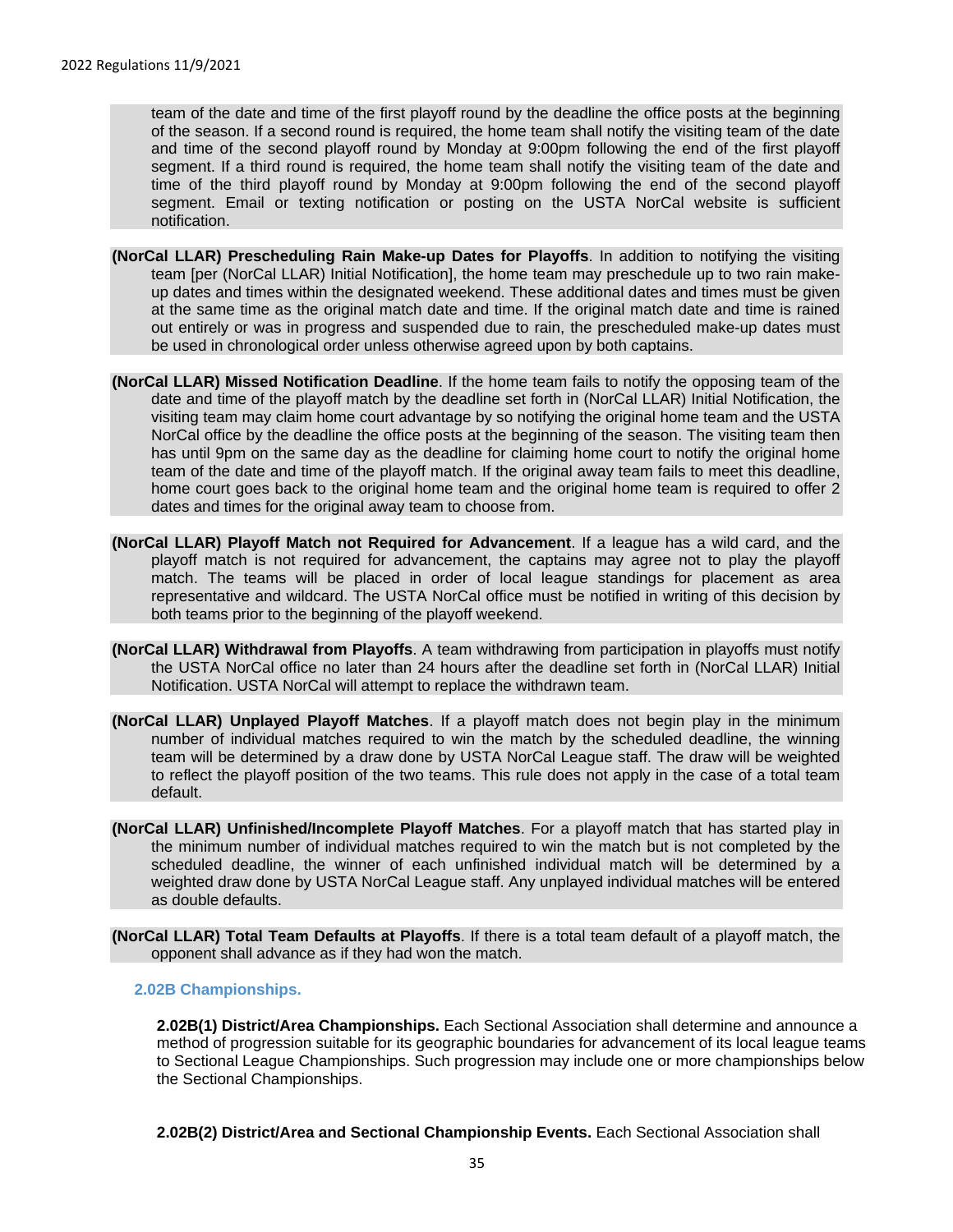determine the dates of the championships within the Section. Each championship event ends on the date entered in TennisLink as the championship end date. In the event a championship is not concluded on the date published in TennisLink, then the end date in TennisLink should be amended to reflect the date of the last match played.

**2.02B(3) Sectional Championships.** Each Sectional Association shall hold a Sectional League Championship in each National approved NTRP level for each Division and Age Group, on or before the date specified by the USTA League Leadership, to determine its Sectional champions. The winning team at each NTRP level and Age Group shall be allowed to compete in the USTA League National Championships if otherwise eligible. If the winning team at any NTRP level of competition is unable to compete further towards the National Championships, then the Sectional League Coordinator may select the second place team for such further competition, etc.

**2.02B(4)** National Championships. The team winning the National Championship in each NTRP level of competition in each Age Group of the Adult and Mixed Divisions shall be the USTA League National Champion.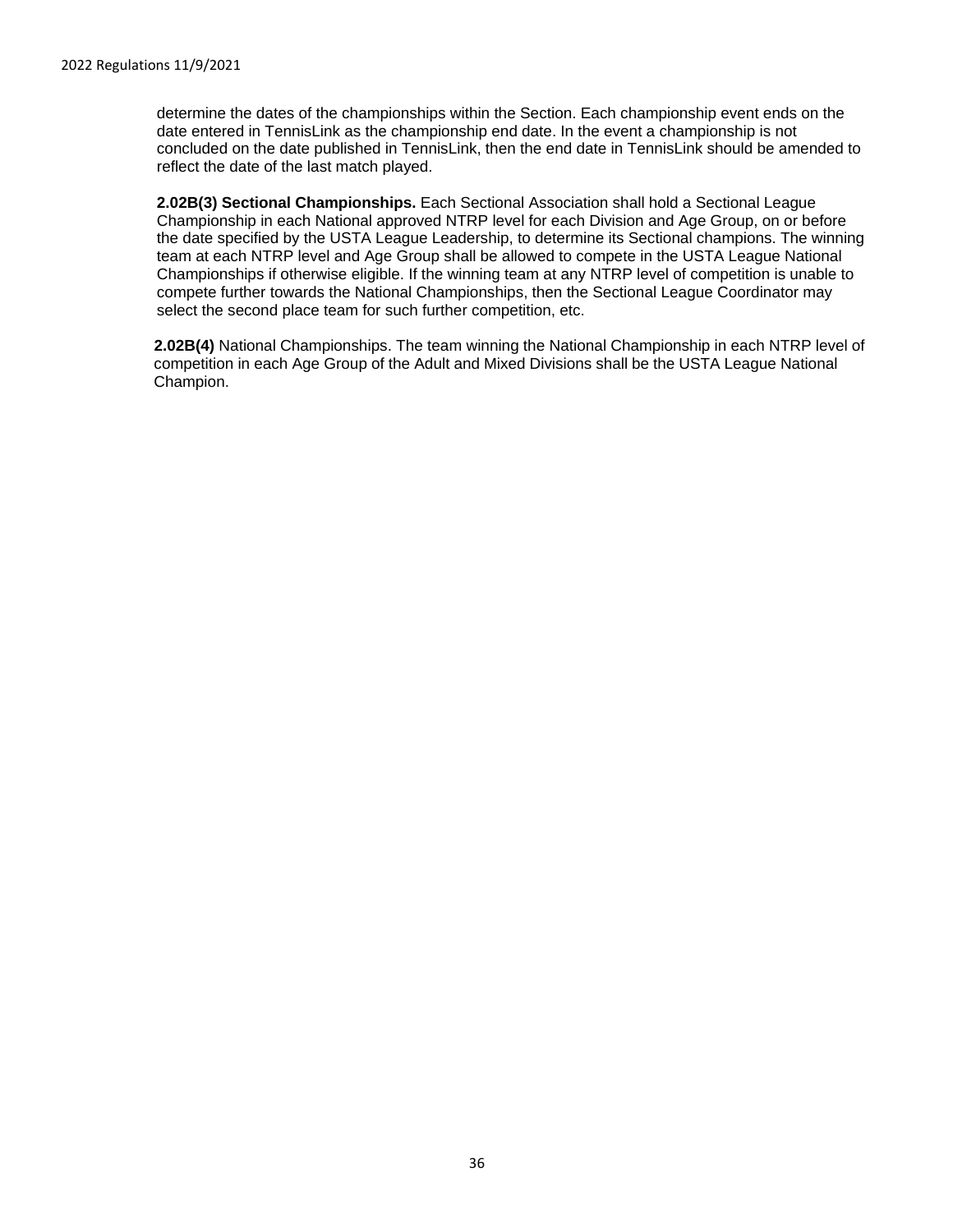#### <span id="page-36-0"></span>**2.03 DISTRICT/AREA, SECTIONAL AND NATIONAL LEAGUE CHAMPIONSHIPS.**

#### **2.03A Eligibility.**

**2.03A(1)** The District/Area or Section has the authority to determine the progression of teams to its championship competition by determining a champion of the preceding level of competition in its NTRP category or by using the *Championships Wildcard Procedures*. Champions of the preceding level of competition must be included in the progression if otherwise eligible.

<span id="page-36-1"></span>**(NorCal LLAR) Wildcards**. Wildcards may be used to round out the number of teams that advance to postseason play. Wildcards are chosen at the beginning of the season by random draw from areas with the greatest number of teams.

**2.03A(2) Participation.** A player may participate in only one individual match within each team match.

#### **2.03A(3) Below National Championships**

**2.03A(3)a** In the Adult and Mixed Divisions, a player is eligible to progress to championship level competition below National Championships if that player has played on the same team in at least two matches at the same NTRP level in the same Age Group during its local league season and is otherwise eligible. A maximum of one default received by the player during local league competition shall count for advancing. Retired matches shall count toward advancing for all players involved in both USTA League Divisions. (See *Matches Required to Advance to Championships Table.)*

**2.03A(3)b** Sections shall have the option to require, for eligibility to progress to championship level competition below National Championships, Self-Rated and Valid Computer Rated Appealed players to play up to four matches, on the same team at the same NTRP level in the same Age Group during its local league season and is otherwise eligible. Sections shall also have the option to declare if one default received by the player during local league competition shall or shall not count for advancing.

- <span id="page-36-2"></span>**(NorCal LLAR) Valid Year End Rating Eligibility for Post-Season Play**. In the Adult and Mixed Divisions, a player with a valid year-end Computer (C) or Mixed Exclusive (M) NTRP rating level in TennisLink is eligible to progress to championship level competition below National Championships if that player has played on the same team in at least **two** matches at the same NTRP level in the same Age Group during its local league season and is otherwise eligible. A maximum of one default received by the player during local league competition shall count for advancing. Retired matches shall count toward advancing for all players involved in both USTA League Divisions. (See Matches Required to Advance to Championships Table.)
- <span id="page-36-3"></span>**(NorCal LLAR) Self-Rate, Appealed, & Dynamically Disqualified/Promoted Eligibility for Post-Season Play**. In the Adult and Mixed Divisions, a player with a Self-rating (S), Appealed (A), Dynamically Disqualified or Promoted (D) rating is eligible to progress to championship level competition below National Championships if that player has played on the same team in at least three matches for a 3-line league or four matches for a 4-line or more league at the same NTRP level in the same Age Group during its local league season and is otherwise eligible. Defaults do not count for advancing. Retired matches shall count toward advancing for all players involved in both USTA League Divisions.

**2.03A(4)** In the Adult and Mixed Divisions, all players other than Self-Rated and Valid Computer Rated Appealed Players are eligible to advance to National Championship competition if that player has played on the same team in at least three matches at the same NTRP level in the same Age Group through Sectional Championships and is otherwise eligible. A maximum of one default received by the player during local league or championship competition shall count for advancing.

All Self-Rated and Valid Computer Rated Appealed players are eligible to progress to National Championship competition if that player has played on the same team in at least four matches at the same NTRP level in the same Age Group during its local league season and is otherwise eligible. No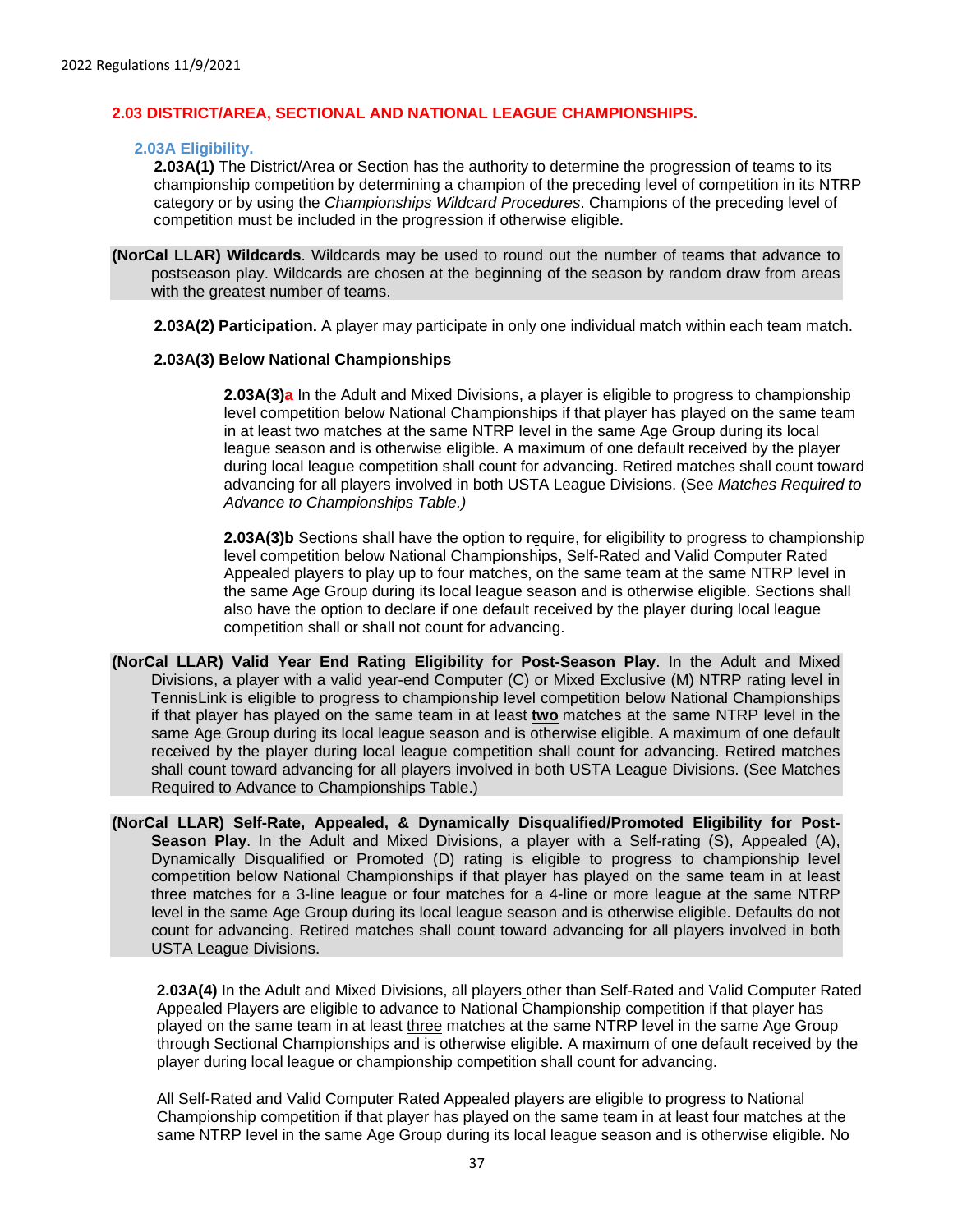defaults received by the player during local league or championship competition shall count for advancing.

Retired matches shall count toward advancing for all players involved in both USTA League Divisions. (*See Matches Required to Advance to Championships Table.*)

**2.03A(5)** At all Championships, a minimum number of team members as shown in the following table, who were on the final roster of their local league team at the conclusion of local league play, must be available and eligible to compete or to combine and compete, as appropriate. The required minimum number of team members may be reduced with an approved waiver, but to not less than the minimum as noted in the following table. At Sectional Championship level and below, the Championship Committee may grant such a waiver. At the National Championships a committee comprised of the USTA League Chair, Vice-Chair and the National League Administrator may grant such a waiver. Waivers are only intended for extreme circumstances.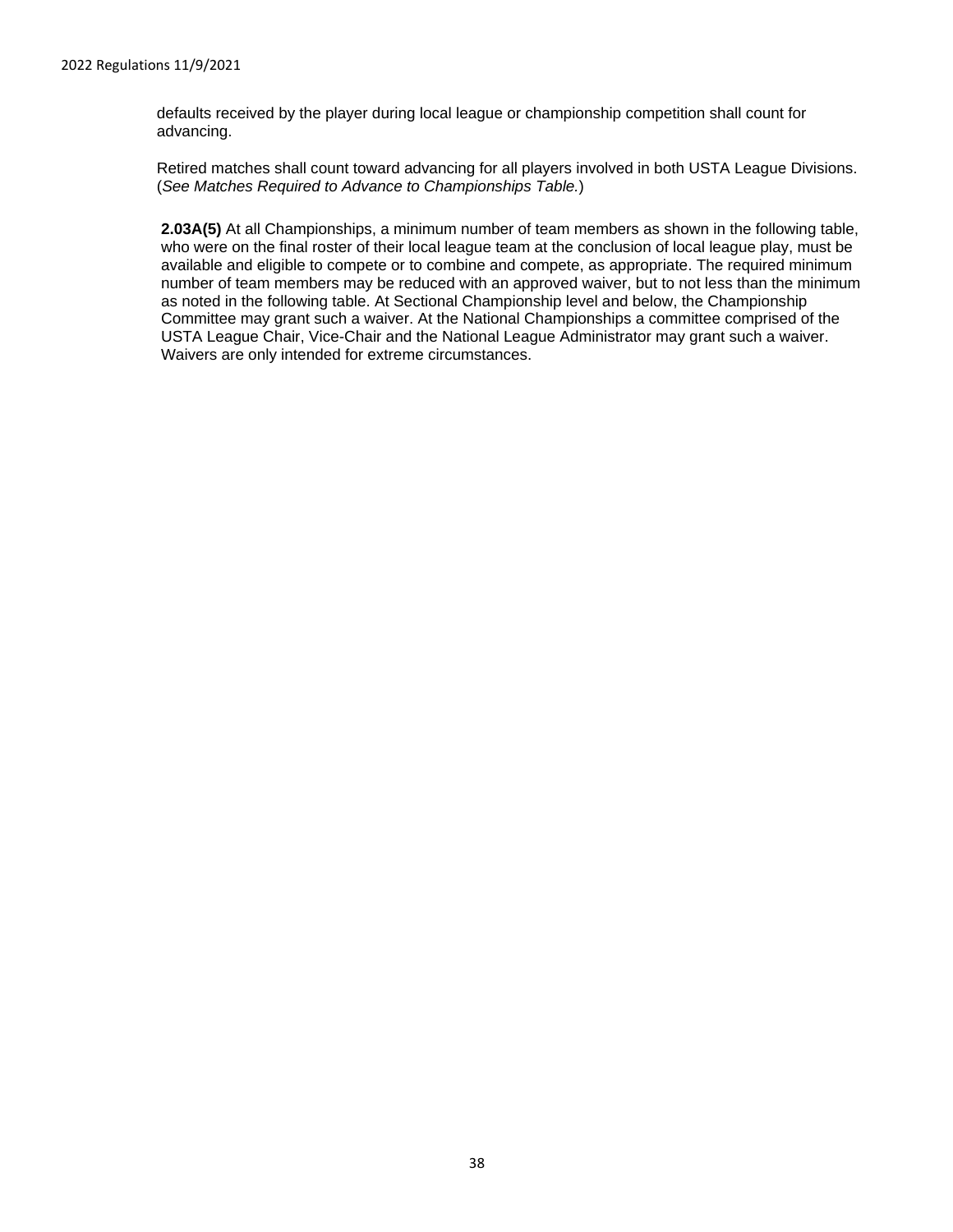| <b>MINIMUM NUMBER OF TEAM MEMBERS REQUIRED AT</b><br><b>NATIONAL CHAMPIONSHIPS</b> |                                            |                                                                               |                                                                                               |  |
|------------------------------------------------------------------------------------|--------------------------------------------|-------------------------------------------------------------------------------|-----------------------------------------------------------------------------------------------|--|
| <b>DIVISION</b>                                                                    | <b>AGE GROUP</b>                           | <b>MINIMUM</b><br><b>NUMBER AT</b><br><b>NATIONAL</b><br><b>CHAMPIONSHIPS</b> | <b>MINIMUM NUMBER</b><br><b>WITH APPROVED</b><br><b>WAIVER AT ALL</b><br><b>CHAMPIONSHIPS</b> |  |
|                                                                                    | <b>18 &amp; Over</b><br>2.5 women & 5.0    | 5                                                                             | 3                                                                                             |  |
| Adult                                                                              | <b>18 &amp; Over</b><br>3.0, 3.5, 4.0, 4.5 | 8                                                                             | 4                                                                                             |  |
|                                                                                    | 40 & Over                                  | 7                                                                             | 5                                                                                             |  |
|                                                                                    | 55 & Over                                  | 6                                                                             | 4                                                                                             |  |
| Mixed                                                                              | 18 & Over<br>40 & Over                     | 3 Men<br>3 Women                                                              | 2 Men<br>2 Women                                                                              |  |

| <b>MINIMUM NUMBER OF TEAM MEMBERS REQUIRED AT NORCAL</b><br><b>CHAMPIONSHIPS</b>                      |                                 |                                                                                              |   |
|-------------------------------------------------------------------------------------------------------|---------------------------------|----------------------------------------------------------------------------------------------|---|
| <b>MINIMUM</b><br><b>DIVISION</b><br><b>AGE GROUP</b><br><b>NUMBER AT ALL</b><br><b>CHAMPIONSHIPS</b> |                                 | <b>MINIMUM NUMBER</b><br><b>WITH APROVED</b><br><b>WAIVER AT ALL</b><br><b>CHAMPIONSHIPS</b> |   |
|                                                                                                       | Adult 40 & Over<br>$2.5 & 5.0+$ | 5                                                                                            | 3 |
| <b>NorCal</b>                                                                                         | 65 & Over                       | 6                                                                                            |   |
|                                                                                                       | Combo                           | 6                                                                                            |   |

<span id="page-38-0"></span>**(NorCal LLAR) Withdrawal from Championships**. A team must notify the USTA NorCal office of their withdrawal no later than 24 hours after securing a position in that event.

<span id="page-38-1"></span>**(NorCal LLAR) Team Participation Fee at Championships**. Teams which qualify for and wish to participate in District or Sectional Championship events are required to pay a non-refundable championship team fee for that event. The fee must be paid at the time the team registers for the event. Teams must be registered by the deadline set by USTA Northern California for the event.

- The fee for 5-line leagues is \$150
- The fee for 4-line leagues is \$120
- The fee for 3-line leagues is \$90

**2.03B Official League Championships Entry.** An official copy of the final USTA TEAM ROSTER FOR LEAGUES shall be submitted by the team captain or coordinator to the Championship Committee at each level of league championships prior to the deadline announced for entry into the event.

**2.03C Scoring.** It is recommended that all matches be the best of three tiebreak sets with a match tiebreak in lieu of a third set. The tiebreak shall be scored as one set and one game for tiebreak purposes. For championship play at or below the Sectional level, the Sectional Association may authorize the use of other USTA approved scoring methods and other scoring methods that are compatible with the USTA NTRP Computer Rating System. Other match formats include: best of three tiebreak sets with a set tiebreak at 6-all, pro-set matches, or a single set with a set or match tiebreak at 6-all. No-Ad scoring may be used with any of the these scoring methods**.**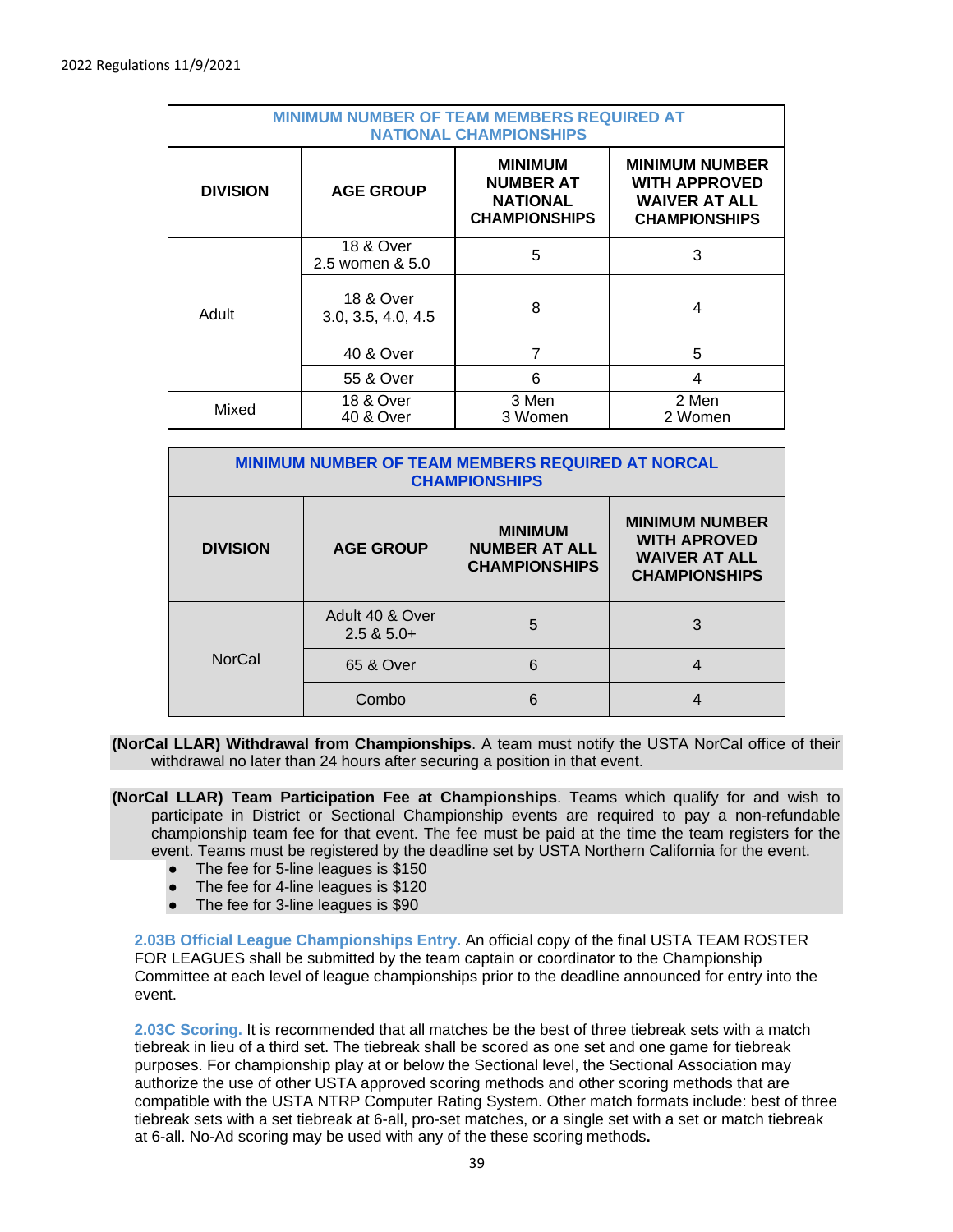<span id="page-39-0"></span>**(NorCal LLAR) Coman Tiebreak at Championships**. The Coman Format will be used for all set and match tiebreaks at Championship events.

#### **2.03D Championship Competition Formats.**

**2.03D(1) Championship Competition Format at Section Level Events and Below.** The Sectional Association shall determine the competition, team match and scoring formats for the championship competitions.

2.03D(1)a To establish the champion of a local league that utilized a full round robin competition under 2.01C(1), the Sectional Association shall determine the competition format for the championship competition.

2.03D(1)b To establish the champion of a local league that utilized a partial round robin competition under 2.01C(2), the competition format shall be a minimum of a single elimination playoff between the top two teams at the conclusion of the partial round robin to establish a local league champion for that NTRP level.

**2.03D(2) Competition Format at National Championships.** The USTA League Committee shall determine the competition, team match and scoring formats for National Championships.

**2.03E Team Match and Scoring.** A team match will consist of the matches as shown in the following table. The team winning the majority of individual matches will be awarded one team point at National Championships. Sectional Associations may either follow the National Championships scoring format or determine a method of awarding points in order to determine the winning team of a championship competition. For each team match, a majority of the individual matches must actually be played by the two teams to constitute a valid team match. The Championship Committee has the authority to determine the actions to take when the combination of individual match defaults given by the two teams in the team match would result in a situation where the majority of the individual matches would not be played.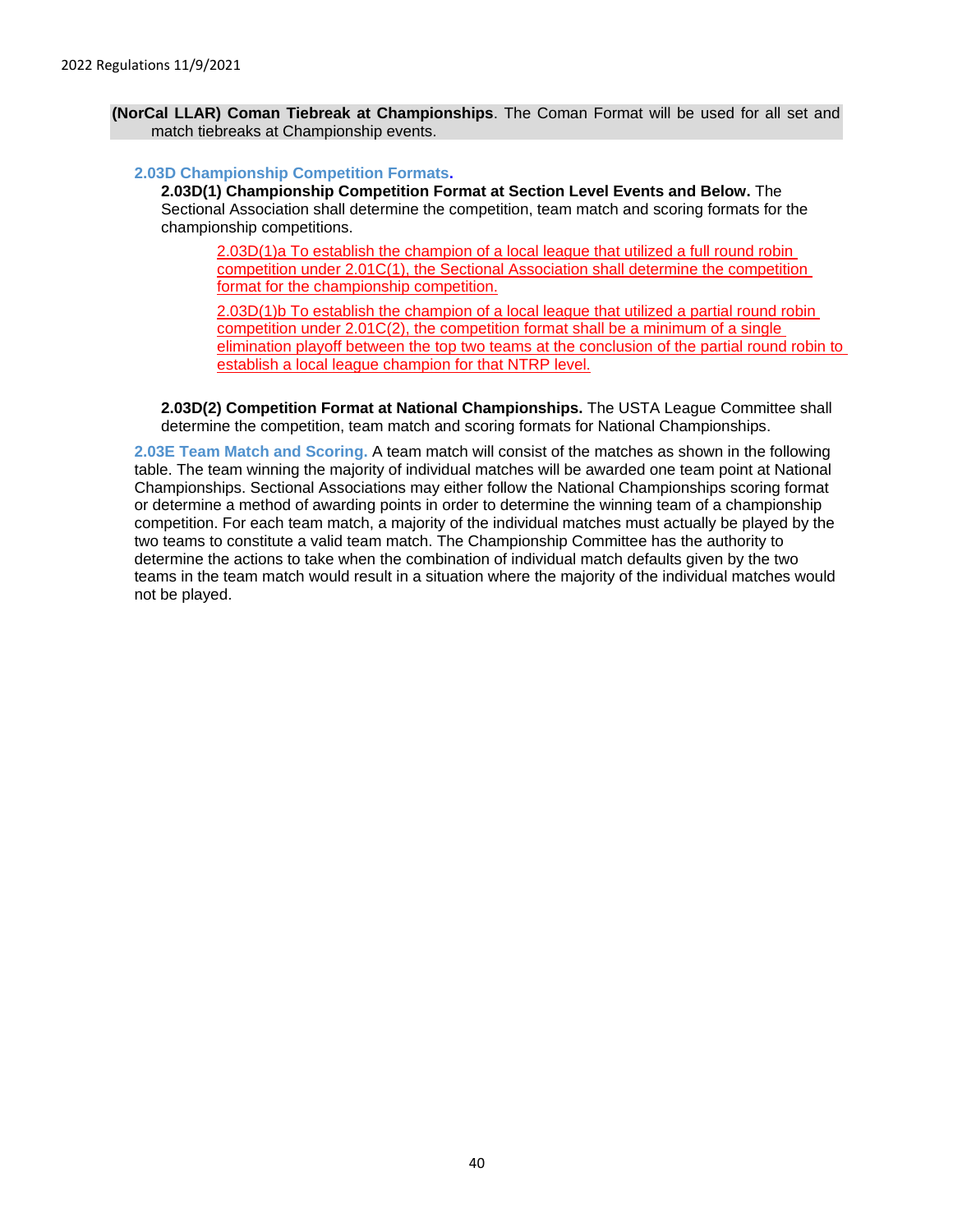| TEAM MATCH AND SCORING AT ALL NATIONAL CHAMPIONSHIPS |                        |                                                                                                                                                                                                                                                                                                                                                  |  |
|------------------------------------------------------|------------------------|--------------------------------------------------------------------------------------------------------------------------------------------------------------------------------------------------------------------------------------------------------------------------------------------------------------------------------------------------|--|
| <b>DIVISION AND AGE</b><br><b>GROUP</b>              | <b>TEAM MATCH</b>      | ONE TEAM POINT AWARDED FOR                                                                                                                                                                                                                                                                                                                       |  |
| Adult 18 & Over<br>3.0, 3.5, 4.0, 4.5                | 2-Singles<br>3-Doubles | 3 individual matches won                                                                                                                                                                                                                                                                                                                         |  |
| Adult 40 & Over                                      | 1-Singles<br>3-Doubles | 3 individual matches won;<br>If tied 2-2, the tie shall be broken by the<br>first of the following methods<br>to do so:<br>a) Sets: Loser of the fewest number of<br>sets.<br>b) Games: Loser of the fewest number of<br>games.<br>c) Game Winning Percentage: Total<br>games won divided by total games<br>played<br>d) Winner of No. 1 Doubles |  |
| Adult 18 & Over<br>2.5 women & 5.0                   | 1-Singles<br>2-Doubles |                                                                                                                                                                                                                                                                                                                                                  |  |
| Adult 55 & Over Mixed 18 &<br>Over Mixed 40 & Over   | 3-Doubles              | 2 individual matches won                                                                                                                                                                                                                                                                                                                         |  |

#### <span id="page-40-0"></span>**(NorCal LLAR) Championship Match Format**. NorCal 65 & Over, NorCal 70 & Over, NorCal Mixed 55 & Over, and NorCal Combo play a 3-doubles team match at championships.

#### <span id="page-40-1"></span>**(NorCal LLAR) Rest Time between Matches**. A player may receive a minimum 30 minute rest period between individual matches played for the same team.

**2.03F Substitutions.** No substitution may be made in an individual match after the line-up has been presented, except for injury to, illness of, or disqualification of a player prior to the start of such match, and except under such further circumstances as the Championship Committee may authorize. If the substitution is made during the warm-up, the substitute player is entitled to a five minute warm-up.

#### <span id="page-40-2"></span>**(NorCal LLAR) No-show Substitution**. A substitution is allowed if a player fails to show up for his/her match.

**2.03G Coaching.** When the scoring method is the best of three tiebreak sets and a 10 minute rest period is taken between the second and third sets, coaching is permitted only during this rest period.

#### <span id="page-40-3"></span>**(NorCal LLAR) No Coaching**. No coaching is allowed once warmups have begun.

**2.03H Procedures in the Event of a Tie.** In the event of a tie, whether in round robin or single elimination competition, the tie shall be broken by the first of the following procedures that does so:

**2.03H(1**) For Sectional Championships and below, in the event of a tie, the Sectional Association has the authority to determine the order of the following procedures that will be used to break the tie. The tiebreak procedure order will be published by the Sectional Association. If a Section, District/Area or Local League does not have a regulation in place to address a tie, the Section, District/Area or Local League must follow the national regulation.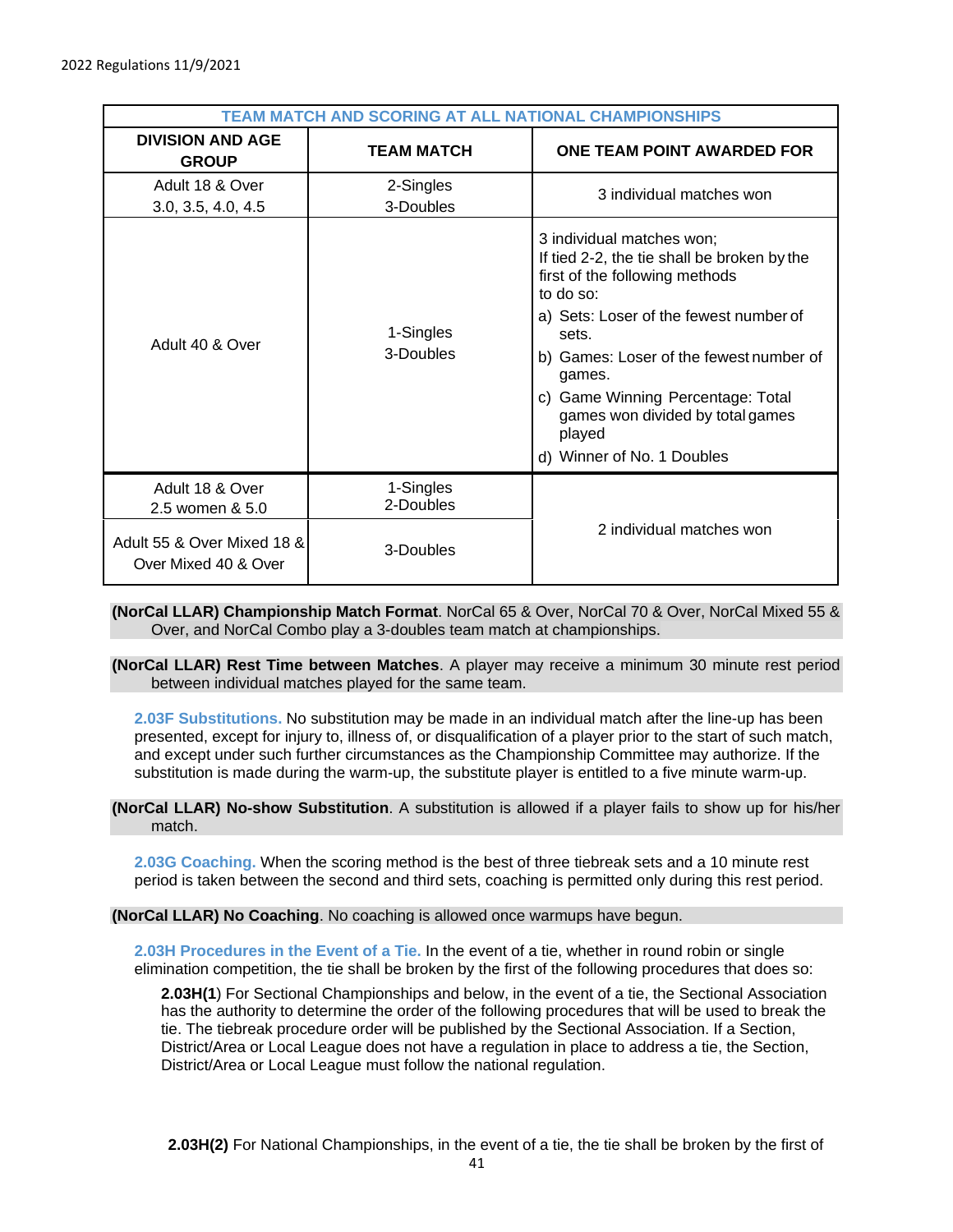the following procedures that does so:

**2.03H(2)a** Individual Matches. Winner of the most individual matches in the entire competition.

**2.03H(2)b** Head-to-Head. Winner of head-to-head match only if all tied teams have played each other and one team defeated all the teams that are tied.

**2.03H(2)c** Sets. Loser of the fewest number of sets.

**2.03H(2)d** Games. Loser of the fewest number of games.

**2.03H(2)e** Game Winning Percentage: Total games won divided by total games played **2.03H(2)f** A Method to be Determined by the Championships Committee. Procedure to be announced prior to commencement of championship competition.

**2.03I Individual Defaults.** An individual default occurs when a player fails to appear on time, or is disqualified by a tournament official for misconduct.

**2.03J Scoring of Individual Defaults**. For the purpose of determining standings, individual defaults will be scored as a 6-0, 6-0 win for the player or doubles team receiving the default and a 0-6, 0-6 loss for the player or doubles team that defaulted the match. In the event of a default by both players or doubles teams, both sides will be given a 0-6, 0-6 loss and neither receives credit for a win. If a double default results in a tie, the tiebreak procedure shall be the same as in Reg. 2.03H *Procedures In the Event of a Tie* in order to determine a winner of that team match.

**2.03K Team Defaults.** In all championships after local league competition, a team must have a minimum number of eligible players available for play in each team match in accordance with the following table or the entire match must be defaulted. The maximum number of positions that may be defaulted without defaulting the entire match is also noted. When defaults are necessary, the defaults shall be determined by the defaulting team captain in accordance with the following table: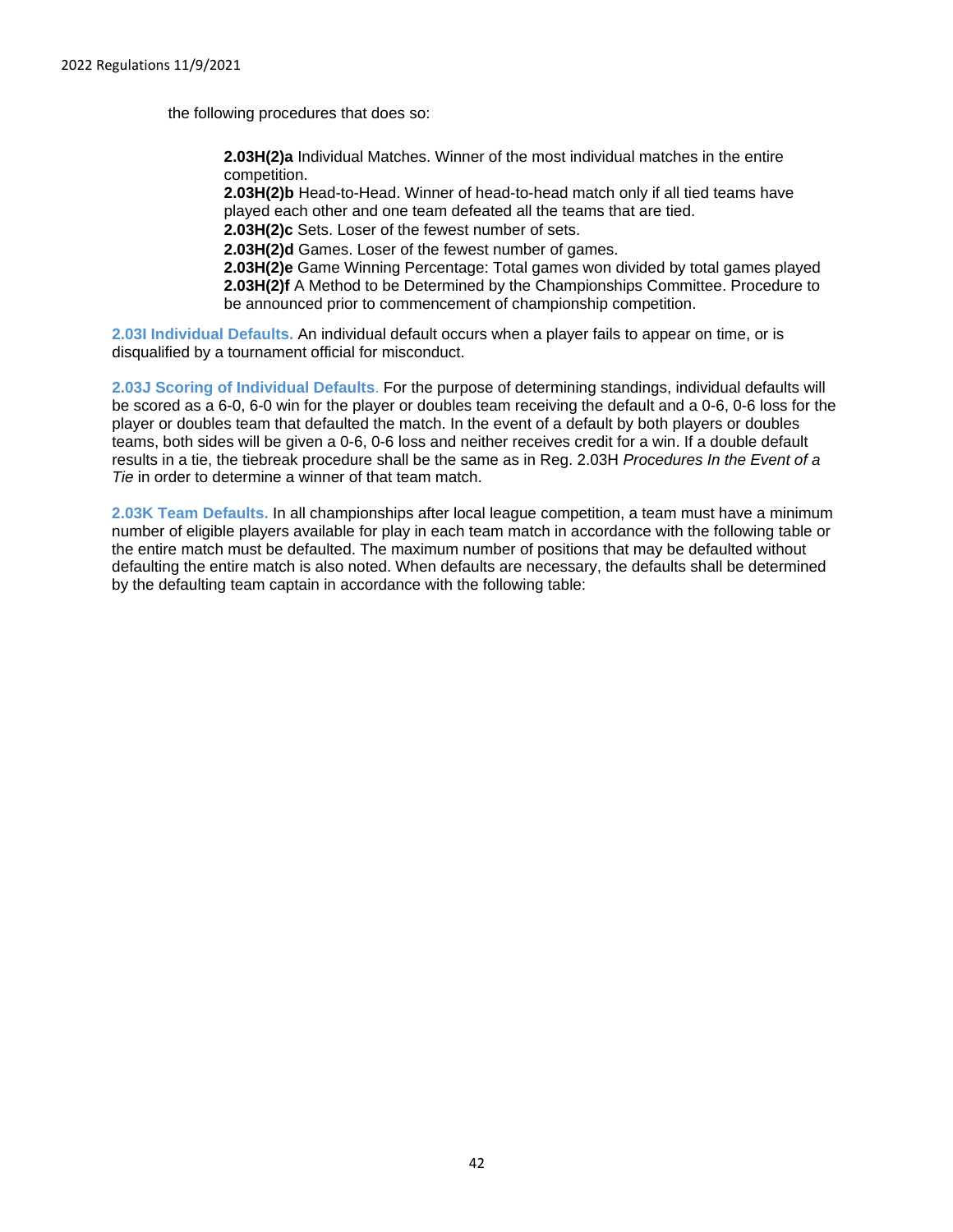| <b>ALLOWABLE DEFAULTS AT ALL CHAMPIONSHIPS</b> |                                                                                                                 |                                                                                                                                          |                                                                                                  |                                                                                                                                                     |
|------------------------------------------------|-----------------------------------------------------------------------------------------------------------------|------------------------------------------------------------------------------------------------------------------------------------------|--------------------------------------------------------------------------------------------------|-----------------------------------------------------------------------------------------------------------------------------------------------------|
| <b>DIVISION</b>                                | <b>AGE GROUP</b>                                                                                                | <b>MINIMUM</b><br><b>NUMBER OF</b><br><b>ELIGIBLE</b><br><b>PLAYERS</b><br><b>REQUIRED TO BE</b><br><b>AVAILABLE PER</b><br><b>MATCH</b> | <b>MAXIMUM</b><br><b>NUMBER OF</b><br><b>POSITIONS THAT</b><br><b>CAN BE</b><br><b>DEFAULTED</b> | <b>REQUIRED</b><br><b>POSITION(S) AND</b><br><b>ORDER OF MATCH</b><br><b>DEFAULTS</b>                                                               |
|                                                | <b>18 &amp; Over</b><br>2.5 women &<br>5.0                                                                      | 3                                                                                                                                        | 1                                                                                                | No. 1 Singles<br>Or<br>No. 2 Doubles                                                                                                                |
| Adult                                          | <b>18 &amp; Over</b><br>3.0, 3.5,<br>4.0, 4.5<br>40 & Over<br>3.0, 3.5<br>4.0, 4.5<br>(using 5-court<br>format) | 4                                                                                                                                        | $\overline{2}$                                                                                   | Singles:<br>No. 2 Singles<br>before No. 1 Singles<br>Doubles<br>No. 3 Doubles<br>before No. 2 Doubles,<br>and No. 2 Doubles<br>before No. 1 Doubles |
|                                                | 40 & Over<br>3.0, 3.5<br>4.0, 4.5<br>(using 4-court<br>format)                                                  | 5                                                                                                                                        | 1                                                                                                | No. 1 Singles<br><b>Doubles</b><br>No. 3 Doubles<br>before No. 2<br>Doubles, and No.<br>2 Doubles before<br>No. 1 Doubles                           |
| Adult                                          | 55 & Over                                                                                                       | 4 players who are                                                                                                                        |                                                                                                  |                                                                                                                                                     |
| Mixed                                          | <b>18 &amp; Over</b><br><b>40 &amp; Over</b>                                                                    | eligible to combine<br>and compete                                                                                                       | 1                                                                                                | No. 3 Doubles                                                                                                                                       |

| <b>ALLOWABLE DEFAULTS AT NORCAL CHAMPIONSHIPS</b> |                  |                                                                                                                                |                                                                                                  |                                                                                       |  |
|---------------------------------------------------|------------------|--------------------------------------------------------------------------------------------------------------------------------|--------------------------------------------------------------------------------------------------|---------------------------------------------------------------------------------------|--|
| <b>DIVISION</b>                                   | <b>AGE GROUP</b> | <b>MINIMUM NUMBER</b><br><b>OF ELIGIBLE</b><br><b>PLAYERS</b><br><b>REQUIRED TO BE</b><br><b>AVAILABLE PER</b><br><b>MATCH</b> | <b>MAXIMUM</b><br><b>NUMBER OF</b><br><b>POSITIONS THAT</b><br><b>CAN BE</b><br><b>DEFAULTED</b> | <b>REQUIRED</b><br><b>POSITION(S) AND</b><br><b>ORDER OF MATCH</b><br><b>DEFAULTS</b> |  |
| <b>NorCal</b>                                     | 65 & Over        | 4 players who are<br>eligible to combine<br>and compete                                                                        |                                                                                                  | No. 3 Doubles                                                                         |  |
| <b>NorCal</b><br>Mixed                            | 55 & Over        |                                                                                                                                |                                                                                                  |                                                                                       |  |
| <b>NorCal</b>                                     | Combo            |                                                                                                                                |                                                                                                  |                                                                                       |  |

**2.03K(1)** The Championship Committee has the authority to file a grievance and recommend the actions to take when multiple match default(s) given by one team result in a situation that may materially impact the championship's standings. Team penalties may include but are not limited to, non-advancement, disqualification or suspension. (See *Regulation 3.03A(7)).*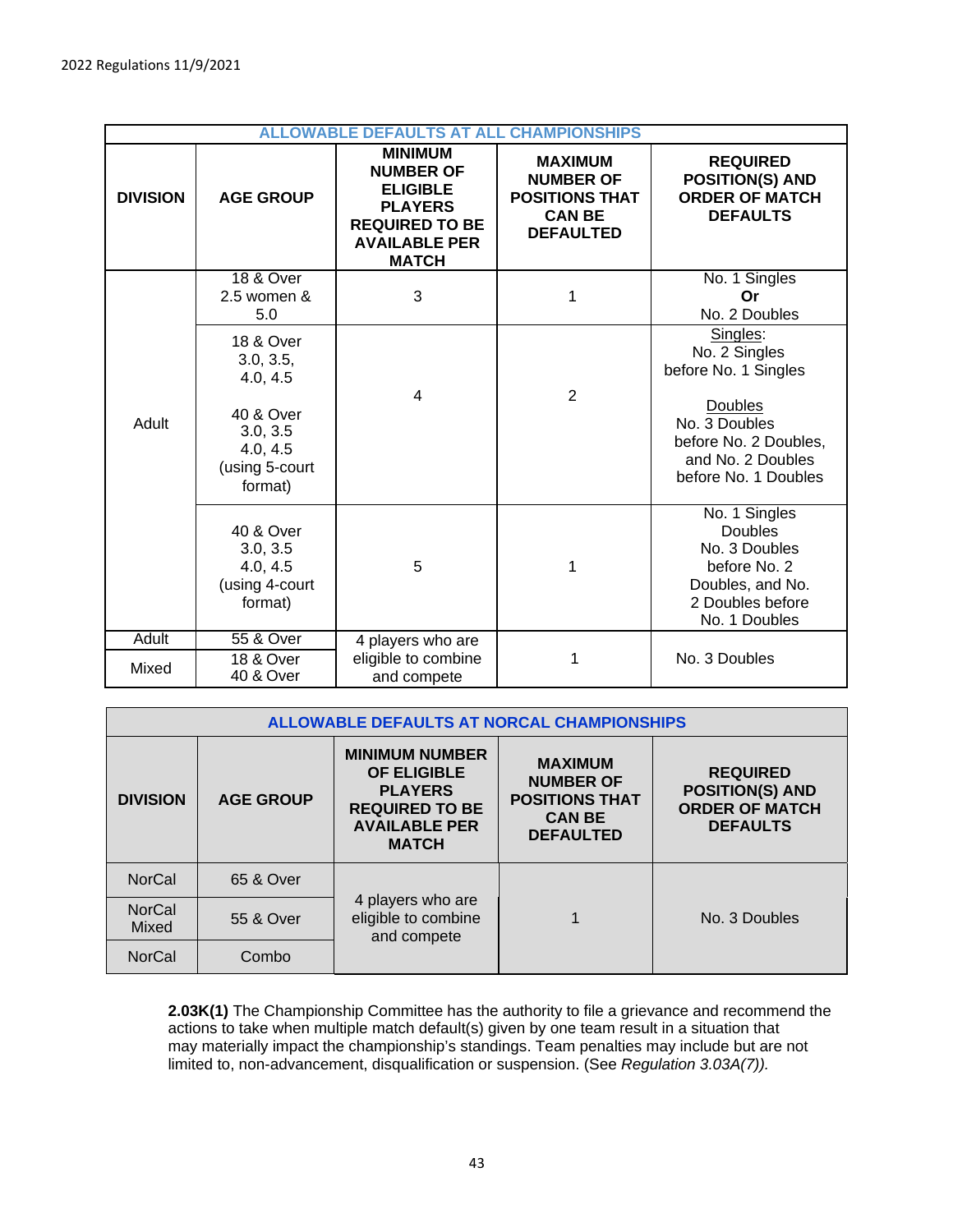**2.03L Scoring of Full Team Defaults.** If a team defaults an entire team match for any reason during round robin play, that team is ineligible to continue play at that championship. All matches of the defaulting team already played shall be null and void when determining standings but will be used for ratings and advancement purposes. If all teams with a mathematical chance to advance have played the defaulting team in good faith, those matches shall stand as played when determining standings. The Sectional Association may impose further penalties on the defaulting team.

**2.03M Retirement.** A retirement occurs when an individual match has started and a player/doubles team is unable to continue due to injury, loss of condition, emergency or refusal to play.

**2.03N Scoring of Retirements.** In case of a retirement, for the purpose of determining standings,the nonretiring player/doubles team shall be credited with such number of additional games as would have been won if the match was completed and the non-retiring player/doubles team won every subsequent game. For NTRP computer data entry in TennisLink, mark as *retired* and submit actual scores of the match at the point of retirement.

#### **2.04 NTRP DYNAMIC DISQUALIFICATION AND REVIEW PROCEDURES.**

**2.04A Applicability.** The Regulations in this section are applicable only to the USTA League Adult Division.

**2.04B NTRP Dynamic Disqualification Procedures.** Dynamic ratings will be calculated for all Adult Division players during local league competition and at every level of championship competition including National Championships to determine if any players have reached the NTRP Dynamic Disqualification criteria stated in the USTA NTRP Computer Rating System Procedures. Players subject to NTRP Dynamic Disqualification, as described in the *NTRP Dynamic Disqualification Table* will be dynamically disqualified if they reach the disqualification level three times based on all matches except retirements received.

**2.04B(1) Local League NTRP Dynamic Disqualification.** Players who are NTRP dynamically disqualified will be notified by the Sectional League Coordinator or designee and have the right to a review in accordance with the procedures in Reg. 2.04C – *NTRP Dynamic Disqualification Review Procedures*.

**2.04B(2) Championship NTRP Dynamic Disqualification.** There will be no NTRP Dynamic Disqualifications processed at National Championships. Players who are NTRP dynamically disqualified at any championship including Nationals will be notified by the Sectional League Coordinator or designee and have the right to a review in accordance with procedures in Reg. 2.04C *NTRP Dynamic Disqualification Review Procedures*. The Section shall choose one of the following options for NTRP Dynamic Disqualifications at each Sectional Championship and below:

**2.04B(2)a** Run dynamic calculations and produce ratings throughout the championship. Through the conclusion of the championship event, notify and disqualify any player who meets the criteria for NTRP Dynamic Disqualification and reverse appropriate matches played. (See *Regs. 2.04E(2)a* and *b* for championship scoring procedures when NTRP Dynamic Disqualifications are done throughout the championship competition.)

**2.04B(2)b** Run dynamic calculations after the conclusion of the championship and disqualify those players who meet the criteria for NTRP Dynamic Disqualification. Matches played will stand. (See *Reg. 2.04E(2)c* for championship scoring procedures when NTRP Dynamic Disqualifications are done after the conclusion of championship competition.)

<span id="page-43-0"></span>**(NorCal LLAR) Dynamic Ratings at Championships**. USTA NorCal chooses option 2.04B(2)b and will run dynamic calculations following the conclusion of the championship event.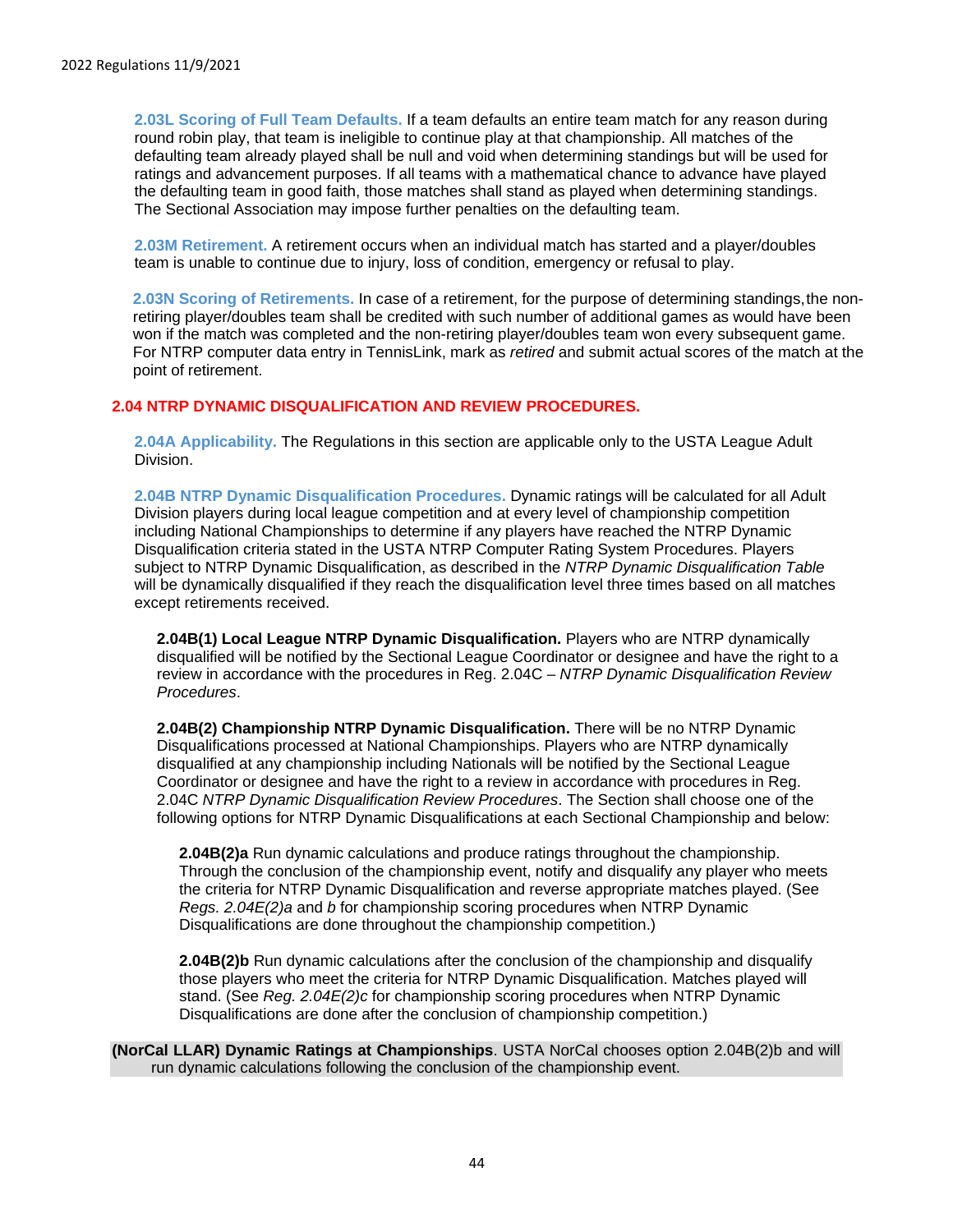**2.04B(3**) After an NTRP Dynamic Disqualification, the player may not play at the disqualified NTRP level of play or any lower NTRP level of play in either singles or doubles for the remainder of the Championship Year and for the succeeding Championship Year including any subsequent National Championships the player is qualified for. In any Division using combined levels, the combined NTRP rating of the disqualified player and partner may not surpass the level of competition. A player who has been moved up as a result of an NTRP Dynamic Disqualification in the Adult Division must immediately adjust his/her NTRP level of play in the Mixed Division.

**2.04B(4)** Players who are NTRP dynamically disqualified may be allowed to move up and participate on another team at a higher NTRP level during that same local league season provided registration has not closed.

**2.04B(5)** Individuals who receive their third strike while participating in an Early Start League (ESL) must immediately adjust their NTRP level of play. Such players may not participate at the disqualified NTRP level in a previous year's championship for which they may have qualified.

**2.04B(6)** In the local leagues and at District/Area or Sectional Championships, if the NTRP Dynamic Disqualification of a player is not upheld by the NTRP Dynamic Disqualification Review Committee, a second NTRP Dynamic Disqualification will be considered if warranted by additional data.

#### **2.04C NTRP Dynamic Disqualification Review Procedures.**

Reviews are based solely on missing or incorrect data.

**2.04C(1) Local.** If the team captain or the player disqualified in the local league desires a review of the NTRP Dynamic Disqualification, a written request must be submitted to the Sectional League Coordinator or designee asking for a review before the NTRP Dynamic Disqualification Review Committee of the nearest jurisdiction, within the deadline set by the administrator. The written request for a review shall be delivered by the recipient to the Chair of the NTRP Dynamic Disqualification Review Committee. A review shall be held as soon as reasonable.

<span id="page-44-0"></span>**(NorCal LLAR) Matches Overturned**. In the event of an NTRP Dynamic Disqualification from a particular level of play, only those matches which generated strikes in the current segment of play shall be considered a 0-6, 0-6 loss for standing purposes for the team who had the DQ'd player.

**2.04C(2) Championship.** If the team captain or the player disqualified during or after the conclusion of championship competition desires a review of the disqualification, a written request must be submitted to the Tournament Director, Sectional League Coordinator or designee, asking for a review before the NTRP Dynamic Disqualification Review Committee of the nearest available jurisdiction within the deadline set by the Chair of the Championships Committee or designee. The written request for a review shall be delivered by the recipient to the Chair of the NTRP Dynamic Disqualification Review Committee. A review shall be held as soon as reasonable.

#### **2.04D NTRP Dynamic Disqualification Review Committees.**

**2.04D(1)** The Sectional Association shall appoint an NTRP Dynamic Disqualification Review Committee at the Sectional level and at championships below the National Championships to consider reviews of NTRP Dynamic Disqualifications. The Sectional Association may delegate such authority to the District/Area which may not be further delegated. The committees shall be appointed with the approval of their respective League Coordinator.

**2.04D(2)** The members of any NTRP Dynamic Disqualification Review Committee may be the same as, or different in whole or in part from, the members of any other Sectional, District/Area Committees or Championship Committees below the National level.

**2.04D(3)** The Committee Chair or designee shall immediately notify the affected players and team captains in writing of its decision.

**2.04D(4)** There shall be no further right of appeal of the decision of any NTRP Dynamic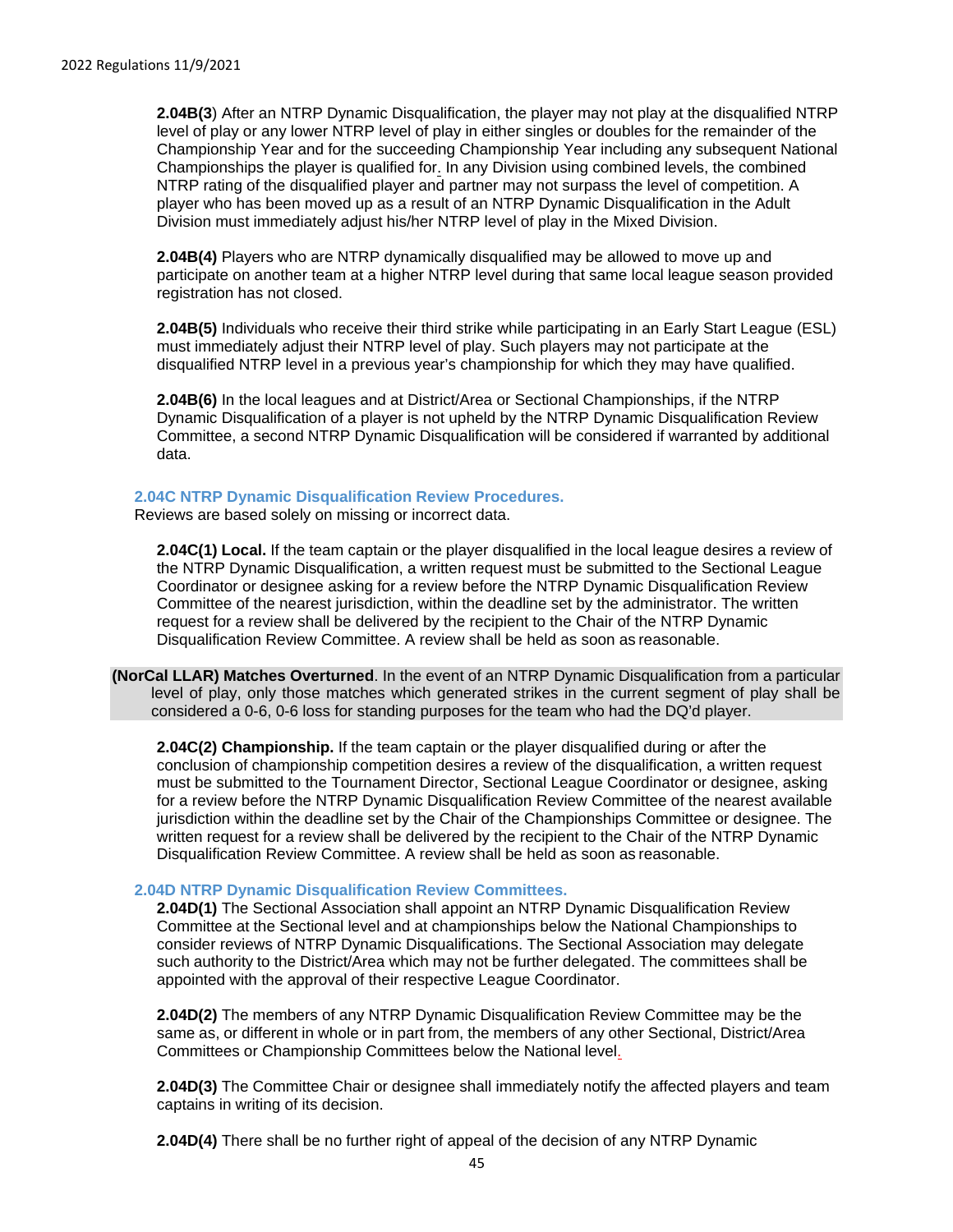Disqualification Review Committee.

**2.04D(5)** The NTRP Dynamic Disqualification Review Committees for all local leagues and championships shall observe the review and disqualification procedures approved by the USTA League Committee.

#### **2.04E Scoring Procedures.**

**2.04E(1) Local.** In the event of an NTRP Dynamic Disqualification from a particular level of play, the Section shall determine and publish in its regulations what matches, if any, shall be considered losses. The disqualified matches shall be considered 6-0, 6-0 wins for the opposing player or doubles team.

#### **2.04E(2) Championship.**

**2.04E(2)a NTRP Dynamic Disqualification Done Throughout Championship Competition When Using a Round Robin Format or Segment.** If the Section chooses to calculate dynamic ratings and disqualify throughout the championship, all matches played by a dynamically disqualified player shall be considered losses and those matches shall be considered 6-0, 6-0 wins for the opposing player or doubles team.

**2.04E(2)b NTRP Dynamic Disqualification Done Throughout Championship Competition When Using a Single Elimination or Segment.** If the Section chooses to calculate dynamic ratings and disqualify throughout the championship, the last individual match played by a dynamically disqualified player shall be considered a loss and that individual match shall be considered a 6-0, 6-0 win for the opposing player or doubles team.

**2.04E(2)c NTRP Dynamic Disqualification Done After Conclusion of Championship Competition.** If the Section chooses to calculate dynamic ratings and disqualify after the conclusion of the championship, all points earned by dynamically disqualified players at the championship will stand but the disqualified players will not be allowed to continue or advance.

#### **2.05 YEAR-END NTRP COMPUTER RATINGS AND APPEAL PROCEDURES.**

**2.05A Applicability.** Regulations in this section are applicable to the Adult and Mixed Divisions.

**2.05B Year-end Computer Ratings.** When year-end NTRP computer ratings are determined in accordance with the USTA NTRP Computer Rating System Procedures for players, such ratings shall be the minimum NTRP rating levels of players.

**2.05B(1)** A year-end NTRP computer rating is valid for three consecutive years or until a new valid NTRP level is published for players who are 59 years of age or under through the League year, except for players with a published Mixed Exclusive "M" or Tournament "T" rating who choose to participate in the Adult Division. (See *Valid Computer Ratings Table*).

**2.05B(2)** A year-end NTRP computer rating is valid for two consecutive years or until a new valid NTRP level is published for players 60 years of age or older prior to or during the League year, except for players with a published Mixed Exclusive "M" or Tournament "T" rating who choose to participate in the Adult Division. (See *Valid Computer Ratings Table*).

**2.05B(3)** Early Start League players must abide by the following procedures when they receive a year-end computer rating that places them at a higher NTRP level at which they are competing:

**2.05B3(a)** Players who are found to have valid computer ratings, after the appeal process, that place them at the *clearly above level* mark must immediately adjust to their new NTRP level. Prior team matches played are valid.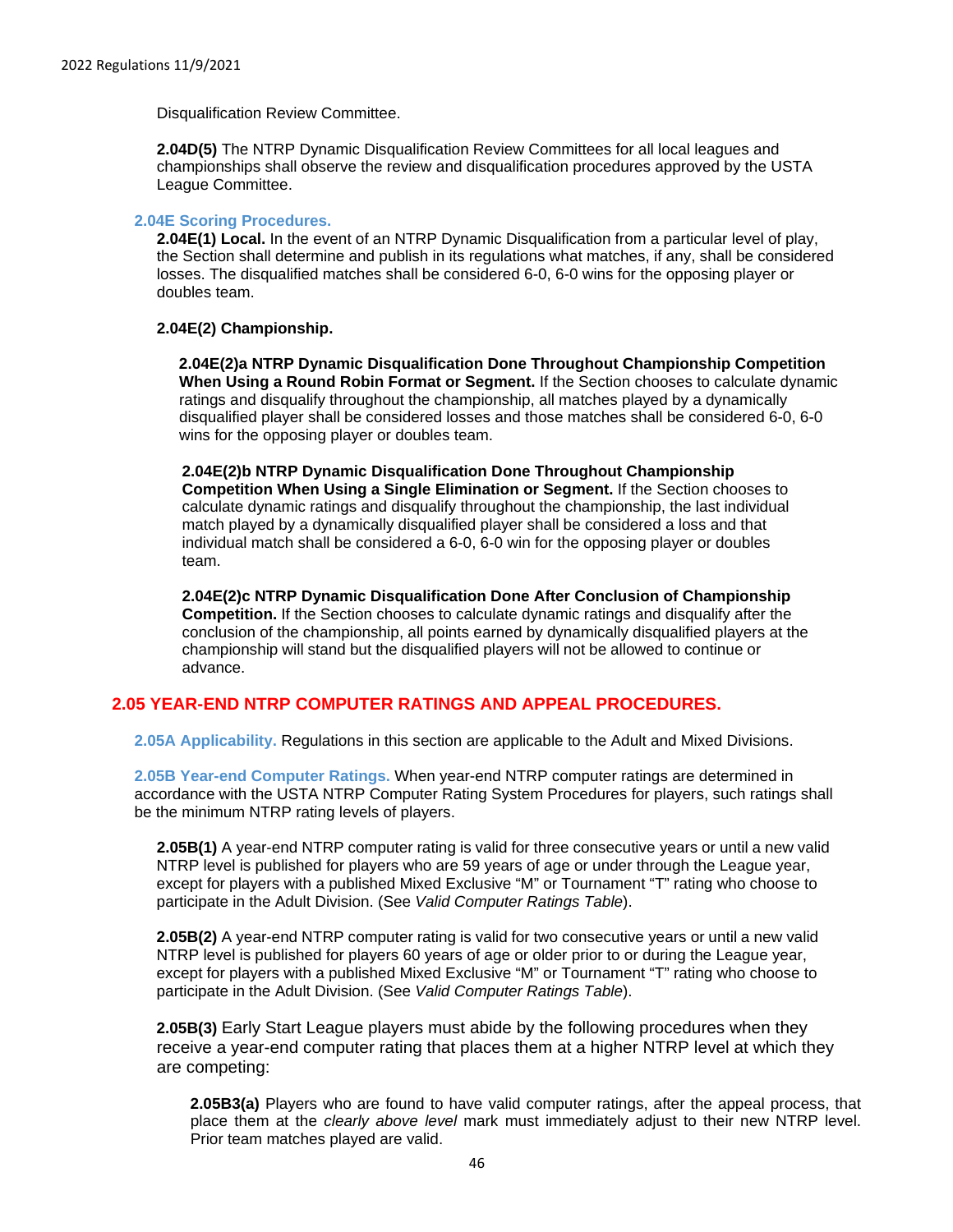**2.05B3(b)** Players who are found to have valid computer ratings, after the appeal process, that place them at a higher level at which they are competing may continue their participation at the lower NTRP level through the conclusion of any Early Start League in progress or until such other date or championship level as determined by the Section. They shall not be permitted to advance to any National Championship at the lower NTRP level. Prior team matches played are valid.

<span id="page-46-0"></span>**(NorCal LLAR) Early Start Leagues**. USTA NorCal runs the following Early Start Leagues:

-Mixed 40 & Over

-Adult 40 & Over (Reno-Tahoe area only)

In early start leagues, players may continue their participation at the lower NTRP level through the conclusion of Sectional Championships UNLESS their year-end rating reached the clearly above level mark.

> **2.05B3(c)** Players on a 2.5 team who are found to have valid computer ratings, after the appeal process, that place them higher than the 2.5 NTRP level may continue their participation through all championships at the 2.5 level UNLESS their year-end rating reached the *clearly above level*  mark. If it did, they must immediately adjust to their new NTRP level. Prior team matches played are valid.

**2.05C Appeal of Year-End Ratings.** Year-end NTRP valid computer rating levels may be appealed or denied through TennisLink except for 2.05D *Medical Appeals*.

**2.05D Medical Appeals.** If an intervening, permanently disabling injury or illness indicates that a player's current NTRP computer rating level may be too high, the player may request a medical appeal of such rating level in accordance with *USTA League NTRP Medical Appeal Procedures – Questions and Answers*

**2.05D(1)** Each Sectional Association shall designate a Medical Review Committee(s) to evaluate medical appeals. The members of the Committee are to be approved by the Sectional League Coordinator.

**2.05D(2)** The Section designated Medical Review Committee shall have the authority to deny the appeal and such decision shall be final and binding. If said Committee deems the medical appeal should have further consideration, it will be forwarded to the National Medical Appeal Committee for a final decision.

**2.05D(3)** The Chair of the USTA League Committee shall appoint a National Medical Appeal Committee to evaluate all medical appeals forwarded from the Sectional Associations. No member of the National Medical Appeal Committee shall have been a member of the Section designated Medical Review Committee who forwarded the medical appeal.

**2.05D(4)** The National Medical Appeal Committee shall have the authority to either grant or deny the appeal. All decisions of the Committee are final and binding.

**2.05D(5)** An NTRP rating level received from a granted medical appeal will be valid until a new NTRP computer rating level is published or the player is eligible to self-rate.

**2.05E Appeals of Players 60 or Over.** A player may appeal their rating at any time if they have reached the minimum age.

A player who will reach the minimum age during the next calendar year and appeals their rating without registering at the same time for a team that will begin play in the next Championship Year, will have their appeal evaluated based on their current age.

A player who will reach the minimum age during the next calendar year and appeals their rating when registering for a team that will begin play in the next Championship Year, will have their appeal evaluated based on reaching the minimum age. Such player shall have reached the required minimum age prior to or during the calendar year in which such player participates in his or her first local league per 1.04E(3).

**2.05E(1)** Any player who is 60 to 64 years of age or older prior to, or during, the calendar year in which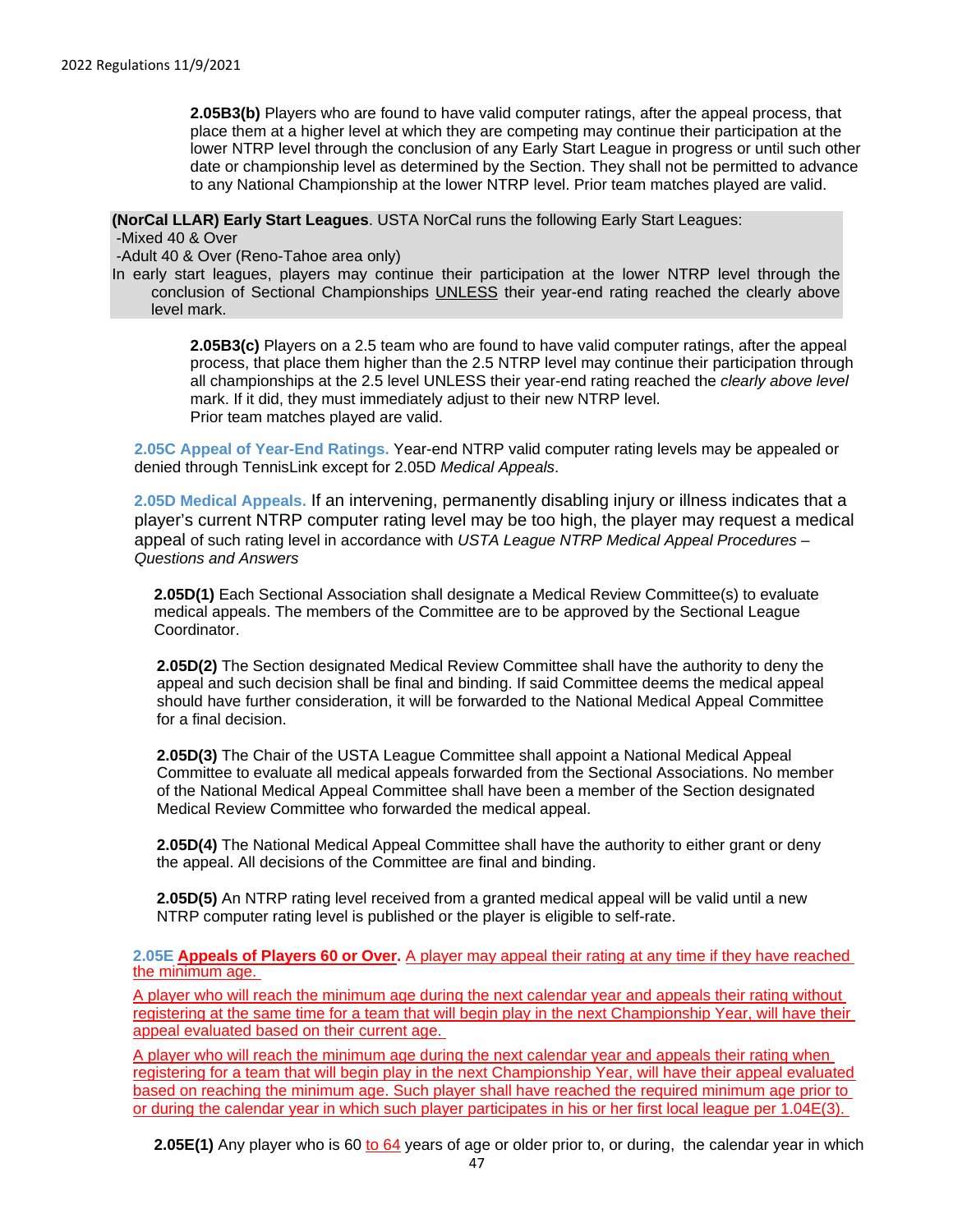such player plays his or her first local league match and has achieved the same rating level or lower for his or her three most recent year-end ratings, without benefit of appeal of the player's year-end rating level, if promoted will automatically be granted an appeal (A rating) of their current rating back to their previous valid year-end rating level, subject to 2.05E(5) below. NTRP Dynamic Disqualification procedures as outlined in 2.04B(3) apply.

**2.05E(2)** Any player who is 65 to 69 years of age and has not been granted an appeal of their year-end rating level in the last three years, if promoted, will automatically be granted an appeal (A rating) of their current rating back to their previous valid year-end rating level, subject to 2.05E(5) below. NTRP Dynamic Disqualification procedures as outlined in 2.04B(3) apply.

**2.05E(3)** Any player who is 70 to 79 years of age and has not been granted an appeal of their year-end rating level in the last three years, will automatically be granted an appeal (A rating) of their current rating to the next lower level, subject to 2.05E(5) below. NTRP Dynamic Disqualification procedures as outlined in 2.04B(3) apply.

**2.05E(4)** Any player who is age 80 or older and has not been granted an appeal of their year-end rating level in the last five years, will automatically be granted an appeal (A rating) of their current rating to the next lower level. NTRP Dynamic Disqualification procedures as outlined in 2.04B(3) apply. 2.05E(5) Any player who is clearly above level under the applicable Computer Methodology procedures, as defined in the Glossary, will be denied an appeal of his or her year-end rating under 2.05E(1), 2.05E(2) and 2.05E(3).

#### **2.05 MOVE-UP/SPLIT-UP.**

#### **2.06A National Championship Teams.**

**2.06A(1):** Move-Up - Teams and team members that advanced to, or qualified for, any National Championship may play together as a team, in whole or in part, if they move up one NTRP team level.

**2.06A(2):** Split-Up - No more than three (3) players who were on the roster of any team that advanced to, or qualified for, any National Championship team the previous year may play together in the same Division, same Age Group and at the same NTRP team level as the National Championship team(s), if their NTRP rating allows. Split-Up requirements only apply to players who participated in three (3) or more matches (including one default) for that team during the championship year.

**2.06A(3):** If a Section has a regulation that limits the number of players on a roster that are at a specific level, the Section must suspend that regulation for one year for any team that advanced to, or qualified for, any National Championship the previous year and chooses to move up one NTRP team level.

#### <span id="page-47-0"></span>**2.06B Section Options for Move-Up/Split-Up.**

**2.06B(1) All Championships Below Nationals**. Sections shall have the right to decide whether a team who competes at any championship level below the National Championships must move-up or disperse to form new teams for the next championship year and under what conditions.

**2.06B(2)** Sections shall have the option to restrict crossover between Adult and Mixed Divisions and/or between some or all Age Groups notwithstanding Section 2.06A.

<span id="page-47-1"></span>**(NorCal LLAR) USTA NorCal Options**.USTA NorCal additionally applies the Move-Up/Split-Up Rule in the following leagues that end at sectionals: Combo Doubles, Mixed 55 & Over, Adult 18 & Over (2.5 men only) Mixed 18 & Over (combined 5.0 only).

#### <span id="page-47-2"></span>**(NorCal LLAR) USTA NorCal Options, Exempt Teams**.

Teams in the following divisions are exempt from the Move Up/Split Up rule: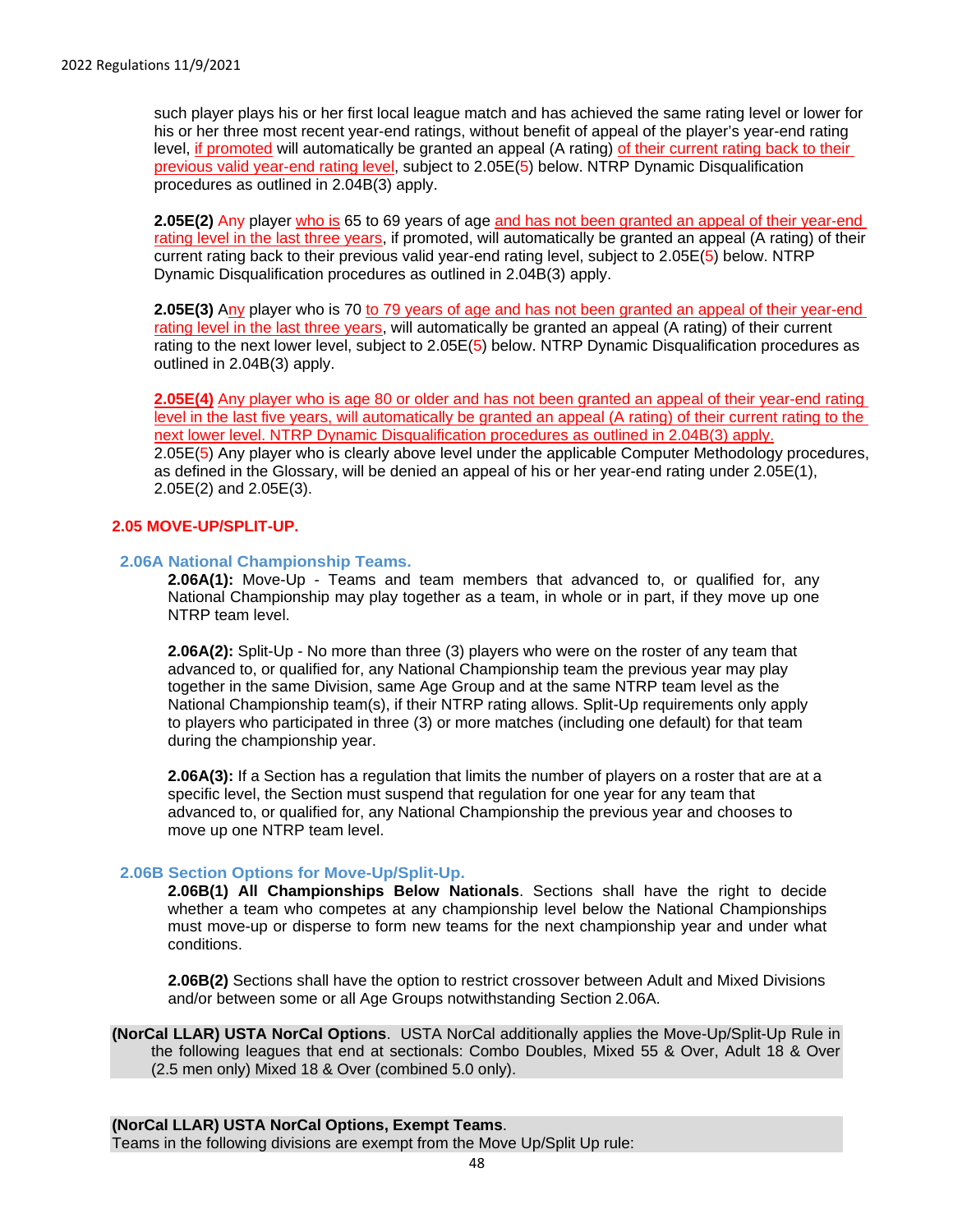Adult DAYTIME Leagues Adult 18 & Over 5.5+ Adult 40 & Over Men's 2.5+ Adult 40 & Over 5.0+ Adult 65 & Over NorCal Adult 70 & Over NorCal Combo 10.0+ NorCal Mixed 55 9.0

#### **2.07 CHAMPIONSHIP PLAYERS.**

A championship player's computer rating achieved as a result of play in National Championships may not be appealed down after the Championship Year it is received except as in Reg. 2.05D *Medical Appeals*  and Reg. 2.05E *Appeals of Players 60 or Over.*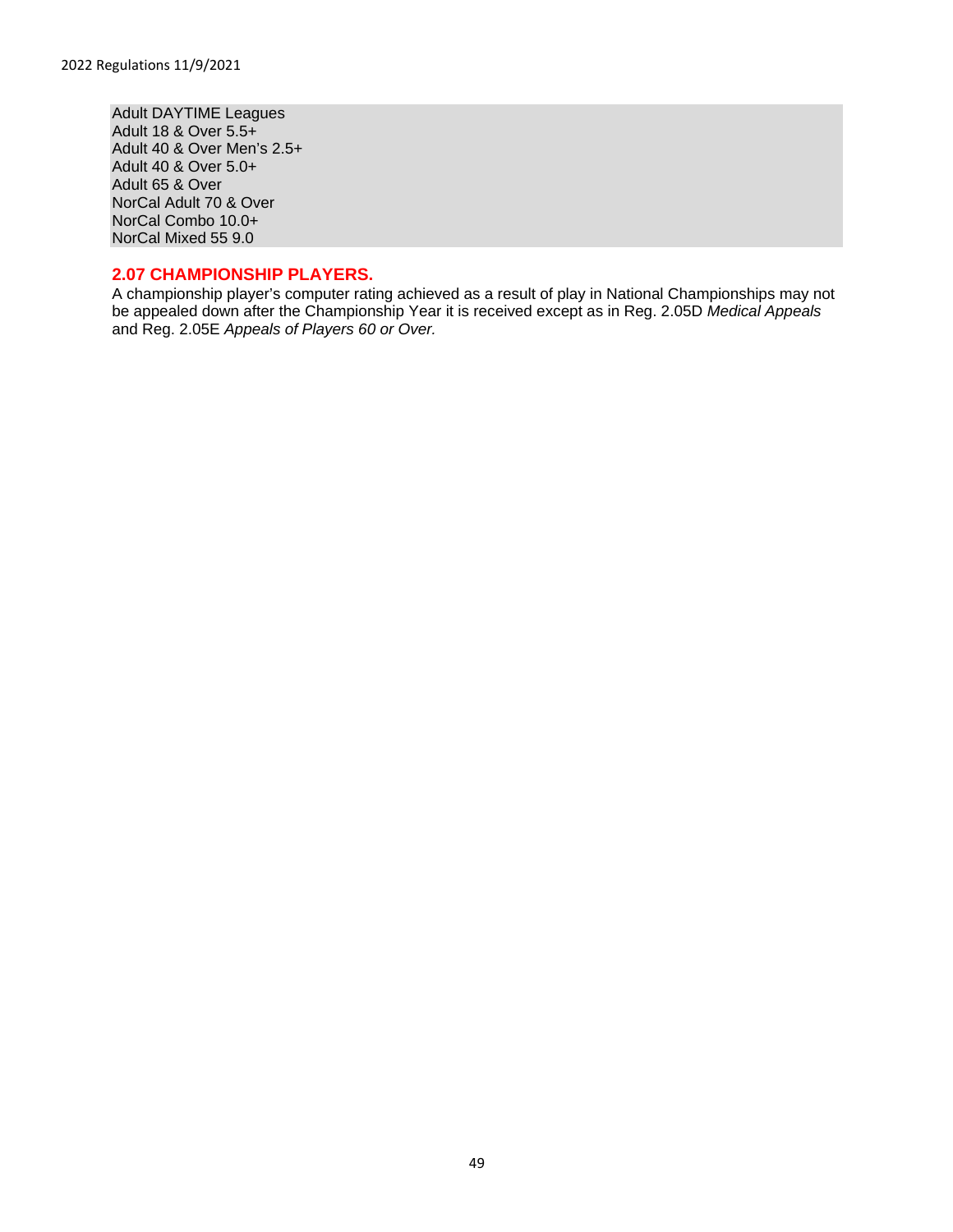#### <span id="page-49-0"></span>**3.00 GRIEVANCE PROCEDURES.**

#### **The Regulations in 3.00 GRIEVANCE PROCEDURES shall apply to all USTA League Divisions.**

**3.01 ADMINISTRATION.** All grievances within the USTA League shall be administered in accordance with the provisions of this section.

**3.01A Grievance Committees.**

**3.01A(1) Local.** Each local league shall appoint a Local League Grievance Committee.

**3.01A(2) Sectional and District/Area.** Each Sectional Association shall appoint a Sectional Association League Grievance Committee and each District/Area shall appoint a District/Area League Grievance Committee.

#### **3.01A(3) Championships Grievance Committees.**

**3.01A(3)a Sectional and District/Area Championships.** Each Sectional Association shall appoint a Sectional Association League Championship Grievance Committee and each District/Area shall appoint a District/Area League Championship Grievance Committee.

**3.01A(3)b National Championships.** The Chair of the USTA League Committee shall appoint National League Championship Grievance Committees. The members may be the same as, or different in whole or in part from, the members of the National League Championship Committees.

**3.01B Grievance Appeal Committees.** No member of a Grievance Committee may serve as a member of a Grievance Appeal Committee that is considering an appeal of a grievance that was adjudicated by the Grievance Committee on which that person served.

**3.01B(1) Local**. Each local league shall appoint a Local League Grievance Appeal Committee.

**3.01B(2) Section and District/Area.** Each Sectional Association shall appoint a Sectional Association League Grievance Appeal Committee and each District/Area shall appoint a District/Area League Grievance Appeal Committee.

**3.01B(3) National.** The Chair of the USTA League Committee shall appoint a National League Grievance Appeal Committee.

#### **3.01B(4) Championship Grievance Appeal Committees.**

**3.01B(4)a Section and District/Area Championships.** Each Sectional Association shall appoint a Sectional Association League Championship Grievance Appeal Committee and each District/Area shall appoint a District/Area League Championship Grievance Appeal Committee.

**3.01B(4)b National Championships.** The Chair of the USTA League Committee shall appoint National League Championship Grievance Appeal Committees. The members may be the same as, or different in whole or in part from, the members of the National League Championship Committees.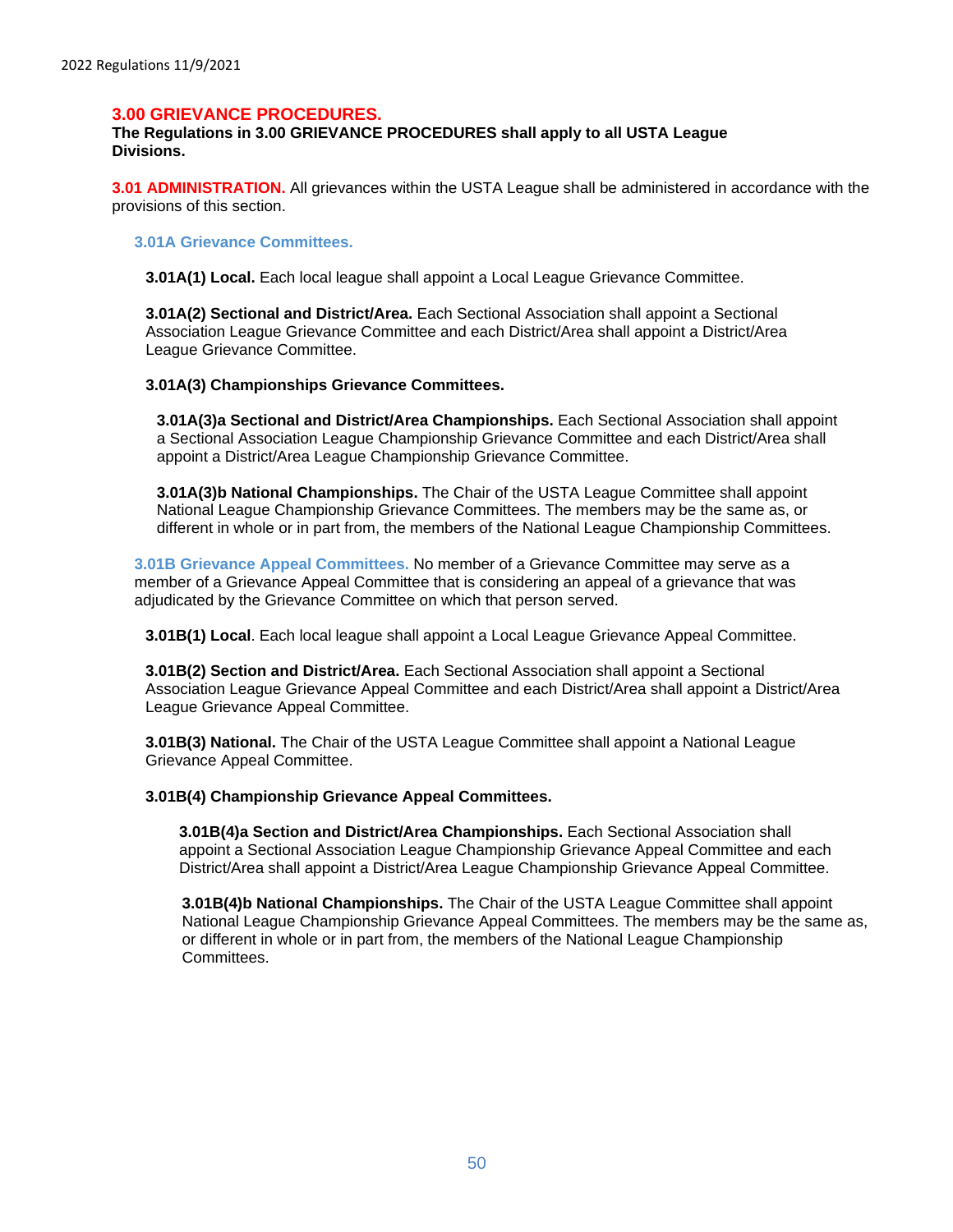#### **3.02 GRIEVANCE TYPES.**

**3.02A General Grievance.** Any grievance, other than those defined in Regulation 3.02B *Administrative Grievance*, 3.02C *National League Grievance,* 3.02D *Eligibility Grievance* and 3.02E *NTRP Grievance*, alleging a violation of (i) the USTA Constitution and Bylaws; (ii) the USTA LEAGUE REGULATIONS; (iii) the FRIEND AT COURT *– The USTA Handbook of Tennis Rules and Regulations* including THE CODE and Wheelchair Rules of Tennis (unless modified by these USTA LEAGUE REGULATIONS); or (iv) the standards of good conduct, fair play, and goodsportsmanship, shall constitute a General Grievance.

**3.02B Administrative Grievance**. Any grievance pertaining to administration of the League Program at any level shall constitute an Administrative Grievance. Captains and committee members are not subject to Administrative Grievances.

**3.02C National League Grievance.** The only National League Grievance that can be filed is an Administrative Grievance against the National League Administrator**.**

**3.02D Eligibility Grievance.** Any grievance, other than an NTRP Grievance, contending that a player and/or team has failed to meet eligibility requirements to participate in the USTA League, shall constitute an Eligibility Grievance.

**3.02E NTRP Grievance.** Any grievance contending that a player's NTRP level is lower thanhis/her actual skill level shall constitute an NTRP Grievance. (See *Reg. 3.03E(1) Players Subject to NTRP Grievances.*)

#### **3.03 GRIEVANCES.**

#### **3.03A General Procedures.**

**3.03A(1)** Any grievance alleging a violation of (i) the USTA Constitution and Bylaws; (ii) the USTA LEAGUE REGULATIONS; (iii) the FRIEND AT COURT *– The USTA Handbook of Tennis Rules and Regulations* including The Code and Wheelchair Rules of Tennis (unless modified by these USTA LEAGUE REGULATIONS); or (iv) the standards of good conduct, fair play and good sportsmanship, shall be filed in writing with the USTA League Grievance Committee responsible for enforcement. Exceptions to filing a grievance with the USTA League Grievance Committee responsible for enforcement are noted in Regs. 3.03A(3) and 3.03A(4) regarding filing a grievance against a Sectional League Coordinator or the National League Administrator and in Regs. 3.03B(3)a regarding eligibility.

**3.03A(2)** An Administrative Grievance at the District/Area level or below shall be filed at the next level with the Sectional Association being the final authority. An Administrative Grievance may be filed by a captain, Local, District/Area League Coordinator, Sectional League Coordinator or a member of a Championship Committee. An Administrative Grievance shall be filed within one year of the incident leading to the grievance, or the grievance shall be barred.

**3.03A(3)** Any Administrative Grievance against a Sectional League Coordinator shall be filedin writing with the Sectional League Committee. The decision of the Sectional League Committee shall be final and binding.

**3.03A(4) Any** Administrative Grievance against the National League Administrator shall be filed in writing with the USTA League Committee. The decision of the USTA League Committee shall be final and binding. An Administrative Grievance against the National League Administrator shall be filed within one year of the incident leading to the grievance, or the grievance shall be barred.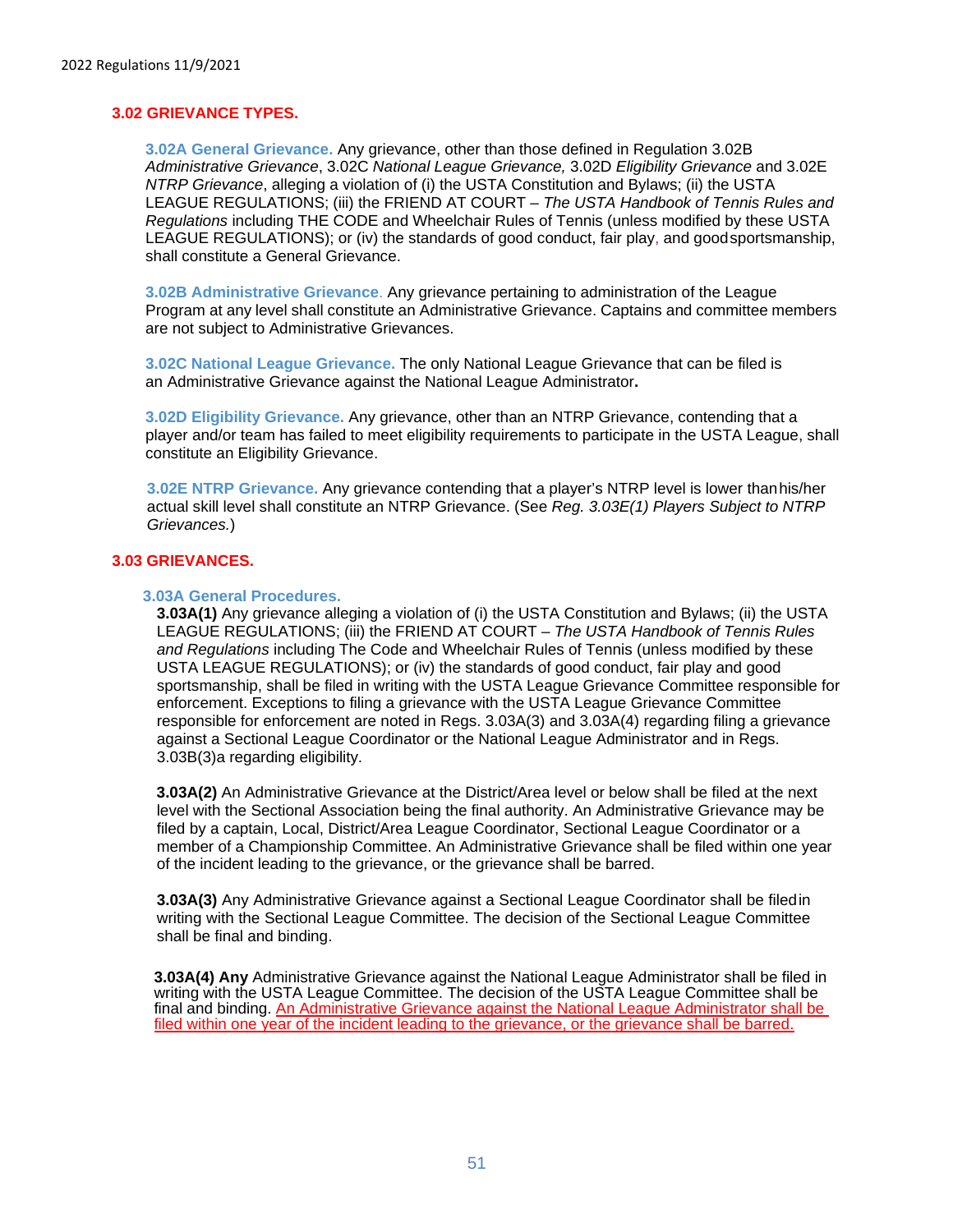**3.03A(5)** Any grievance with regard to any aspect of the USTA League, except those governed by Regs. 3.03A(3) or 3.03A(4) regarding a grievance against a Sectional League Coordinator or the National League Administrator or in Reg. 3.03B(3)a regarding eligibility, shall be processed through the USTA League Grievance and Grievance Appeal Committees at the appropriate level (i.e., Local, District/Area, Sectional or National). Decisions of Grievance Appeal Committees shall be final and binding except with regard to suspensions of individuals or teams for a period of 12 months or more. (See *Reg. 3.04B(4)*)

**3.03A(6)** Any grievance against an individual or team may only be filed by (a) the team captain of the team who has competed in the match where the alleged violation occurred, (b) a league coordinator or (c) a member of a Championship Committee, except for Administrative Grievances, Eligibility Grievances and NTRP Grievances, which may be filed as stated in *Regs. 3.03A(2), 3.03B(3), 3.03C(3) and 3.03E(2)*.

**3.03A(7)** Regardless of any other regulation, a league coordinator or a member of a Championship Committee may file a grievance at any time, except for Administrative Grievances and NTRP Grievances. (See *Regs. 3.03A(2) and 3.03E(3)).*

- <span id="page-51-0"></span>**(NorCal LLAR) Multiple Upheld NTRP Grievances**. A sportsmanship grievance will be filed against any captain, co-captain or others who have condoned, assisted or approved of three (3) players who were either NTRP dynamically disqualified or disqualified by an NTRP Grievance Committee within any rolling 36-month period. Promotions do not count towards those three players.
- <span id="page-51-1"></span>**(NorCal LLAR) Sanctions for Multiple Upheld NTRP Grievances**. If upheld, the USTA League Grievance Committee shall have the power to direct the correction by reasonable means, including up to a 12-month suspension of any individual and/or the banning of any individual from participating in postseason play, in any form, for the remainder of the Championship Year and for the succeeding Championship Year.

**3.03A(8) Play During Grievance Procedures.** An individual or team may continue to play during a grievance investigation and hearing but must understand that if upheld, all matches played during that time may be reversed.

#### **3.03B Local League Procedures.**

**3.03B(1)** Any grievance alleging a violation by an individual or team during local league competition shall be filed in writing with the Local or District/Area League Coordinator or designee having jurisdiction. The grievance must be filed prior to the commencement of whichever occurs first: (a) the involved team's next match in that flight, whether or not the involved player participates or (b) within 24 hours after the end of the local league season, except for Administrative Grievances (See Reg. 3.03A(2), Eligibility Grievances (See *Reg. 3.03B(3)*, and NTRP Grievances (See *Reg. 3.03E(3*)).

<span id="page-51-2"></span>**(NorCal LLAR) Grievance Filing Deadline**. A grievance under 3.03B(1) must be filed within four business days of the match involving such player or team.

**3.03B(2)** Upon receipt of the grievance, the Local or District/Area League Coordinator or designee shall immediately send a copy to the Chair of the appropriate League Grievance Committee, or other Committee as designated in these USTA League Regulations, and to the party(ies) against whom the grievance has been filed.

<span id="page-51-3"></span>**(NorCal LLAR) Parties to Grievance**. The player(s), captain(s) and filer(s) shall be considered parties to the complaint.

**3.03B(3)** Any grievance regarding failure to meet eligibility requirements may be filed by a team captain, league coordinator or member of a Championship Committee at any time.

**3.03B(3)a** For eligibility matters of simple fact (e.g., age, USTA membership, TennisLink registration) a USTA league coordinator may declare a player ineligible and disqualify that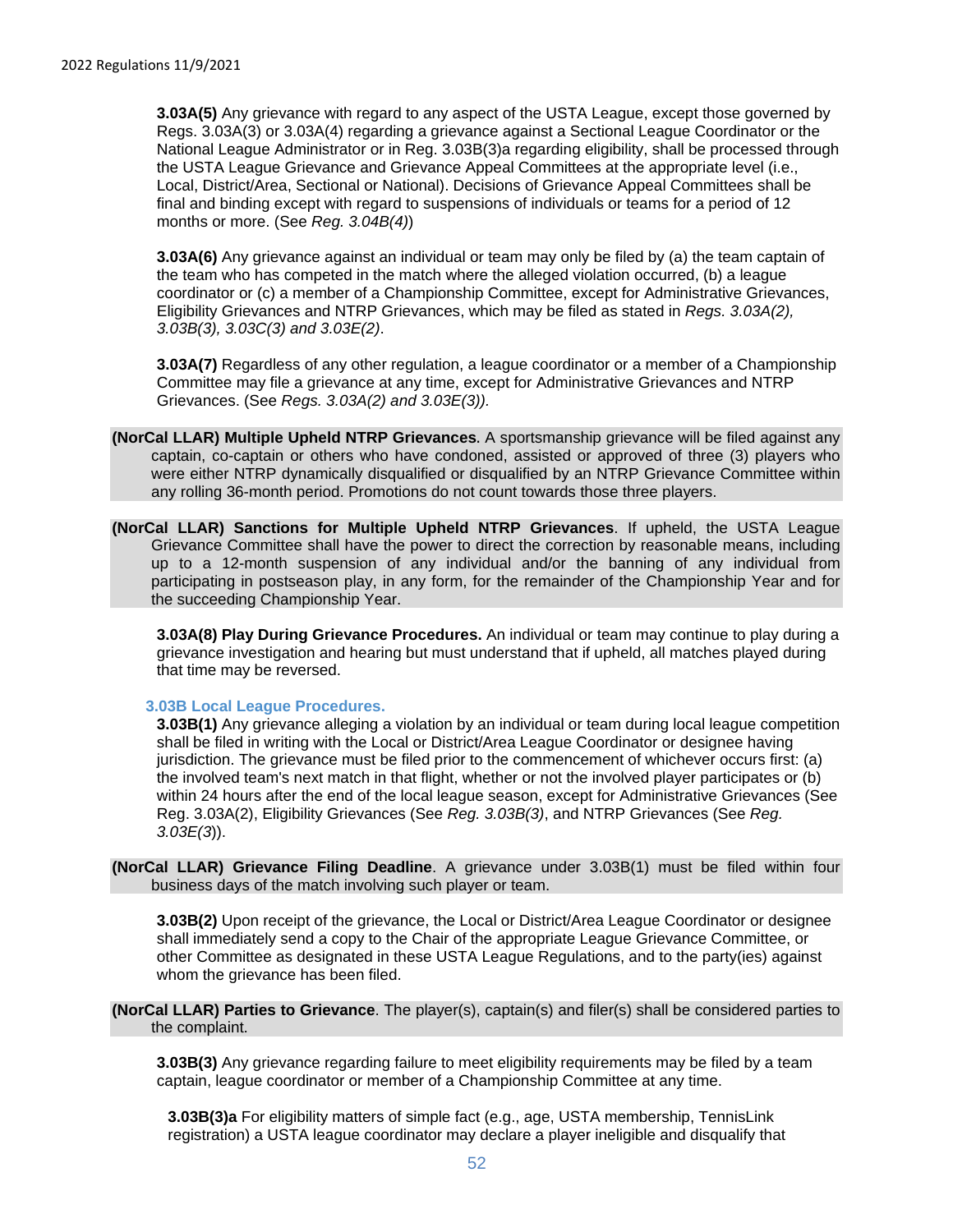player without filing a grievance. (See *Regs.1.04C(1) Official League Registration, 1.04E(2) Membership, 1.04E(3) Age, and 1.04F Official League Rating Program, and 2.01A(1))*.

**3.03B(3)b** All other grievances must go to the appropriate League Grievance Committee or other Committee as designated in these USTA League Regulations.

#### **3.03B(4) Scoring of Eligibility Disqualification in Local League.**

**3.03B(4)a** In the event of an eligibility disqualification during the local league season and up to 24 hours after the end of the local league season, all matches played by the disqualified player shall be considered defaults and those matches shall be considered wins for the opposing players or doubles teams and scored 6-0, 6-0 for determining standings. In case of an eligibility disqualification in single elimination, the last individual match played by the disqualified player shall be considered a win for the opposing player or doubles team and scored 6-0, 6-0 for determining standings. If a double disqualification results in a tie, the local tiebreak procedure shall be used to determine the winner of the team match. If no such local tiebreak procedure exists, Reg. 2.03H *Procedures in the Event of a Tie* shall be used in order to determine a winner of the team match.

**3.03B(4)b** In the event of an eligibility disqualification after the conclusion of the local league season by more than 24 hours, the team will remain eligible to participate and retain points received up to the disqualification, but the ineligible player will not be allowed to continue or advance.

#### **3.03C Championship Procedures.**

**3.03C(1)** Any grievance alleging a violation during championship competition shall be in writing and delivered to the duly appointed site director or designee prior to whichever occurs first: (a) within 30 minutes of the completion of the involved team's match or (b) the commencement of the involved team's next match, whether or not the involved player participates, except for Administrative Grievances (See *Reg. 3.03A(2)),* Eligibility Grievances (See *Reg. 3.03B(3))* and NTRP Grievances (See Reg. 3.03E(3)).

**3.03C(2)** At the time a grievance is filed, a copy of the grievance shall be sent by the Championship Committee to the party(ies) against whom the grievance has been made.

**3.03C(3)** Any grievance regarding failure to meet eligibility requirements may be filed by a team captain, league coordinator or member of a Championship Committee at any time.

#### **3.03C(4) Scoring of Eligibility Disqualification for Championships**.

**3.03C(4)a Eligibility Disqualification That Occurs Prior To or After the Conclusion of a Championship Event.** In the event of an eligibility disqualification prior to or after the conclusion of a championship event, the team will remain eligible to participate and retain points received up to the disqualification, but the ineligible player will not be allowed to continue or advance.

**3.03C(4)b Eligibility Disqualification That Occurs During a Championship Event When Using a Round Robin Format or Segment.** In the event of an eligibility disqualification in a round robin format during the championship event, the player will not be allowed to continue or advance on that team and all matches played by the player shall be considered losses and those matches shall be considered wins for the opposing players or doubles teams and scored 6-0, 6-0 for determining standings. If a double disqualification results in a tie, the tiebreak procedure shall be the same as in Reg. 2.03H *Procedures in the Event of a Tie,* in order to determine a winner of that team match.

**3.03C(4)c Eligibility Disqualification That Occurs During a Championship Event When Using a Single Elimination Format or Segment.** In case of a disqualification in single elimination format during the championship event, the player will not be allowed to continue or advance on that team and the last individual match played by the player shall be considered a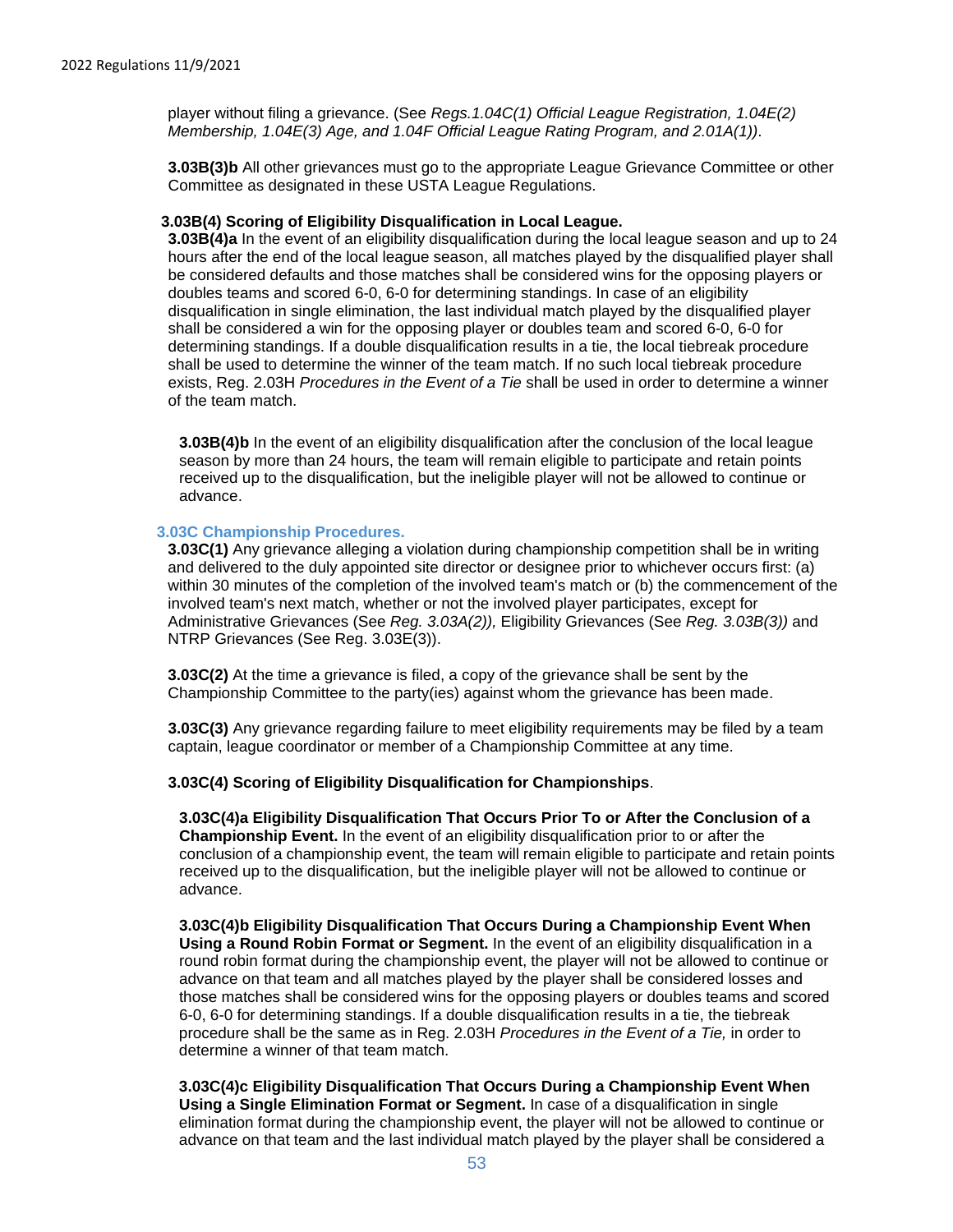win for the opposing player or doubles team and scored 6-0, 6-0 for determining standings. If a double disqualification results in a tie, the tiebreak procedure shall be the same as in Reg. 2.03H *Procedures in the Event of a Tie,* in order to determine a winner of that team match.

#### **3.03D Grievance Committee Action.**

**3.03D(1)** Upon the receipt of a grievance and as soon as reasonable, the League Grievance Committee shall investigate the alleged violation as it deems appropriate. If the Committee deems necessary, it shall arrange for a hearing at which the parties involved shall have the opportunity to present evidence.

**3.03D(2)** The USTA League Grievance Committee shall have the power to dismiss or deny the grievance or to direct the correction of any violations by reasonable means, including the suspension of an individual or team. This is applicable to any party to the grievance as long as such party has been given the opportunity to review and present evidence.

**3.03D(3)** The USTA League Grievance Committee shall prepare a written decision setting forth the basis for its decision and the deadline for any written appeal and promptly send copies to the parties involved.

**3.03D(4)** The decision of the USTA League Grievance Committee shall conform to the USTA League Suspension Point System, which shall be established prior to each League Year by the USTA National League Committee.

<span id="page-53-0"></span>**(NorCal LLAR) Completed Matches Stand**. Matches played in good faith shall stand.

#### **3.03E NTRP Grievances.**

#### **3.03E(1) Players Subject to NTRP Grievances.**

**3.03E(1)a** Any self-rated player who is playing at an NTRP level lower than his/her actual skill level is subject to an NTRP Grievance.

If an NTRP Grievance Committee determines that the self-rated player has an inaccurate or inappropriate self-rating, the player shall be disqualified and have his/her NTRP level adjusted by the NTRP Grievance Committee. Scoring of matches played by the disqualified player, per Reg. 3.03E(6), may be administered in accordance with Reg. 3.03B(4) Scoring of Eligibility Disqualification in Local League and Reg. 3.03C(4) Scoring of Eligibility Disqualification for Championships. The NTRP Grievance Committee may additionally impose other penalties against a player who has inappropriately self-rated, under the League Suspension Point System. Also, a captain or others who have completed, assisted, condoned or approved inappropriate self-rating will be subject to such penalties as the NTRP Grievance Committee may decide, under the League Suspension Point System.

#### <span id="page-53-1"></span>**(NorCal LLAR) Scoring of matches played by NTRP grievance disqualified player**. Scoring of matches played by a disqualified player determined to have an inappropriate self-rating will be administered in accordance with Reg. 3.03B(4). Matches played by a disqualified player determined to have an inaccurate self-rating may be administered in accordance with Reg. 3.03B(4).

**3.03E(1)b** A player with a valid NTRP Computer (C) rating or granted an Automatic Appeal (A) rating of a Computer (C) rating is not subject to an NTRP Grievance. Players 60 or over and players 65 or over who are promoted and granted an appeal per Reg. 2.05E are also not subject to an NTRP Grievance. Any other player is subject to an NTRP Grievance including players with granted Medical Appeals.

**3.03E(2)** Any league captain, coordinator or member of a Championship Committee may file an NTRP Grievance.

**3.03E(3)** NTRP Grievances may be filed against a player at any time up to 48 hours after the conclusion of the Sectional Championship of the player's team, whether or not the player participated. NTRP Grievances will not be accepted at National Championships.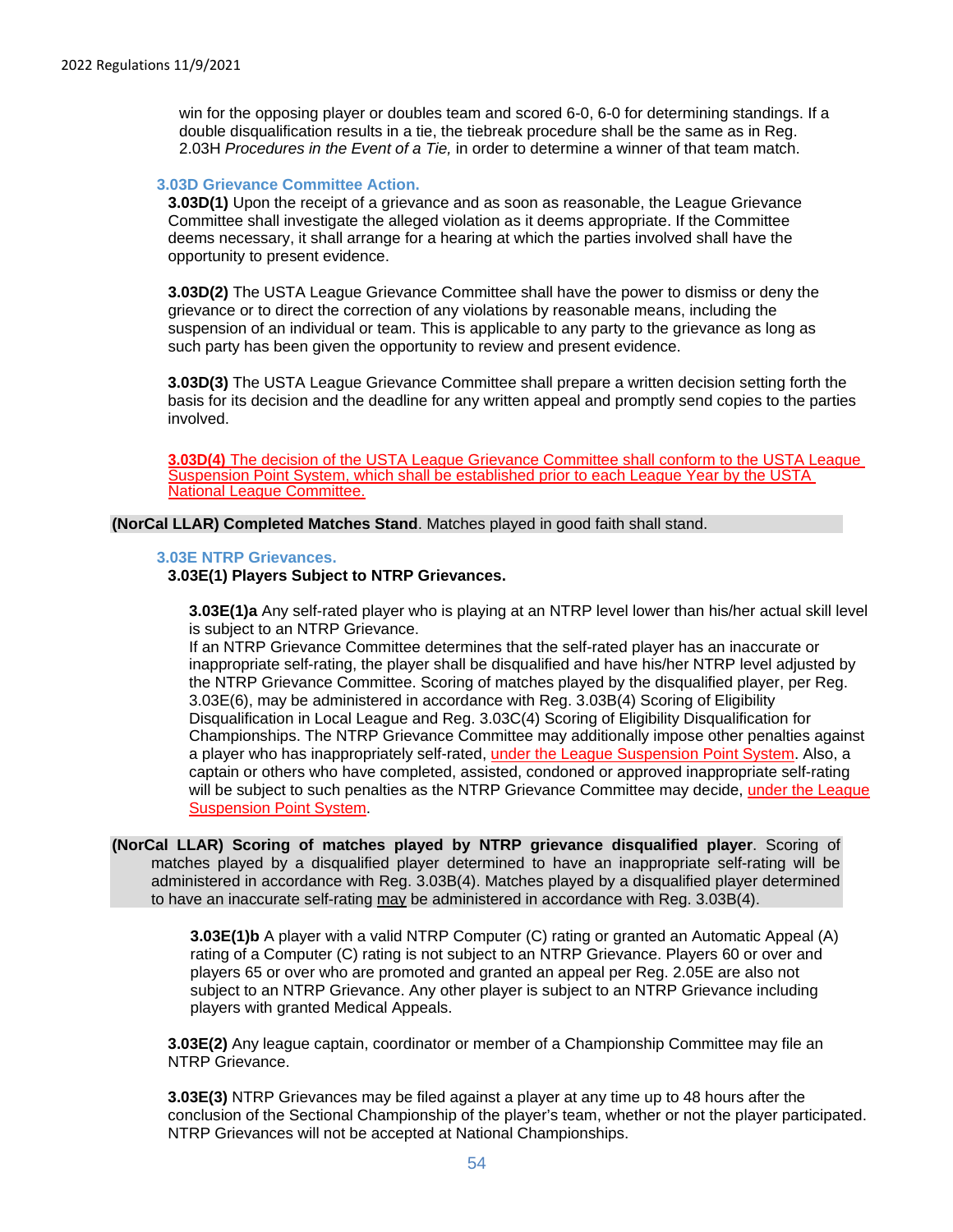<span id="page-54-0"></span>**(NorCal LLAR) NTRP Grievance Timeline**. The NTRP grievance committee will not send notification of a decision within 14 days of the start of the player's and/or captain's District or Sectionals Championship unless the section authorizes notification prior to that time.

**3.03E(4) Local League Competition.** NTRP Grievances shall be filed in writing with the Local/District/Area League Coordinator or designee having jurisdiction. NTRP Grievances shall be administered by the Sectional League NTRP Grievance Committee of the player against whom the NTRP Grievance was filed.

**3.03E(5) Championship Competition.** NTRP Grievances shall be filed in writing with the duly appointed site director or designee having jurisdiction. NTRP Grievances shall be administered by the Sectional League NTRP Grievance Committee of the player against whom the NTRP Grievance was filed. Each Section shall have the option to adjudicate NTRP Grievances prior to, during or after a championship event.

<span id="page-54-1"></span>**(NorCal LLAR) Section Option for Adjudication**. NTRP grievances will be adjudicated after a championship event.

**3.03E(6)** NTRP Grievance disqualifications occur when the Sectional League NTRP Grievance Committee reaches such decision and sends notification to the parties involved. The date and time that the Sectional League NTRP Grievance Committee sends notification controls the assessment of penalties, including the scoring of matches, which shall be administered in accordance with USTA League Regulations 3.03B(4) *Scoring of Eligibility Disqualification in Local League* and 3.03C(4) *Scoring of Eligibility Disqualification for Championships.*

**3.03E(7)** After an NTRP Grievance Disqualification, the player may not play at the disqualified NTRP level of play or any lower NTRP level of play in either singles or doubles for the remainder of the Championship Year and for the succeeding Championship Year. In any Division using combined levels, the combined NTRP rating of the disqualified player and partner may not surpass the maximum permitted combined level for that Division. A player who has been moved up as a result of an NTRP Grievance Disqualification in the Adult Division must immediately adjust his/her NTRP level of play in the Mixed Division.

**3.03E(8)** After an NTRP Grievance Disqualification in an Early Start League (ESL), the player must immediately adjust his/her NTRP level of play. The player may not participate at the disqualified NTRP level in a previous year's championship for which the player may have qualified.

**3.03E(9)** The Sectional League NTRP Grievance Committee decision may be appealedin accordance with USTA League Regulation 3.04 *GRIEVANCE APPEALS*.

#### **3.04 GRIEVANCE APPEALS.**

#### **3.04A General Procedures.**

**3.04A(1)** Any party(ies) to the grievance may appeal the decision of the Grievance Committee within the time fixed by the Grievance Committee. Upon receipt of an appeal of the decision of the Grievance Committee, the Grievance Appeal Committee shall act promptly to resolve the appeal.

**3.04A(2)** The party(ies) appealing shall file a written notice of appeal with the appropriate coordinator or designee, who shall send it to the Chair of the appropriate Grievance Appeal Committee, the Chair of the Grievance Committee whose decision is being appealed, the Local, District or Sectional League Coordinator, and to the other party(ies) involved in the grievance.

**3.04A(3)** The party(ies) appealing shall have an opportunity to submit, in writing, facts and arguments in support of their respective positions. All information submitted shall be provided to all parties.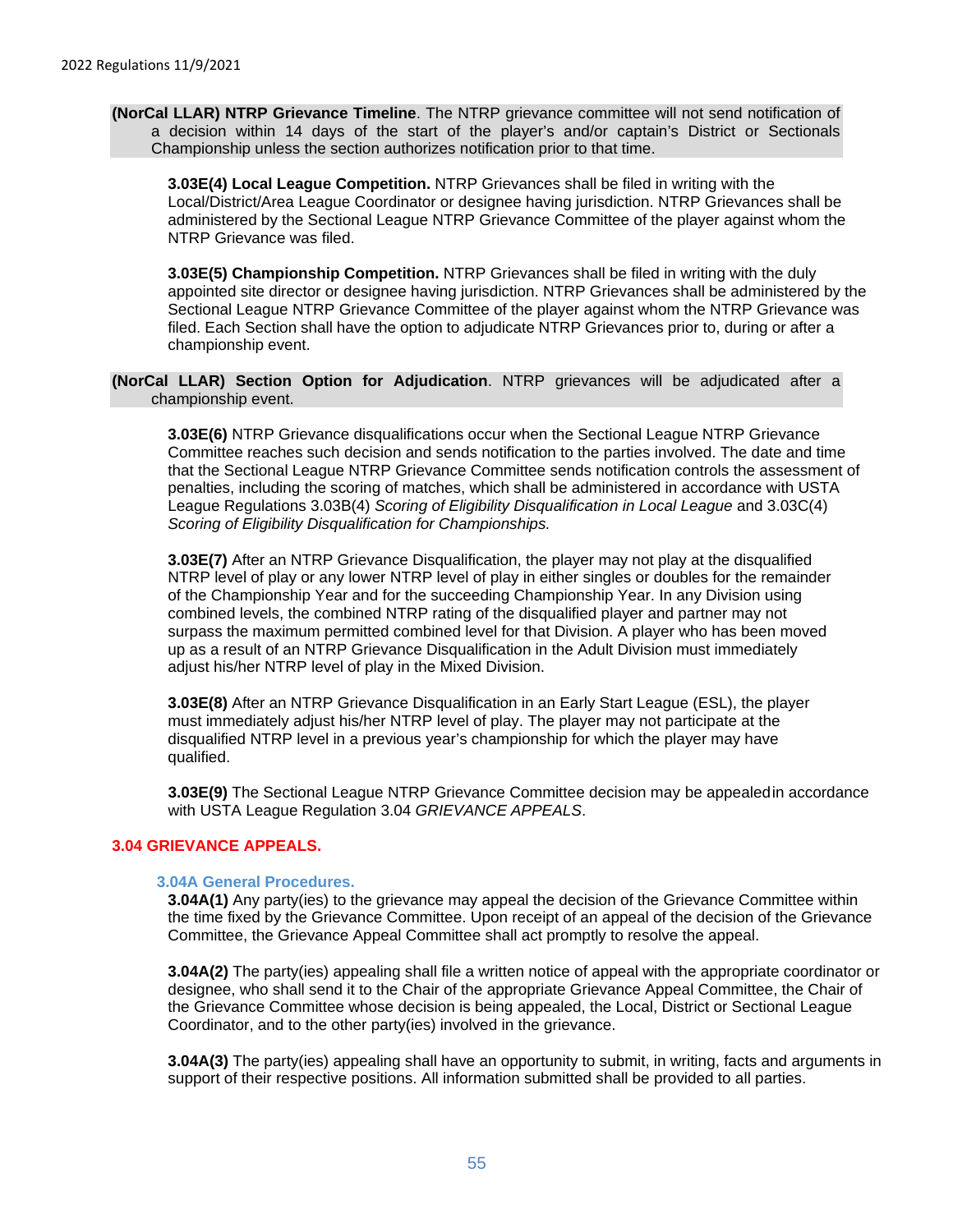#### **3.04A(4) Play During Grievance Appeal Procedures.**

**3.04A(4)a** If the grievance was upheld, the individual is subject to all penalties imposed by the Grievance Committee during the appeal process.

**3.04A(4)b** If the grievance was dismissed or denied and then appealed, the party(ies) may participate during the appeal process but must understand that the decision of the Grievance Committee may be remanded for reconsideration.

#### **3.04B Grievance Appeal Committee Action.**

**3.04B(1)** The Grievance Appeal Committee shall not be required to hold any hearing except as provided in Reg. 3.04B(2). Its decision may be based entirely on the findings of fact by the Grievance Committee whose decision is being appealed and on the facts and arguments submitted in writing by the party(ies) to the appeal.

**3.04B(2)** If the Grievance Committee did not hold a hearing, the Grievance Appeal Committee shall do so, provided any party involved in the grievance so requests in writing. However, the committee may hear such further evidence as it, in its absolute discretion, deems appropriate.

**3.04B(3)** The Grievance Appeal Committee shall have the power to affirm, modify, remand for cause, or reject the decision of the Grievance Committee. The Grievance Appeal Committeeshall not impose a harsher penalty than that imposed by the Grievance Committee. For the purpose of clarification, should the Grievance Committee elect to not impose a penalty, the Grievance Appeal Committee may not impose a penalty; however, the Grievance Appeal Committee may, for cause, remand the matter to the original Grievance Committee or a new GrievanceCommittee for reconsideration.

**3.04B(4)** A copy of the Grievance Appeal Committee's written decision setting forth the basis of its decision shall be promptly sent to all interested parties and such decisions shall be final and binding. The following exception shall apply: any individual or team suspended by any Local, District/Area, or Sectional Grievance Appeal Committee for a period of 12 months or more may appeal the final decision of the Grievance Appeal Committee to the National League Grievance Appeal Committee within the deadline established by the Grievance Appeal Committee.

#### **3.04C National League Grievance Appeal Committee Action.**

**3.04C(1)** The National League Grievance Appeal Committee shall hear appeals from individuals/teams suspended for a period of 12 months or more by a Local, District/Area, or Sectional League Grievance Appeal Committee. Upon receipt of an appeal of the decision of the Grievance Appeal Committee, the National League Grievance Appeal Committee shall act promptly to resolve the appeal.

**3.04C(2)** The National League Grievance Appeal Committee shall have the power to conduct such investigation as deemed necessary by the Committee in its absolute discretion and to affirm, modify, remand for cause or reject the decision of the Grievance Appeal Committee, but may not impose a harsher penalty. (*See Reg. 3.04B(3)*.) However, the National League Grievance Appeal Committee may, for cause, remand the matter to the original Grievance Committee or a new Grievance Committee for reconsideration.

**3.04C(3)** A copy of the National League Grievance Appeal Committee's written decisionsetting forth the basis of its decision shall be promptly sent to all interested parties including the Grievance Appeal Committee. Such decision shall be final and binding.

#### **3.05 GENERAL PROCEDURES FOR GRIEVANCE AND GRIEVANCE APPEAL COMMITTEES.**

**3.05A Teleconference Participation.** If one or more members of a Grievance Committee or Grievance Appeal Committee cannot be present at a hearing, such members may, at the discretion of the chair, participate by means of a telephone conference call, video teleconferencing, or other approved remote participation. If any witness cannot be present at a hearing to present evidence, such witness may, at the discretion of the chair, be permitted to do so by means of a telephone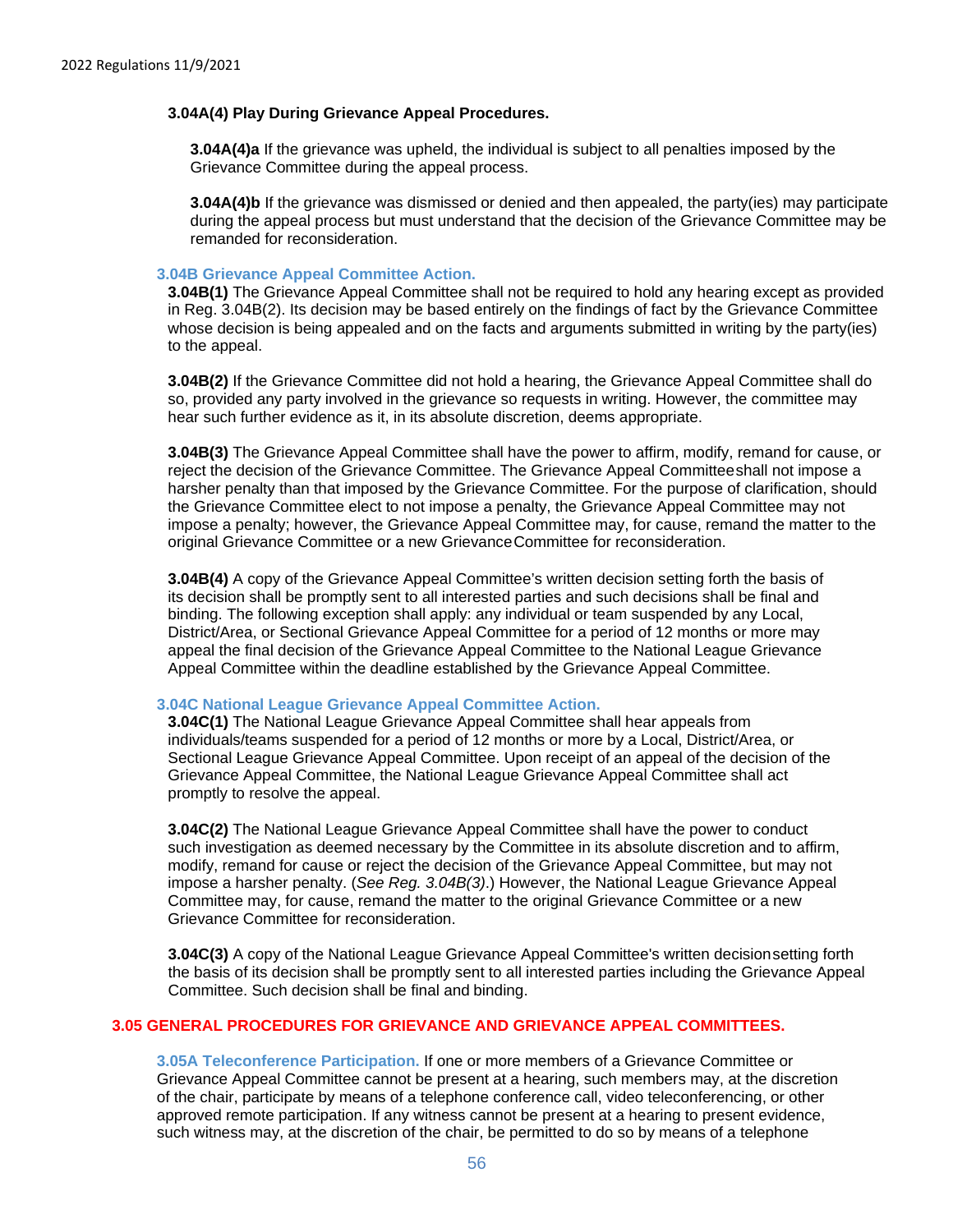conference call, video teleconferencing or other approved remote participation.

**3.05B Written Requirement.** The requirement that a notice or other document be in writing is satisfied if it is sent by mail, fax, e-mail or equivalent communication.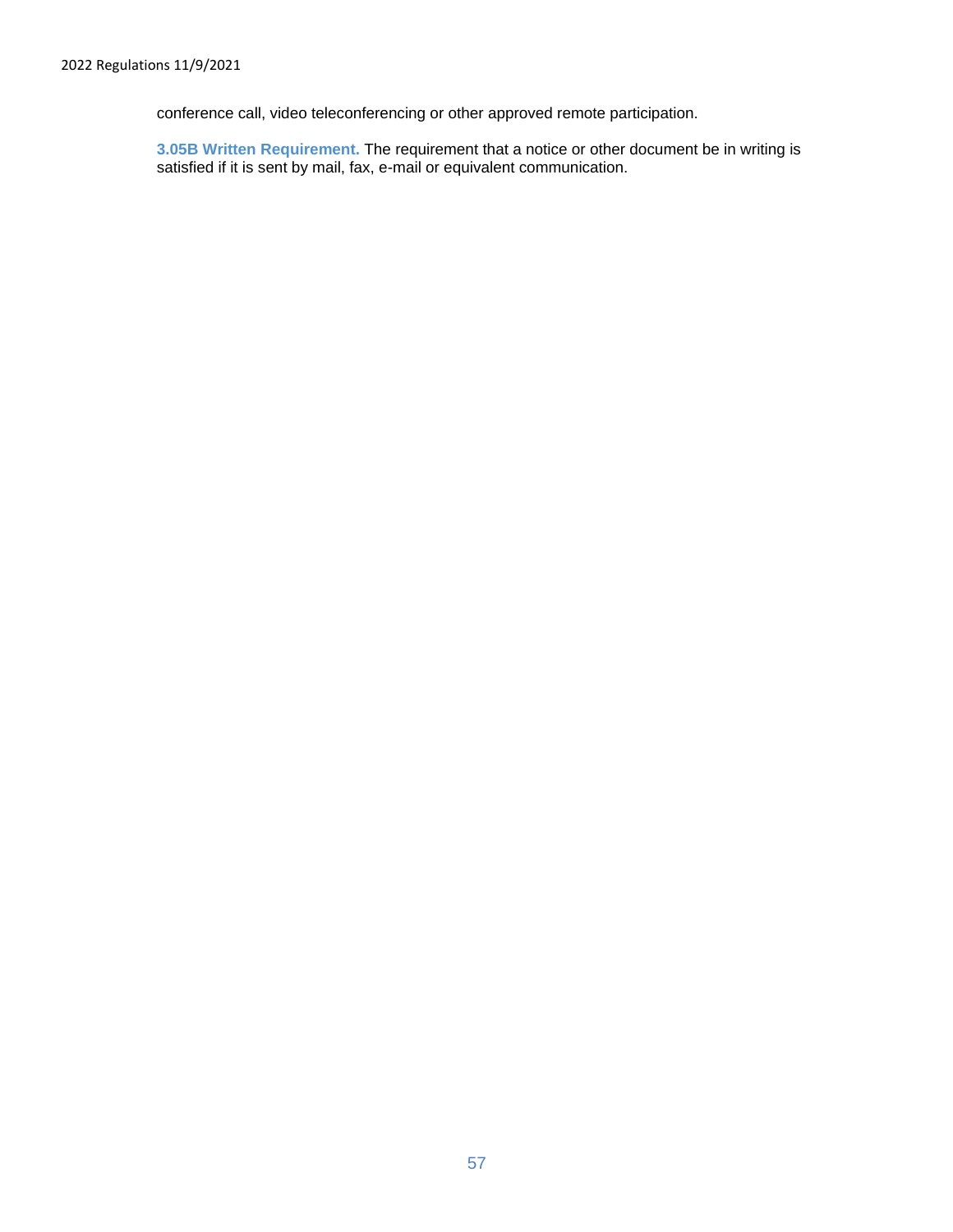#### <span id="page-57-0"></span>**GLOSSARY.**

**Area:** See District.

**Appeal:** Request for reconsideration of a previous decision, determination or finding.

**Championship Level:** Any USTA League competition held after local league competition.

**Championship Year:** The timeframe beginning with the first local league including Early Start League and ending with the conclusion of the National Championship.

**Coman Tiebreak Procedure:** An alternative procedure that may be used with the Set Tiebreak or Match Tiebreak where ends are changed after the first point, then after every four points, and at the end of the Tiebreak. The scoring is the same as a traditional Set or Match Tiebreak. Beneficial in doubles as players continue to serve from the same side as during the set. (See F*RIEND AT COURT – Part 3: USTA Reg. I.E.(1)c.*)

**Competition Format:** Round robin, unflighted, single elimination or a combination of these.

**Computer Rating:** A rating assigned to players that reflects level of ability.

**Competitive:** A match where the outcome is unpredictable.

**Compatible:** A match where the outcome is predictable, with the higher rated player winning routinely. **Default**: When a player or team fails to appear or is removed by an administrator or tournament official for misconduct or violation of regulations.

**Disqualification:** Action taken to remove from a team, a player deemed ineligible to participate. **District:** Geographic boundaries fixed by a Sectional Association within their Section that represents a subdivision of the Sectional Association. This term may be interchanged with the terms Area, State, Region and Territory**.**

**Division:** National League Programs (Adult and Mixed) offered and administered by the USTA and any other USTA League sanctioned program offered in a Section, District or Area, identified as part of TennisLink and entered as part of the USTA NTRP Computer Rating System.

**Domicile:** A legal concept involving residency. It is that place where a person has a true, fixed permanent home or that person's home for the indefinite future. A person can only have one domicile at a time.

**Dynamic Rating:** A rating associated with a player that has the potential to change with every match played by the player.

**Early Start League:** A local league season that commences prior to January 1 of the League Year. **Eligibility: Requirements to play.** 

**Flight:** A group of teams competing at a specified NTRP level within a local league or championship competition where every team in that group plays every other team to declare a winner. When flights are established, a playoff must be held at championship level to determine a champion in that NTRP level. **Forfeits:** See Default

**Full Round Robin:** Each team plays every other team in its flight.

**Grievance:** A written formal complaint regarding an alleged violation of a regulation or procedure. **Inaccurate self-rating**: A self-rating that occurred as a result of no willful intent on behalf of the player whether by the player or one acting on behalf of the player (i.e., captain, coach, etc.).

**Inappropriate self-rating:** A self-rating that occurred as a result of willful intent to misrepresent a player's level of play, whether by the player or one who condones or acts on behalf of the player (i.e., captain, coach, etc.).

**Individual Match:** Any singles or doubles match played as part of a team match.

**League Coordinator:** A person appointed or hired to implement and administer USTA League.

**League Progression:** Local league team winners have the opportunity to advance through District/Area, Sectional and National Championships competition.

**Level of Play:** NTRP skill levels offered in the USTA League Program.

**Local:** Geographic boundaries fixed by a District within their District.

**Local League:** A team competition in a specified geographical area that applies specific local league regulations and consists of NTRP level(s) with a minimum of two or more teams per NTRP level. A local league may choose to divide any or all NTRP levels into flights. Where flights are used, a local playoff structure may be established to determine a champion.

**Local Team Match:** Number of individual singles and doubles matches or any combination as determined by the local league.

**Match Tiebreak:** First to 10 by a margin of 2. (See *FRIEND AT COURT – Part 3: USTA Reg. I.E.1.b.)* **Mixed:** A team comprised of a man and woman who combine to play.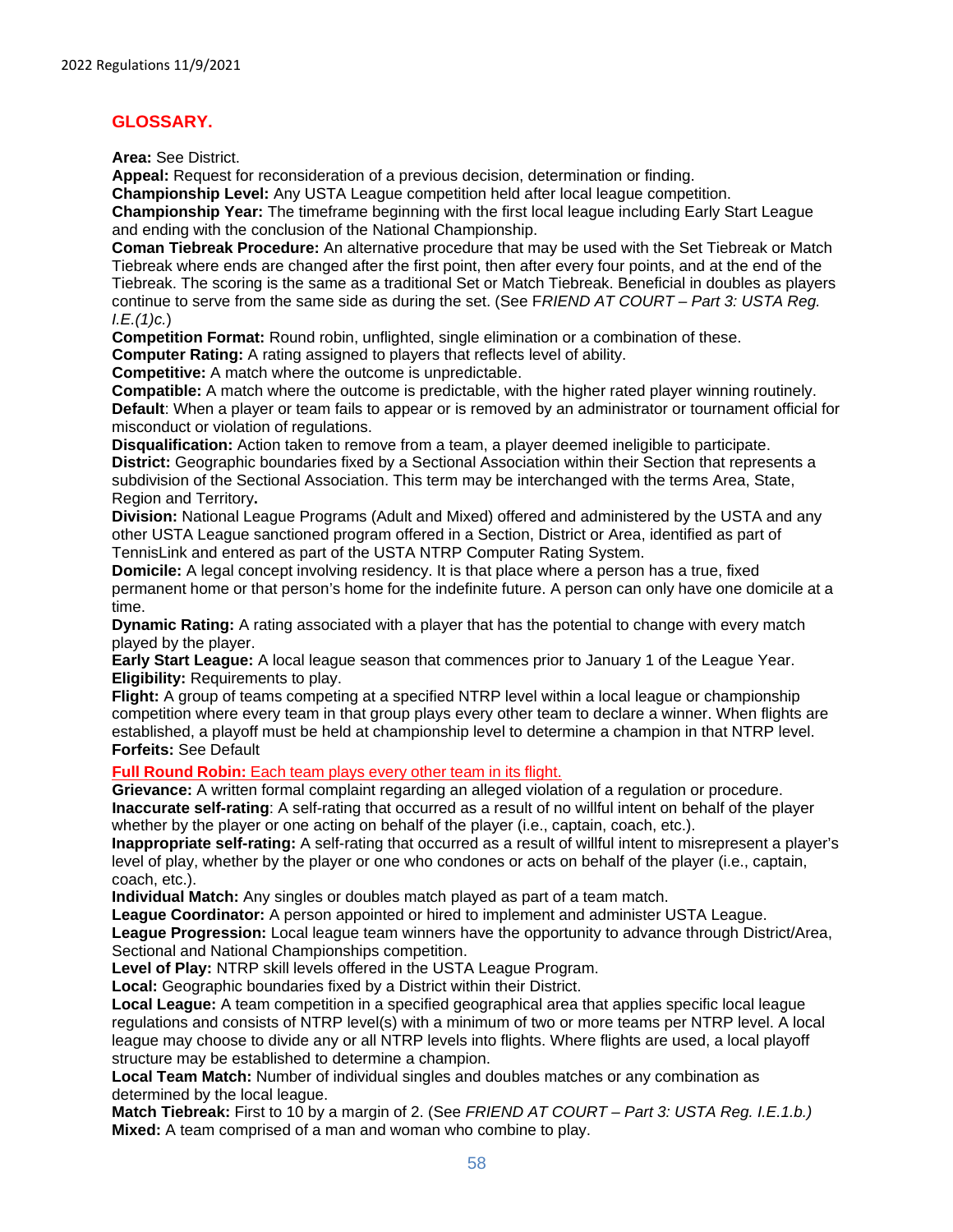**National Championship Team Match:** Adult 18 & Over Age Group (3.0, 3.5, 4,0, 4.5 Levels) – 2 singles, 3 doubles; Adult 18 & Over Age Group (2.5 women & 5.0 NTRP levels) - 1 singles, 2 doubles; Adult 40 & Over Age Group (3.0, 3.5, 4.0, 4.5 Levels) – 1 singles, 3 doubles; Adult 55 & Over Age (6.0, 7.0, 8.0, 9.0 or 3.0, 3.5, 4.0, 4.5 NTRP Levels) – 3 doubles; Mixed 18 & Over (6.0, 7.0, 8.0, 9.0 and 10.0 NTRP Levels) and 40 & Over (6.0, 7.0, 8.0 and 9.0 NTRP Levels) Age Groups - 3 doubles.

**New Player:** An individual who is playing in the Championship Year of his/her first year of competition in the USTA League Program.

**NTRP:** National Tennis Rating Program

**NTRP Level:** Generic term advising the minimum NTRP level in increments of .5 at which a player may participate.

**NTRP Disqualification Criteria:** Having reached disqualification level three times, as designated in the USTA NTRP Computer Rating System Procedures, during the local league competition and/or any level of championship competition below the National Championships in the Adult Division.

**NTRP Computer Methodology Procedures:** The document establishing procedures governing the *USTA NTRP Computer Rating System*.

**Partial Round Robin:** Each team plays the same number of matches against randomly selected opponents in their flight.

**Player:** The individual USTA Member who registers on a team.

**Rating:** See Computer Rating, Dynamic Rating, NTRP Level, Self-Rating.

**Remand:** To send the grievance back to either the original Grievance Committee or a new Grievance Committee, as the Grievance Appeal Committee deems appropriate, for reconsideration.

**Residency:** A place where a person is actually living, as distinguished from the person's domicile, or a place where one temporarily lives. Domicile and residence may coincide. A person can have more than one residency while he or she can have only one domicile.

**Rest Period:** A maximum of 10 minutes with coaching permitted between the second and third set when playing best of three tiebreak sets.

**Retirement:** Occurs when an individual match has started and a player is unable to continue due to injury, loss of condition, emergency or refusal to play. Retirements are entered in TennisLink with the final game count for NTRP calculation purposes (e.g., 2-6, 1-3) and the system will automatically credit the individual receiving the retirement with sufficient games as to make them the winner of the match (i.e., 2- 6, 6-3, 1-0 or 2-6, 6-3, 6-0 depending on scoring format) for determining standings.

**Returning Player:** An individual who has played in a previous Championship Year and is now going to play in the current Championship Year.

**Self-Rating:** A rating for a new player entering the program determined in accordance with the *National Tennis Rating Program (NTRP) Guidelines* during the on-line player registration process.

**Set Break:** The 2 minute period between the completion of the last game of a set and the beginning of a succeeding set.

**Set Tiebreak:** First to 7 by a margin of 2. (See *FRIEND AT COURT – Part 3: USTA Reg. I.E.1.a.*) **Start of a Match:** First service attempt on an individual court.

**Team:** Individuals rostered together including non-playing captains.

**Tiebreak Procedures:** Process to determine the winner of a team competition if the teams are tied. **Transition ball:** Any Stage 3 (Red), Stage 2 (Orange) and Stage 1 (Green) ball.

**USTA League Leadership:** A committee comprised of the Chair and Vice Chair of the USTA League Committee and the National League Administrator.

**USTA Section:** One of 17 defined areas that comprise the USTA.

**Valid Computer Rating**: An NTRP computer rating that has not expired and is based on accurate player history.

**Waiver of Claims:** As a condition of participation, each player gives up the right to any demand for injuries sustained in traveling to or from or participating in the USTA League Program.

**Waiver of Rules:** Except where specifically permitted, no USTA League Regulation or Procedure may be disregarded.

**Willful Intent:** An act is done willfully and knowingly when the individual intends to do it and knows the nature of the act will achieve the intended result.

**Year-End Rating Level:** A published NTRP level generated after the Adult Division National Championships each year.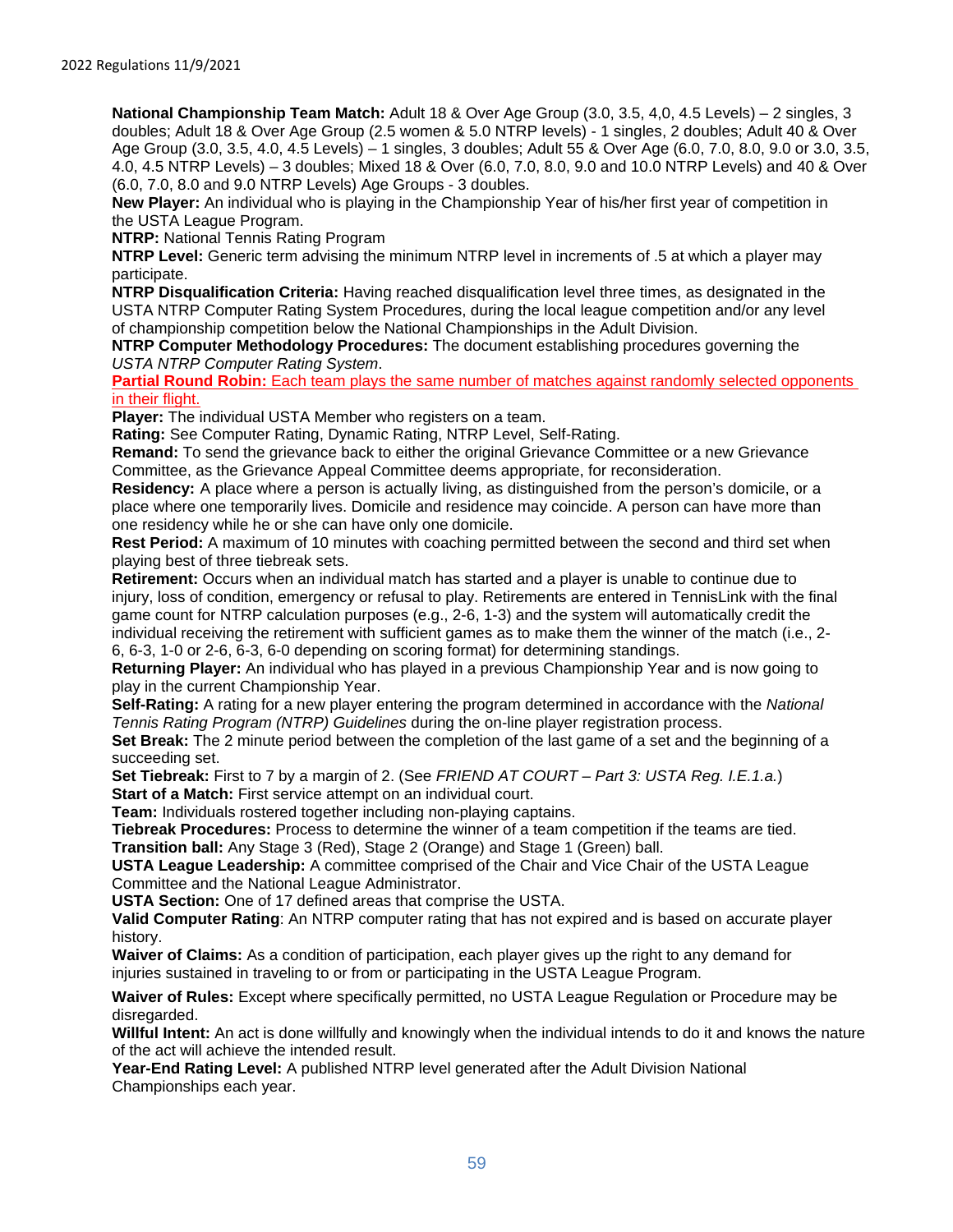### **USTA Sectional League Coordinators**

| <b>USTA CARIBBEAN</b>         | <b>Brenda Rivera</b>                       |
|-------------------------------|--------------------------------------------|
| CTA Office:                   | <b>USTA Caribbean</b>                      |
| 787-726-8782, ext.1           | Urb. Parque Central                        |
| 787-982-7783 (F)              | 406-A Germán Moyer Street                  |
|                               |                                            |
| rivera@cta.usta.com           | San Juan PR 00918                          |
| <b>USTA EASTERN</b>           | Lauren Bull                                |
| 914-697-2226                  | <b>USTA Eastern</b>                        |
| 914-694-2402 (F)              | 70 West Red Oak Lane                       |
| bull@eastern.usta.com         | White Plains NY 10604                      |
|                               |                                            |
| <b>USTA EASTERN</b>           | Susan Friedlaender                         |
| 914-642-3167                  | <b>USTA Eastern</b>                        |
| 914-694-2402 (F)              | 70 West Red Oak Lane                       |
| friedlaender@eastern.usta.com | White Plains NY 10604                      |
|                               |                                            |
| <b>USTA FLORIDA</b>           | Desirae McLaughlin                         |
| 407-917-8676 direct           | <b>USTA Florida</b>                        |
| 407-955-4583 (F)              | 12005 Performance Drive                    |
| mclaughlin@ustaflorida.com    | Orlando FL 32827                           |
|                               |                                            |
| <b>USTA HAWAII PACIFIC</b>    | Sara Yoshinaga                             |
| 808-585-9534                  | <b>USTA Hawaii Pacific</b>                 |
| 808-585-9512(F)               | 932 Ward Ave., Suite 490                   |
| yoshinaqa@hawaii.usta.com     | Honolulu HI 96814                          |
|                               |                                            |
| <b>USTA INTERMOUNTAIN</b>     | Lynn Lozano                                |
| 303-695-4117, ext. 51         | <b>USTA Intermountain</b>                  |
| 303-695-6518 (F)              | 9145 E. Kenyon Avenue, #201                |
| lozano@ita.usta.com           | Denver CO 80237-1819                       |
|                               |                                            |
| <b>USTA MID-ATLANTIC</b>      | Shell Wood                                 |
| 703-556-6120, ext 7018        | <b>USTA Mid-Atlantic</b>                   |
| 571-313-8320 (F)              | 11410 Isaac Newton Square, Suite 270       |
| wood@mas.usta.com             | Reston VA 20190                            |
|                               |                                            |
| <b>USTA MIDDLE STATES</b>     | <b>Sharon Narsiff</b>                      |
| 484-324-1135                  | <b>USTA Middle States</b>                  |
| 610-935-5484 (F)              | 1288 Valley Forge Rd, Suite 74             |
| sharon.narsiff@ms.usta.com    | P.O. Box 987                               |
|                               | Valley Forge PA 19482-0987                 |
| <b>USTA MIDWEST</b>           | Amanda Susnak                              |
| 317-669-0451                  | <b>USTA Midwest</b>                        |
| 262-334-3604 (F)              | 648 Creekwood Drive                        |
| amanda@midwest.usta.com       | West Bend WI 53095                         |
|                               |                                            |
| <b>USTA MIDWEST</b>           | Zoy Brown                                  |
| 317-669-0443                  | <b>USTA Midwest</b>                        |
| 317-577-5131 (F)              | 1310 E. 96 <sup>th</sup> Street, Suite 100 |
|                               |                                            |
| zoy@midwest.usta.com          | Indianapolis IN 46240                      |